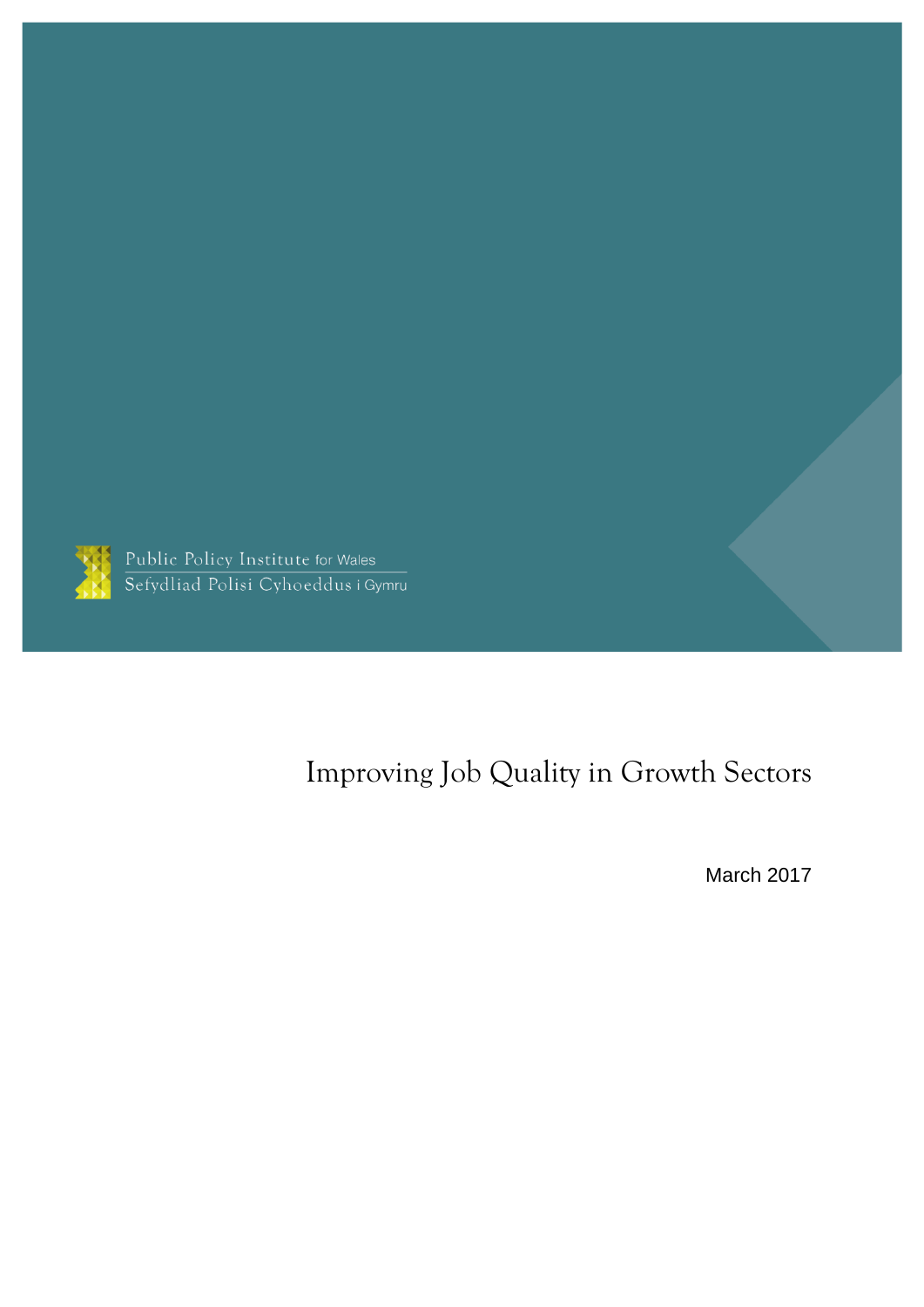### Improving Job Quality in Growth Sectors: A Review of the International Evidence

Dr Paul Sissons, Professor Anne Green and Dr Neil Lee

Centre for Business in Society, Coventry University; Institute for Employment Research, University of Warwick; Geography and Environment, London School of Economics and Political Science

This report and the information contained within it are the copyright of the Queen's Printer and Controller of HMSO, and are licensed under the terms of the Open Government Licence [http://www.nationalarchives.gov.uk/doc/open-government-licence/version/3.](http://www.nationalarchives.gov.uk/doc/open-government-licence/version/3) The report is one of a series of outputs from Economic and Social Research Council, grant reference ES/M007111/1 – 'Harnessing Growth Sectors for Poverty Reduction: What Works to Reduce Poverty through Sustainable Employment with Opportunities for Progression'. The views expressed are the author's and do not necessarily reflect those of members of the Institute's Executive Group or Board of Governors.

For further information please contact:

Emyr Williams Public Policy Institute for Wales Tel: 029 2087 5345 Email: emyr.williams@ppiw.org.uk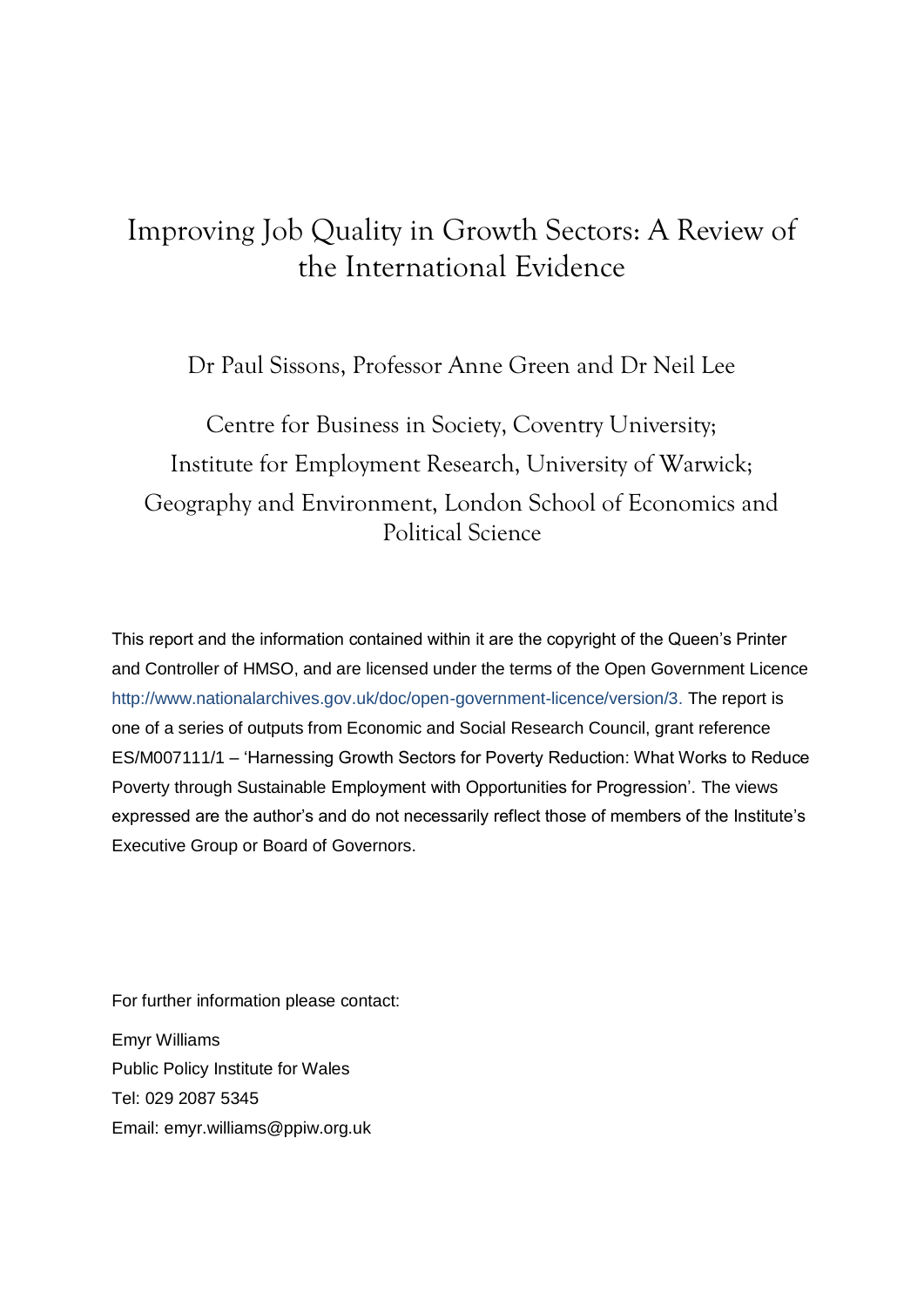## Contents

<span id="page-2-0"></span>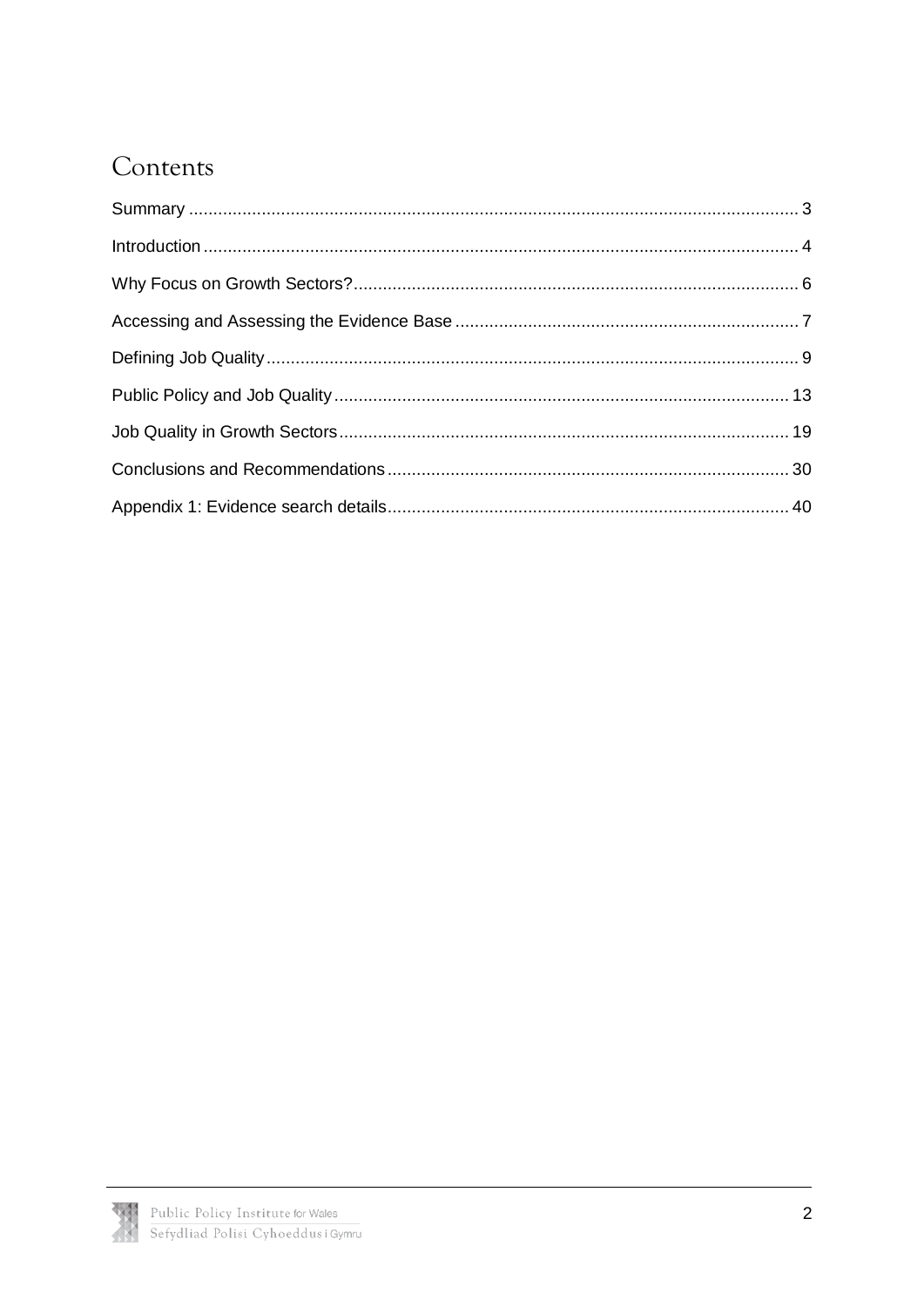### Summary

- This report assesses the international evidence on approaches to job quality in growth sectors.
- Job quality should be a critical issue for policymakers. The nature of work exerts an important influence on individual well-being. Pay and conditions of employment affect overall household incomes and influence the likelihood of poverty. Opportunities for career development shape longer-term earnings. While flexibility and family friendly employment practices can be an important facilitator of dual household earning.
- Job quality is a multidimensional concept. Individuals will have a preference for some elements of job quality over others. Past studies have used both objective and subjective understandings of job quality.
- Job quality is the outcome of a range of influences at different levels. These influences include national level and other regulations, economic conditions, the role of institutions such as trade unions, individual employer practices and the characteristics of individual workers. There are gendered patterns of job quality.
- While some aspects of job quality have been the subject of significant policy consideration and action, such as minimum wages, other aspects such as job design have seen less attention.
- Overall, there is limited evidence on programmatic approaches to job quality in growth sectors.
- Where there is some evidence at sector level this has mainly been drawn from case studies of employers and/or policy strategies. This evidence relates to the care, tourism and hospitality sectors. The evidence is not based on robust evaluation but rather on a assessment of good practice.
- These studies highlight the importance of staff training, development activities, and the establishment of clear career pathways. They also point towards the importance of employer business models and job design.
- The approaches reviewed adopt one of several foci: seeking ways of linking job quality for workers with service improvement for employers; using procurement to improve job quality; encouraging changes in business models as a precursor to improving job quality; and, developing the potential of employer cooperatives to deliver worker empowerment and job quality.
- The findings suggest a need to pilot and trial different forms of activities aimed at driving improvements to jobs quality, but not to neglect the important role of wider national factors in influencing job quality.

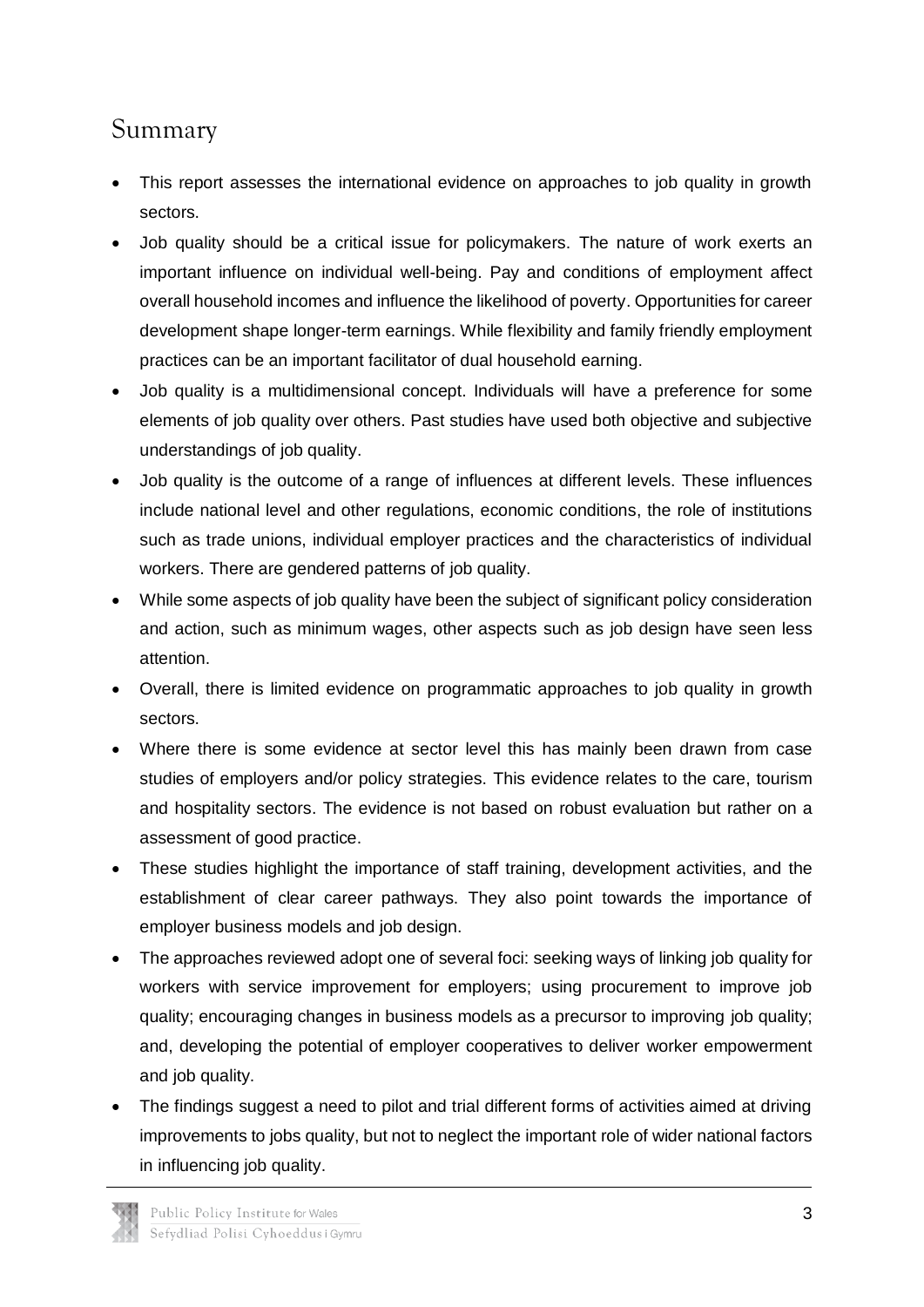### <span id="page-4-0"></span>Introduction

Contemporary changes in the structure of the labour market have seen commentators raise concerns about the issue of job quality in parts of the UK economy. Evidence suggests that the labour market has become more polarised (Goos and Manning, 2007). While concerns have been raised more widely about elements of declining job quality over time (Green, 2009; Gallie, 2017).

In the period since the 2008-09 recession, debates around issues of job quality have intensified. The importance of the issue has been partly framed in relation to the growth of in-work poverty in the UK. In 2013/14, some 6.8 million people in poverty were in families where someone was in employment (MacInnes et al., 2015). Recent concerns also relate to trends in wages. Real wages fell during the recession and early recovery and have only partially recovered since; meaning average real wage values are significantly lower than a decade ago (Blanchflower, 2015; Blanchflower and Machin, 2016). Pay is not the only area where concerns are apparent. Perceptions of a longer-term trend towards greater insecurity of employment has been another area of focus; most recently concerns have highlighted practices such as the growing use of zero hours contracts (Brinkley, 2013).

Job quality encompasses the pay and conditions of employment. Many definitions also include wider aspect of the employment experience such as flexibility, family-friendly working and factors such as job rotation, task discretion, and employee-voice. These elements are shaped by employer practices, market conditions, worker characteristics, labour market institutions and regulation. Job quality can be measured objectively or subjectively; definitions of job quality are considered more fully in the following section.

There are important reasons why poor quality jobs are of concern, aside from wider equity considerations. For individuals, low-quality work has been linked to the low-pay/no-pay cycle and the economic disadvantage, instability and poverty this can generate (Shildrick et al, 2012). Insecurity and poor-quality work has also been linked to poorer health and well-being outcomes (Marmot et al, 2010). From an economic perspective it has been argued that job quality also effects both productivity and employee commitment (OECD, 2014).

The focus of this report is on growth sectors and the evidence for approaches within these to improve elements of job quality. The analysis draws on a review of the international evidence on sector-focused programmatic approaches to job quality. This report is one of a number of research reports which analyse the potential of growth sectors to support poverty reduction aims. The growth sectors considered across the project are: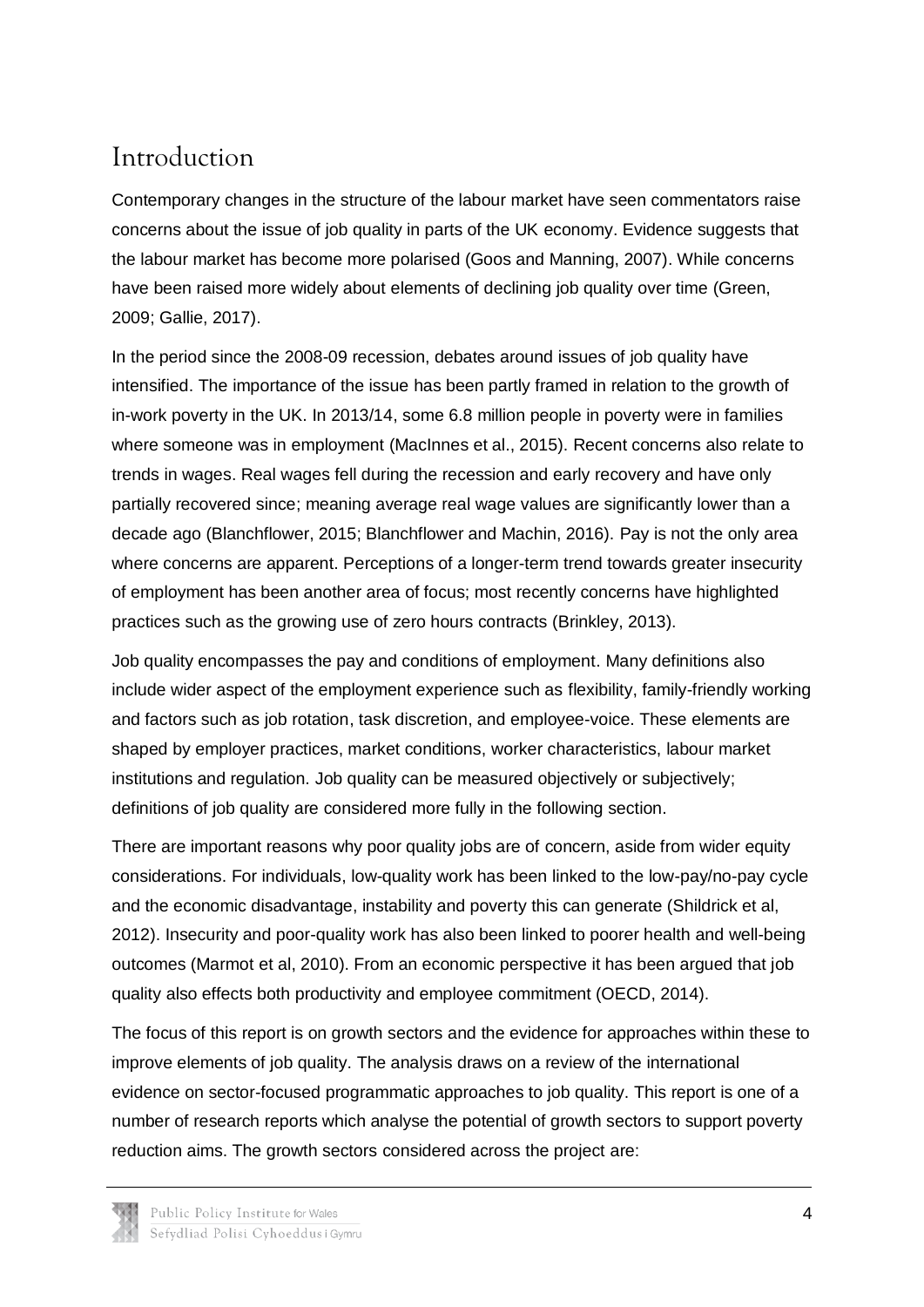- Financial and professional services
- Manufacturing
- Energy and environment
- Construction
- Social care
- Hospitality (including tourism)

This report is structured as follows. In the following section an overview is provided of the evidence review process. Different elements of job quality are then discussed. Subsequently the role of public policy in job quality is considered. Evidence from growth sectors on initiatives to support job quality are then outlined. The final section provides conclusions and implications from the existing evidence.

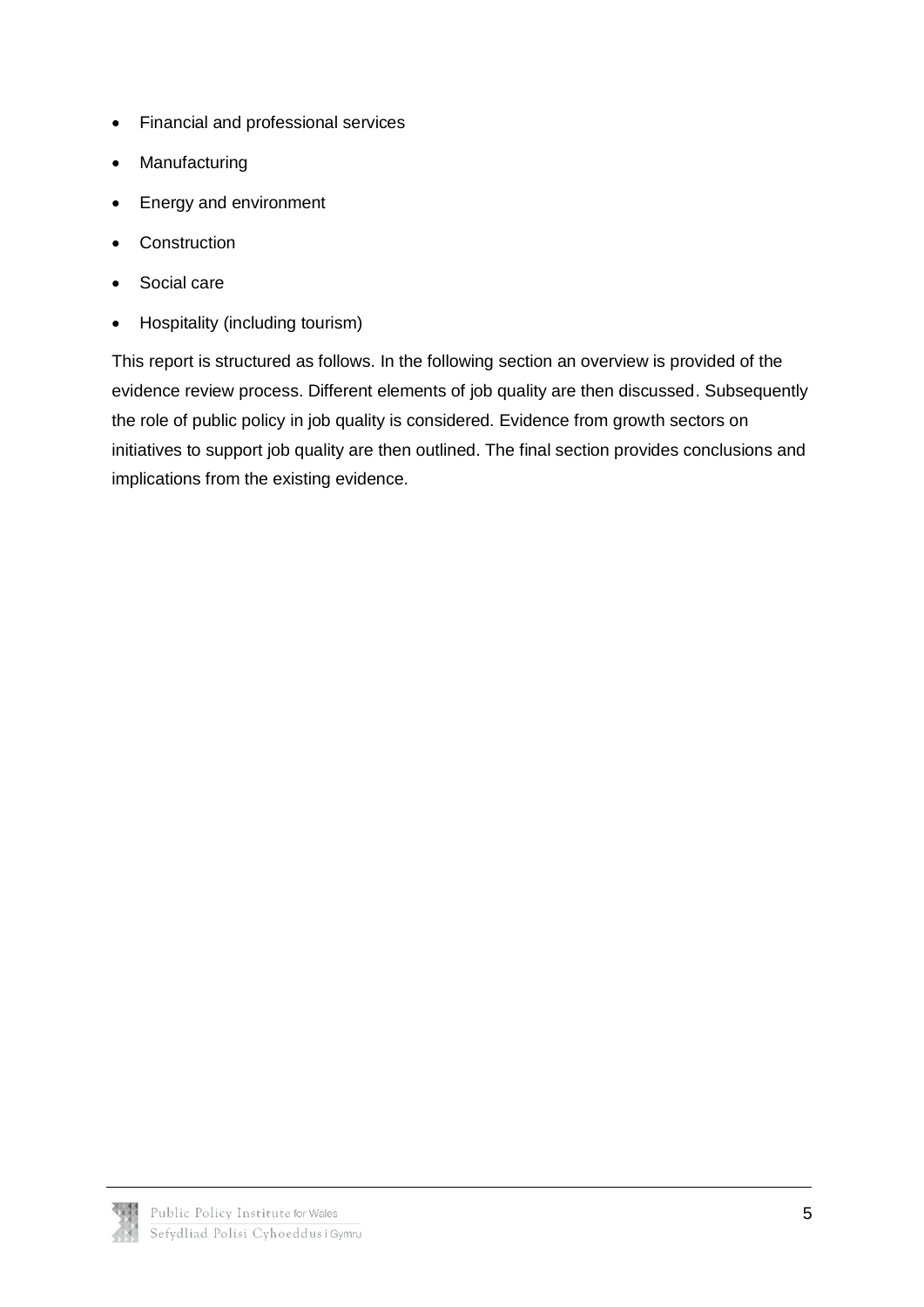## <span id="page-6-0"></span>Why Focus on Growth Sectors?

Following the economic crisis there has been a renewed interest in industrial strategy as part of attempts to stimulate economic growth (Mayhew and Keep, 2014; Sissons and Jones, 2016). This greater emphasis on industrial strategy is evidenced by the recent publication of the Green Paper 'Building our Industrial Strategy' (HM Government, 2017).

There are several reasons why the focus on growth sectors in this research offers potentially useful insights for policy and practice:

- Growth sectors are generating opportunities therefore understanding how these can be used to address poverty is an important aim.
- Where growth sectors are targeted by industrial strategy this can create opportunities for policy to help support the growth and widening of opportunity, for example through provision of business support services and integrated strategies for economic development and skills policy which encourage firms to upgrade strategies.
- Fast growing sectors are more likely to experience skills shortages, which can encourage employers to seek to engage with publicly funded skills and training provision.
- Where growing sectors experience high levels of staff turnover this may act as a driver to target approaches to make employment in the sector more attractive.
- More generally a sector focus is of interest because public policy may have more traction in some sectors than others (Schrock, 2013).

A full overview of growth sectors, including employment growth, economic growth and policy priority definitions is provided in Green et al (2017a).

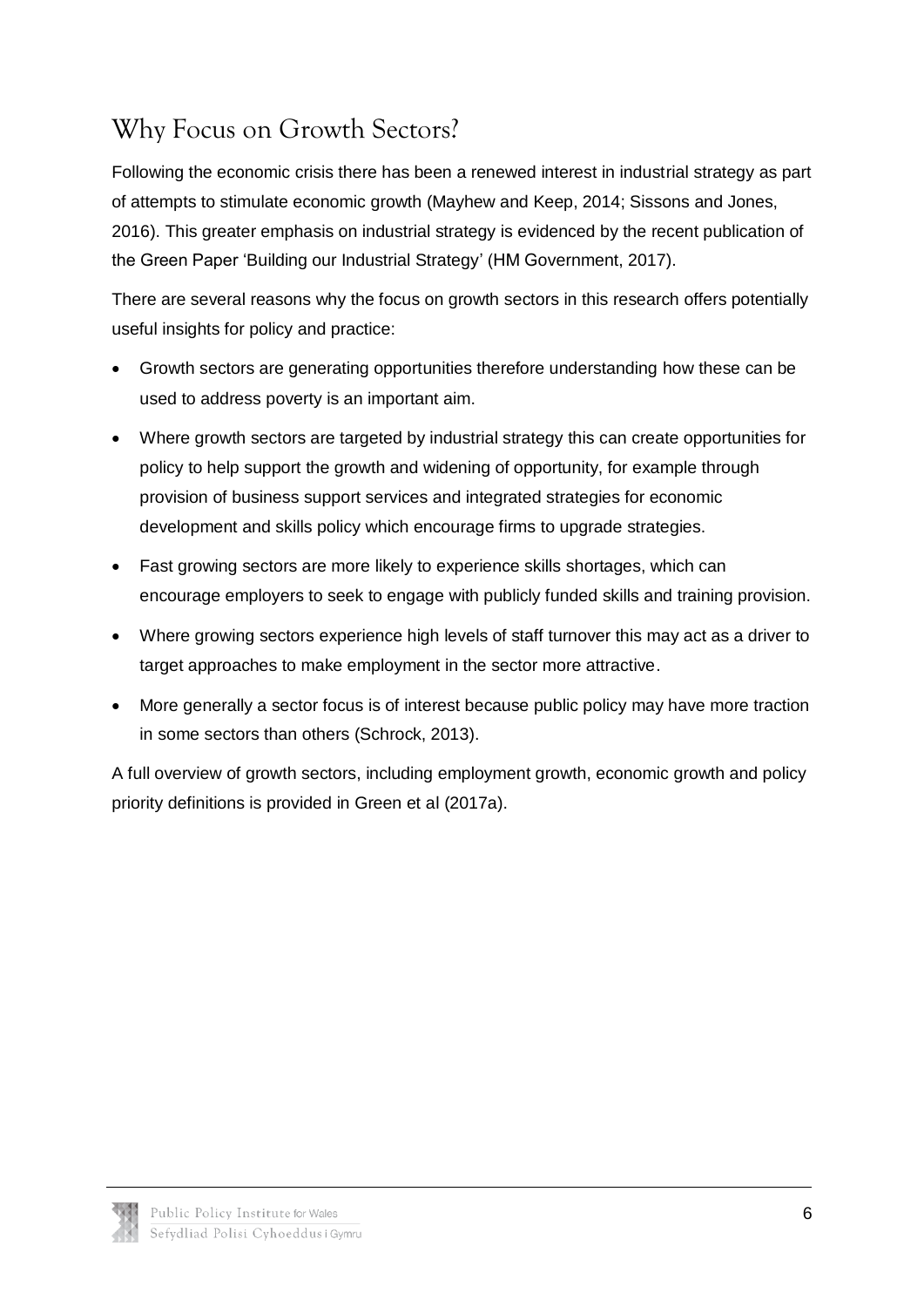## <span id="page-7-0"></span>Accessing and Assessing the Evidence Base

This section provides a summary of the process through which the international evidence base on job quality in growth sectors was sourced and assessed for this research.

### **Evidence search, screening and review**

Each of the evidence review reports in the project followed the same format, using the principles of a systematic review to source, screen, collate and assess the evidence (based on an adapted version of the EPPI-Centre [2002]). Table A1 in Appendix 1 lists the academic sources searched for relevant literature. To facilitate searching a set of keywords were developed (see Table A2 in Appendix 1 for details of the keywords and for more details on the search strategy). A second phase of the searching aimed to compile relevant grey literature which would not be picked up through the academic search. This involved a somewhat different approach using standard searching software. Table A3 in Appendix 1 presents the search terms used. For this a second set of search terms was developed. A third phase of searching was to target specific repositories of research by relevant think tanks, research centres, Government Departments and international organisations (see Table A4 in Appendix 1 for details). Additional material has also been incorporated in this report based on further ad hoc searches of particular sectors, material already known to the research team, and citations followed-up from key papers.

Details of the screening strategy adopted to identify articles and reports of core relevance are provided in Table A5 in Appendix 1. Core relevance was assessed by whether the article or report provided evidence on a programme, project or intervention targeted at progression and which operated (at least in part) in one of the growth sectors. An established scientific scale – the Maryland Scale (see Table A6 in Appendix 1) – was used to assess the robustness of evidence. In practice, for this paper no sector-focused evidence was found which would be considered as robust according to the criteria of the Maryland Scale. This is in contrast to the evidence reviews on employment entry and progression which were also undertaken as part of the project.

### **Assessment of the evidence base**

Evidence can be considered in relation to whether a policy or practice is:

- **Plausible** makes sense theoretically but has not been tested empirically
- **Promising** where outcomes from the practice appear positive but where evidence is not robust

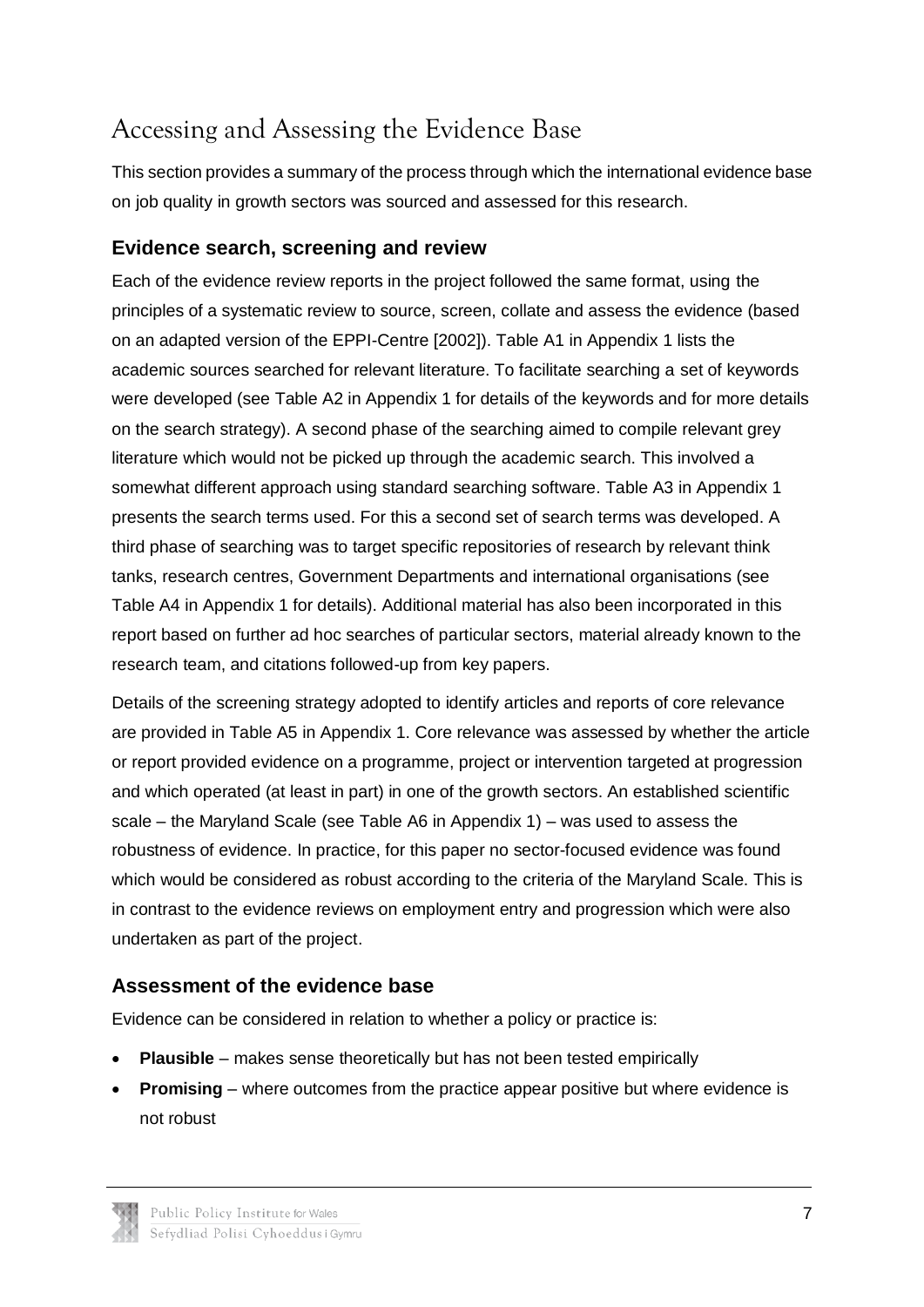**Proven** – where practice has been subject to rigorous evaluation with positive benefits demonstrated

(Corbett and Weber, 2001)

As stated there was no evidence on sector-focused job quality programmes which would be categorised as proven. There is also comparatively little evidence that might be categorised as promising, as the papers found include more detail on process than on outputs and outcomes. The evidence that does exist is also limited to a couple of sectors.

Finally, it is important to note that the concern of the research project is on the relationship between growth sectors and poverty. In the main however, the programmes and projects reported here judge success on indicators which are largely at the individual level; as such the relationship to household poverty is not directly considered.

Overall there is a striking lack of evidence on initiatives targeting job quality within growth sectors. As such the paper necessarily draws on a relatively small number of studies. It is important to acknowledge that job quality is also powerfully framed by institutional and regulatory factors (often, but not exclusively, at national level) as well as by individual firm orientation and practice. Evidence on these factors is briefly reviewed in this paper.

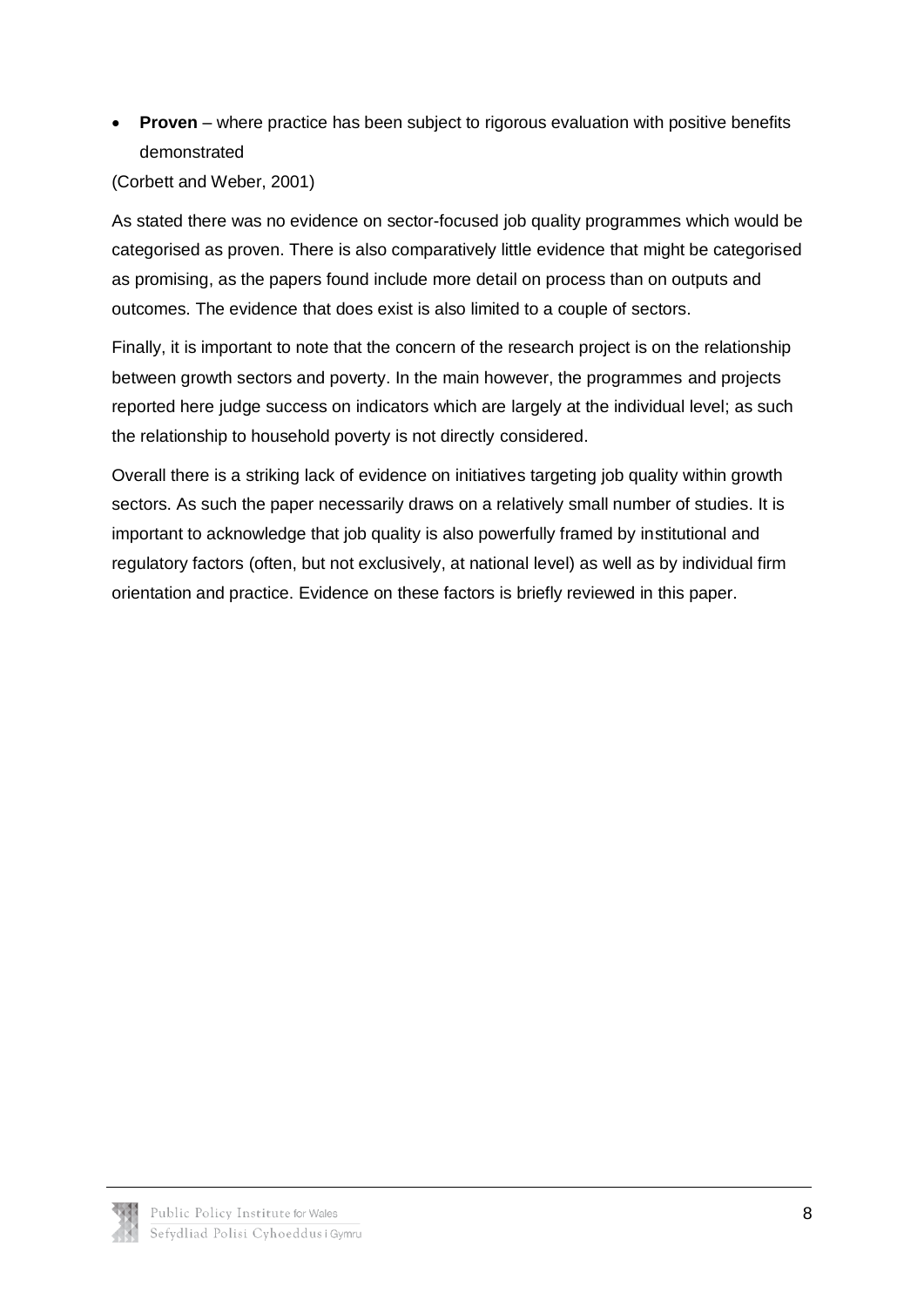# <span id="page-9-0"></span>Defining Job Quality

There is no agreed definition of a quality job. Job quality is a multidimensional concept (Findlay et al, 2013), and studies have used both objective and subjective assessments (for example see Holman and McClelland, 2011; Spencer, 2013). Table 1 provides several typologies developed by researchers for understanding job quality. The definitions include material aspects of job quality – pay and benefits; as well as measures of fairness and pay distribution. Wages are fundamental in meeting needs but also signify recognition for the job done and a 'sense of fairness' (Green, 2009; 9). The security of employment and contractual status are consistently featured. The nature of the way jobs are designed is also important including issues of autonomy, control and resources. Employee voice, work-life balance and opportunities for training/development are also core issues.

Subjective approaches to measurement of job quality are focused on an employee's own assessment, their job satisfaction (Holman and McClelland, 2011). Objective approaches use an external assessment of elements of work (including work organisation, wage and pay systems, security and flexibility, skills and development, collective representation and employee voice) and their associated outcomes. The rationale for this approach being that high quality jobs 'have objectively different features and produce different outcomes than low quality jobs' (Holman and McClelland, 2011; 4). These concerns with different elements of job quality have led to an associated concern with how best to measure the various factors which are considered important (for an overview see Muñoz de Bustillo et al, 2009).

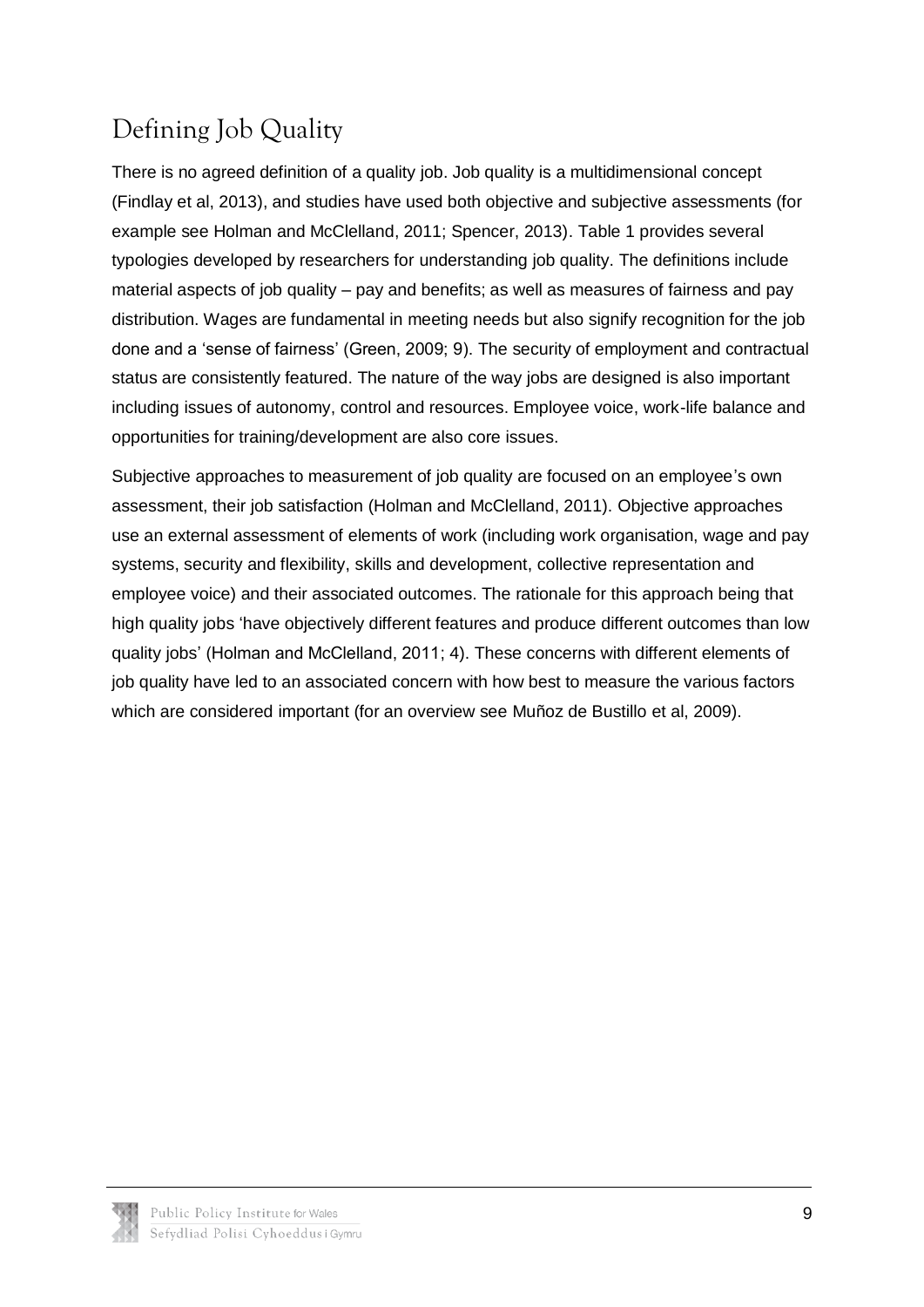### **Table 1: Components of job quality**

| Cazes et al [OECD] (2015)                                                                                                                                                     | Stuart et al (2016)                                          | Anderton and Bevan (2014)                                                                                        | Holman and McClelland (2011)                                                                            |
|-------------------------------------------------------------------------------------------------------------------------------------------------------------------------------|--------------------------------------------------------------|------------------------------------------------------------------------------------------------------------------|---------------------------------------------------------------------------------------------------------|
| <b>Earnings quality</b><br>Level of pay<br>$\bullet$<br>Distribution of pay across the<br>workforce                                                                           | Pay<br>Terms of<br>employment<br>Health and safety           | Secure employment<br>$\bullet$<br>Learning, development<br>and skill use                                         | <b>Wages and payment system</b><br>Wage level<br><b>Benefits</b>                                        |
| <b>Labour market security</b><br>Risk of becoming unemployment<br>(and expected cost)                                                                                         | Work-life balance<br>Intrinsic<br>characteristics of<br>work | Varied and interesting<br>work<br>Autonomy, control,<br>ownership and task<br>discretion                         | <b>Security and flexibility</b><br>Contractual status<br>Flexible working                               |
| <b>Quality of working environment</b><br>Nature and content of work<br>(including job resources and work<br>autonomy)<br>Working time arrangements<br>Workplace relationships |                                                              | Effort-reward balance<br>$\bullet$<br>A fair workplace<br>٠<br>Employee voice<br>Strong working<br>relationships | <b>Work organisation</b><br>Job design (discretions,<br>demands, physical<br>conditions)<br>Team design |
|                                                                                                                                                                               |                                                              |                                                                                                                  | <b>Skills and development</b><br>Skills requirements<br>Training opportunities                          |
|                                                                                                                                                                               |                                                              |                                                                                                                  | <b>Collective representation and</b><br>voice<br>Union agreements<br>Employee participation             |

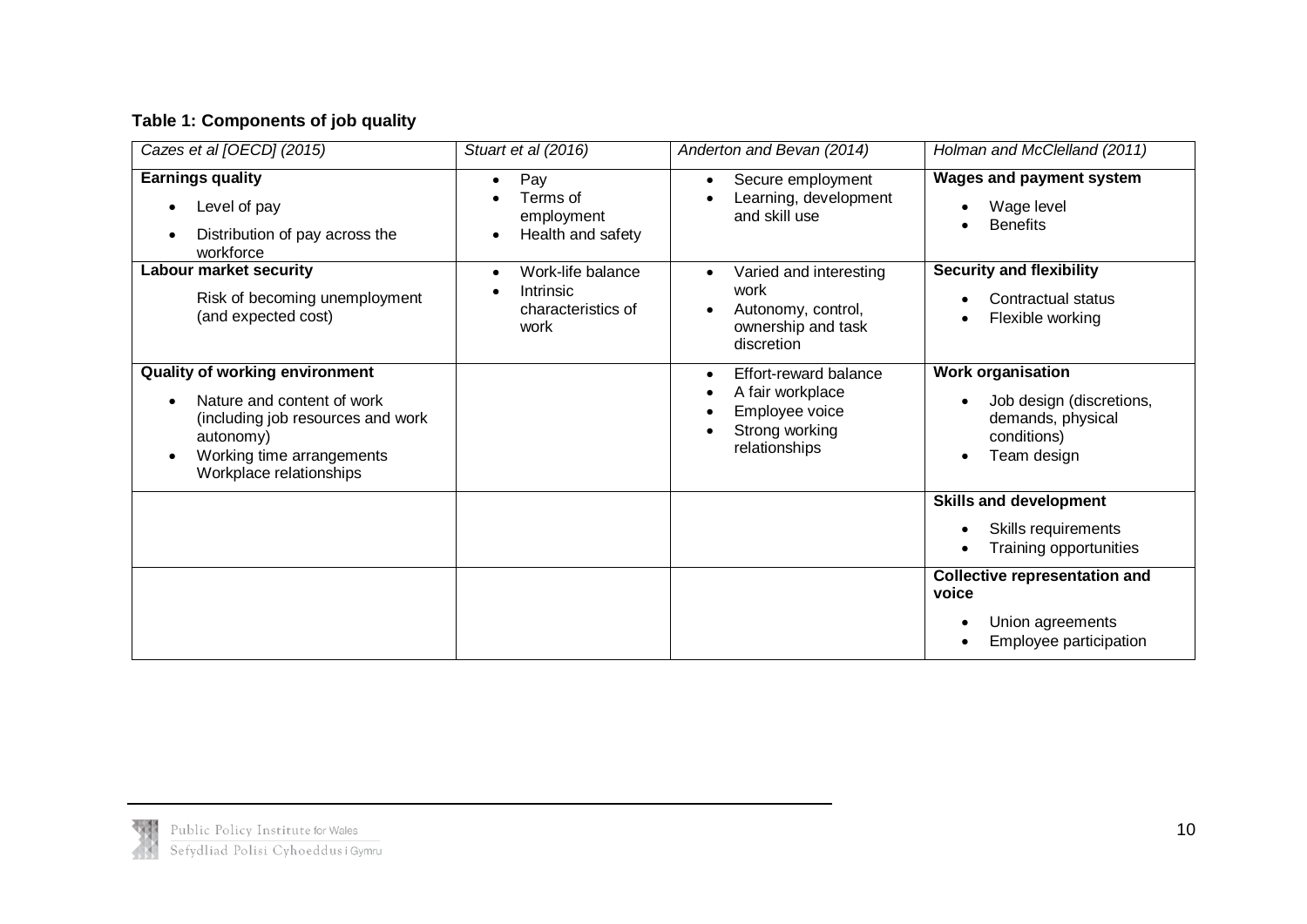Research undertaken recently in Scotland sought to assess low-paid workers views on job quality (Stuart et al, 2016). Focus group participants when unprompted highlighted elements of the 'intrinsic characteristics of work such as satisfying and sociable work…which affords dignity, and respect' as well as pay and job security (page 39). When participants were asked to prioritise based on a list of factors of job quality – pay, job security, access to paid sick leave and holiday pay, a safe working environment and supportive line management were most widely cited.

Overall job quality is also subject to local variation; some areas have more high quality jobs than others (Jones and Green, 2009). Individual characteristics are also associated with job quality. In particular, women are at greater risk of 'low quality' employment than men (Holman and McClelland, 2011). Cross-national studies demonstrate that women continue to fair worse with reference to a range of job quality indicators, although the gap is closing (Green et al, 2013; Stier and Yaish, 2014; Grimshaw and Figueiredo, 2012). Describing the over-representation of women in low-paid employment, Grimshaw (2011; 34) sets-out the international evidence around four reasons for the gendered structure of low-paid work; these relate to:

- The undervaluation of women's work in relation to skills and status; because of the assumption of women as second earners; women's concentration in the secondary labour market; and, because of perceptions of different patterns of working lives between women and men;
- The lower reservation wage of women linked to biases in treatment in social security systems and presumption of family income pooling;
- The uneven effects of wage setting institutions due to gendered patterns of collective bargaining; on the other hand women tend to benefit more from minimum wages and public sector employment; and
- Independent workplace effects including gendered employer willingness to pay; monopsony; and cost minimisation in female dominated service sectors.

At a firm level the degree of insecurity and nature of pay and conditions are the outcome of a range of factors. These are linked to patterns of demand for goods and services, cost pressures, characteristics of labour supply, production characteristics including firm size, location and strategy, ethos and ownership and the wider institutional environment (Metcalf and Dhudwar, 2010).

There is evidence that some elements of job quality have declined in recent decades. Task discretion, a measure of autonomy at work, has declined since the early 1990s (Green, 2009). This is significant because low autonomy is associated with worse well-being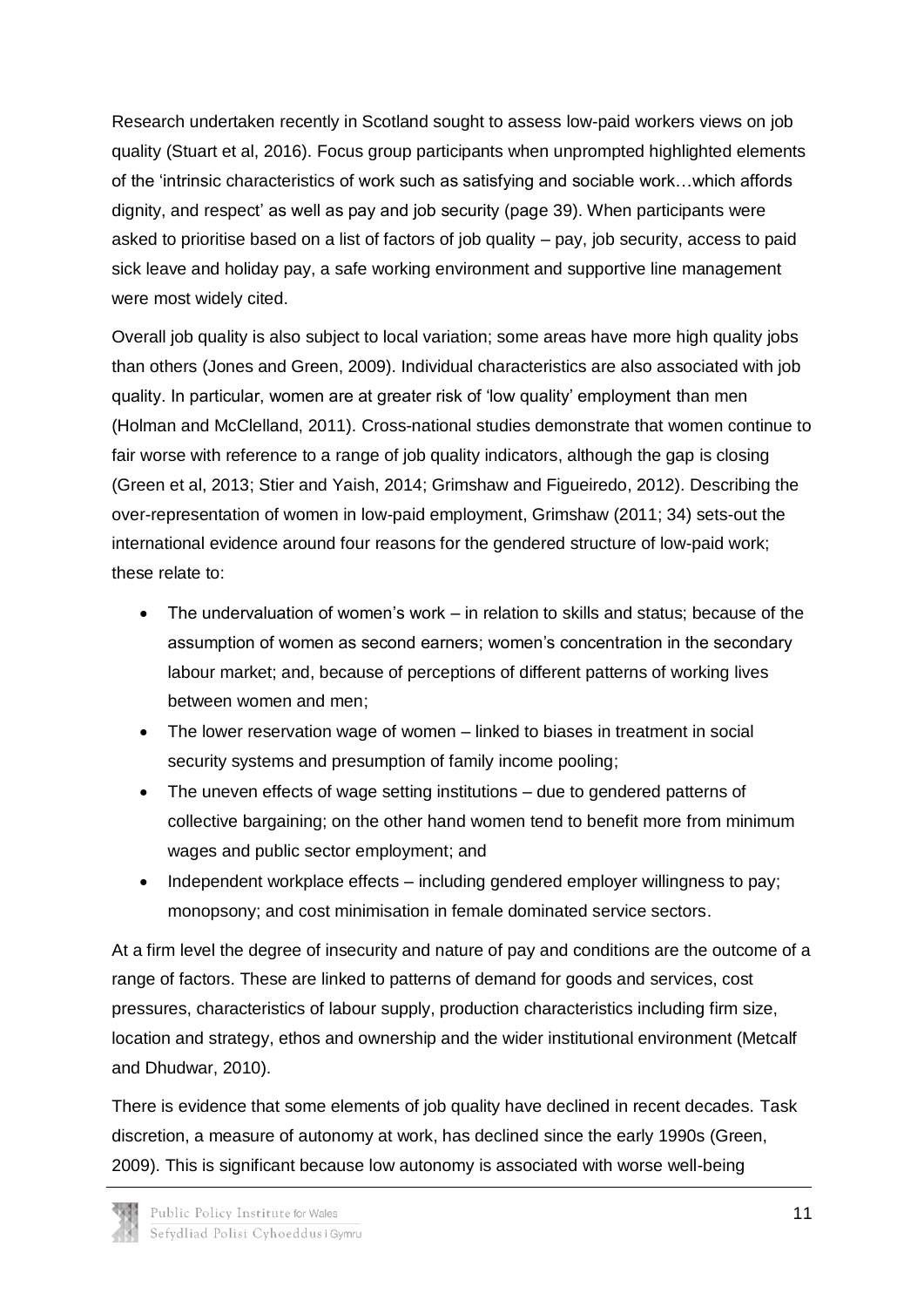outcomes (Green, 2009). The number of high strain jobs (measured as those with high work effort but low task discretion) has also increased significantly since the 1990s (Green, 2009).

The extent to which the UK labour market has become more precarious in recent decades has been the subject of debate. There is a significant proportion of the workforce who are employed in what might be considered insecure and poor quality jobs (Bailey, 2016). However this proportion does not appear to have grown significantly over the past 20 years, although the nature of insecurity for those in poor quality jobs may have deepened (Gregg and Gardiner, 2015). Job quality also appears to be cyclically related to unemployment, improving as the labour market tightens (Brown et al, 2007).

Job quality varies across sectors of the economy and so overall job quality is subject to the changing structure of the labour market. Holman and McClelland (2011) address the issue of job quality in growing sectors in a cross-country EU study. They find overall employment growth is spread across sectors with comparably better quality jobs (on average) such as business services, health, education and finance, as well as those characterised by lower quality work such as retail and hospitality. They suggest that between 2000 and 2008 high and low quality jobs were created in roughly even proportions.

In the UK there is a general picture of the skills demands of jobs increasing over time (Green, 2009). Yet there remains a significant tail of low-skill/low-paid work (Soskice and Finegold, 1988; Wilson and Hogarth, 2003; Sissons, 2013) and skills utilisation (the ability of workers to effectively use their skills in the workplace) remains uneven (Wright and Sissons, 2011).

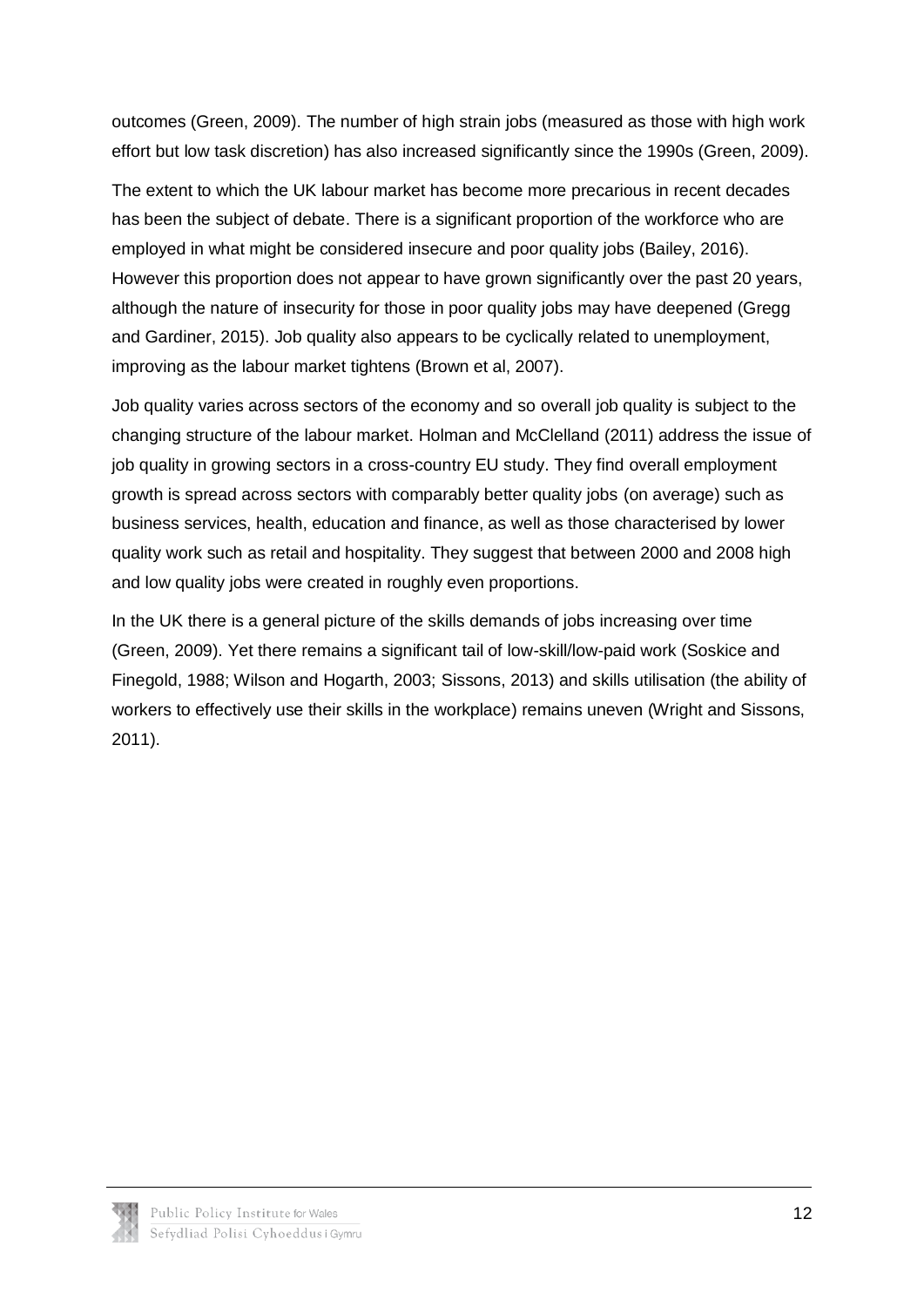# <span id="page-13-0"></span>Public Policy and Job Quality

Public policy exerts an important influence on job quality. At a broad level this includes issues concerning national labour market regulation and aspects such as statutory minimum wages. Osterman (2008) sets out a way of looking at the relationship between public policy and job quality (Table 2). He makes the distinction between policy aimed at improving the quality of existing jobs and seeking to shift the overall quality of jobs through creating different types of employment. He also makes the distinction between standard setting and programmatic approaches to doing this. The table is a useful conceptual lens through which to consider the nature and scope of potential policy action. The table also highlights the varying levels at which policy designed to support job quality aims can be developed. In the UK some of these areas are firmly national government responsibility, for example minimum wages. While others can potentially be influenced by more local policymakers. Indeed, additional opportunities are developing to do so under devolution deals agreed between central government and local areas. In this paper the focus is primarily on the evidence relating to programmatic interventions.

|                       | Standard setting                           | Programmatic                                              |
|-----------------------|--------------------------------------------|-----------------------------------------------------------|
| Make bad jobs<br>good | Minimum wages<br>$\bullet$<br>Living wages | Career ladders<br>$\bullet$<br>Labour market<br>$\bullet$ |
|                       | Unionisation                               | intermediaries                                            |
|                       |                                            | Sectoral programs<br>$\bullet$                            |
| Create more           | Community benefit                          | <b>Extension services</b><br>$\bullet$                    |
| good jobs             | agreements                                 | Sectoral programs<br>$\bullet$                            |
|                       | Managed tax incentives                     | Consortia or<br>$\bullet$                                 |
|                       |                                            | partnerships under                                        |
|                       |                                            | business or union                                         |
|                       |                                            | auspices                                                  |

Table 2: Job quality policy matrix

(Source: Osterman, 2008; 211)

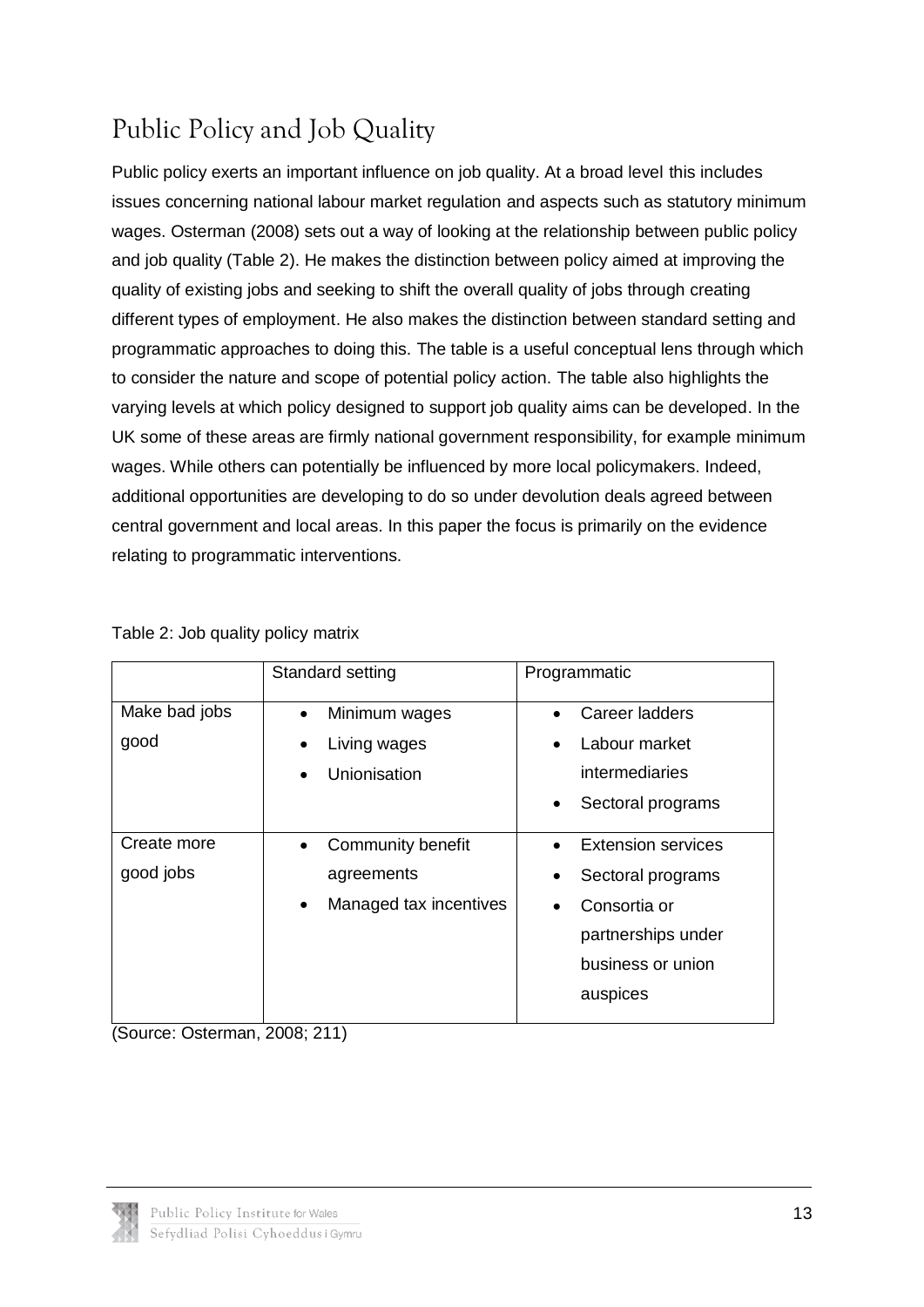#### **Institutions, regulation and job quality**

One area of job quality where a significant amount of attention has focused is on mandatory minimum wages, with considerable research undertaken into their impacts (for an overview see Ray et al, 2014). Minimum wages can have a direct effect on household incomes and can also incentivise work entry. The Low Pay Commission has established a large body of evidence on the UK National Minimum Wage (NMW) and its impacts on employment, earnings, hours, profit, productivity, practices and inequality. Importantly fears of a negative effect of the NMW on employment have not materialised (LPC, 2013).

The effects of NMW increases on poverty however tend to be relatively small because many workers who benefit are not in low-income households and because of interactions with the benefits system (Sutherland, 2001; Brewer et al, 2009; Brewer and De Agostini, 2013). This chimes with the international evidence which also finds a weak relationship between minimum wages and poverty outcomes (see Ray et al, 2014).

This does not mean there are not benefits to increasing minimum wages, as rises do benefit poor households and the poorest working households tend to benefit most (Ray et al, 2014). Over time, higher wages may also support savings and pensions contributions to help protect individuals from poverty over the lifecourse (Bradshaw et al, 2010). A higher NMW also benefits the exchequer (Brewer and De Agostini, 2013). The Government has rebranded the NMW to the National Living Wage which was has a target of reaching the level of £9 an hour by 2020.

Another area of focus has been on the potential of (voluntary) living wages. While there is a long history of the living wage concept in the UK, in recent years a sizeable movement has been generated around the payment of living wages (Green et al, 2015). The Living Wage as developed in the UK is distinct from the National Minimum Wage as its payment is on a voluntary rather than mandatory basis. The living wage concept is about seeking to explicitly link wages to a reasonable standard of living (although in practice the calculation requires averaging across different populations). There is some descriptive evidence on the positive effect the living wage can have for workers in low-paid sectors (Wills and Linneker, 2012). A concern which mirrors those relating to minimum wages is the extent to which a national or statutory living wage would lead to higher wages for some workers but fewer jobs. Some exploratory calculations of the potential impact of a living wage being paid by all employers are published in a paper by Riley (2013). The estimates suggest that large numbers of workers (approximately 4 million) would benefit from higher wages, with the average benefit being around 15 per cent. However the paper also estimates that the introduction of a living wage (at £7.20 per hour, and for London workers £8.30 in 2013) would reduce demand in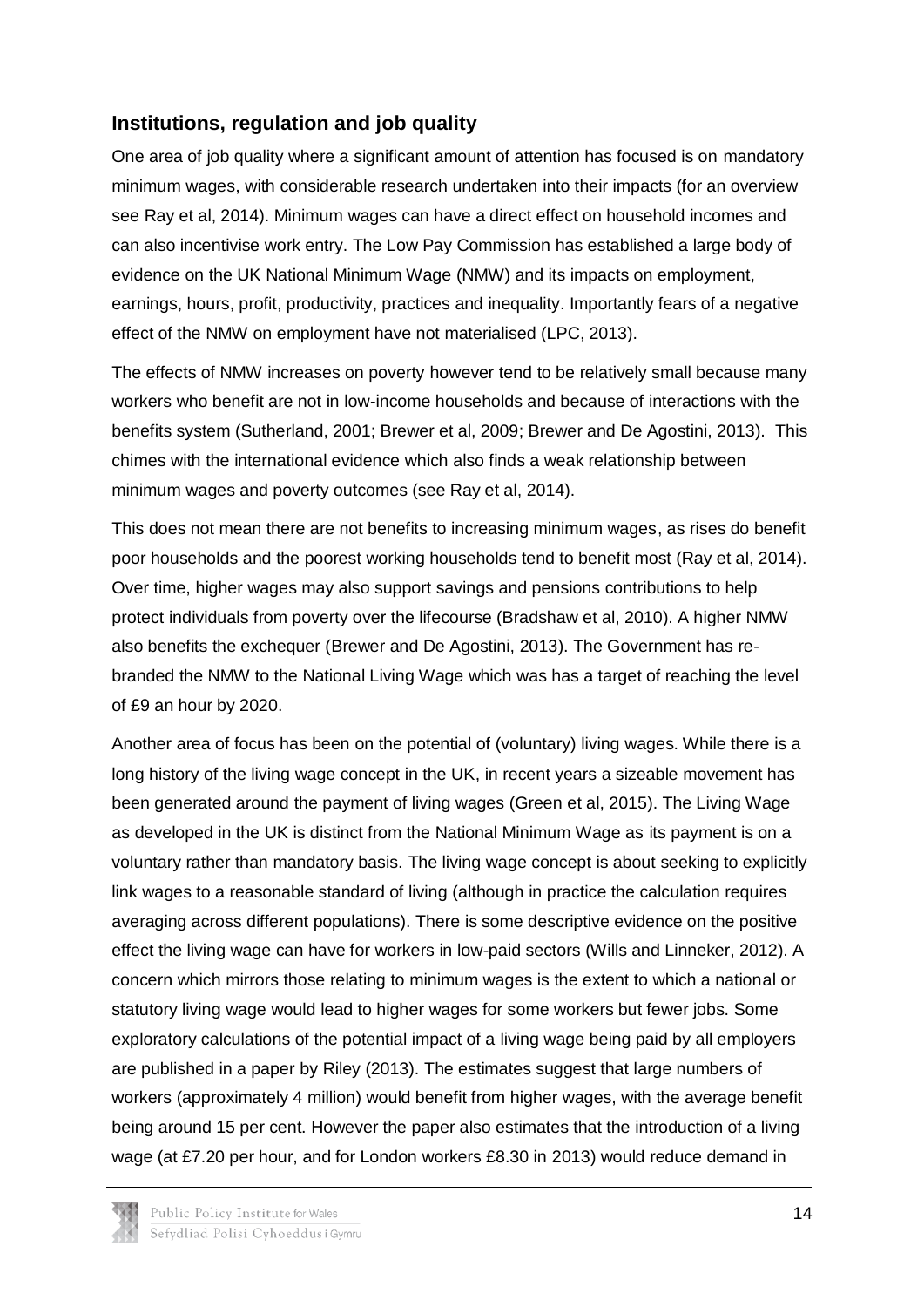the private sector overall by around 160,000 jobs, but with a considerably larger impact on young lower-skilled employment (of around 300,000). There is also evidence from the US of living wage ordinances in a number of US cities. It is however difficult to draw firm conclusions from this given the differing wage levels and coverage or reach of the policies (for an overview see Green et al, 2015).

Living wage campaigns have often played a part of broader local considerations of inequality which have developed through Fairness Commissions established in a number of cities. These Commissions have also sought to support approaches to increasing job quality through a range of activities including supporting family friendly working campaigns and campaigning against the use of zero hour contracts (Lyall, 2015).

Procurement by national and local governments has also been seen as a way to influence job quality in some parts of the economy. There are both national and international examples of developing practice in this area (see Green et al, 2015; Green et al, 2017b). For example, recent developments in Barcelona has seen the city extending the use of social value in procurement as well as using direct public sector employment as a way of increasing wages through the specification of minimum salaries (derived from a calculation of the cost of living) (Green et al 2017b).

Employment protection legislation (EPL) is important in structuring the contractual relationships between workers and firms. The UK has comparatively weak employment protection legislation (OECD, 2013). While there has been much written about the characteristics of EPL in different countries, the evidence overall on the relationship between EPL and employment levels across the economic cycle is ambiguous (Howell, 2007; OECD, 2013). EPL clearly influences employer practices, particularly in low-paid labour markets. The lightly regulated nature of the UK labour market is argued to have contributed to insecurity (Davies and Freedland, 2007); the scale of low-paid employed (Finegold and Soskice, 1988; Wilson and Hogarth, 2003); and particular models of 'hard' Human Resource Management (HRM) practices.

Trade unions have been important long-term actors seeking to improve job quality outcomes for workers. This includes representation around pay and working conditions. Trade union density however varies significantly across sectors. Studies show that countries with higher levels of union density, coverage and centralisation of collective bargaining tend to have a lower prevalence of low-paid work (Luciforia et al, 2005; Grimshaw, 2011; Schmitt, 2012). Paull and Patel (2012) in a cross-country study find that higher unionisation rates are associated with lower poverty and lower earnings and income inequality; with a higher unionisation rate of 10 percentage points associated with a 1 percentage point difference in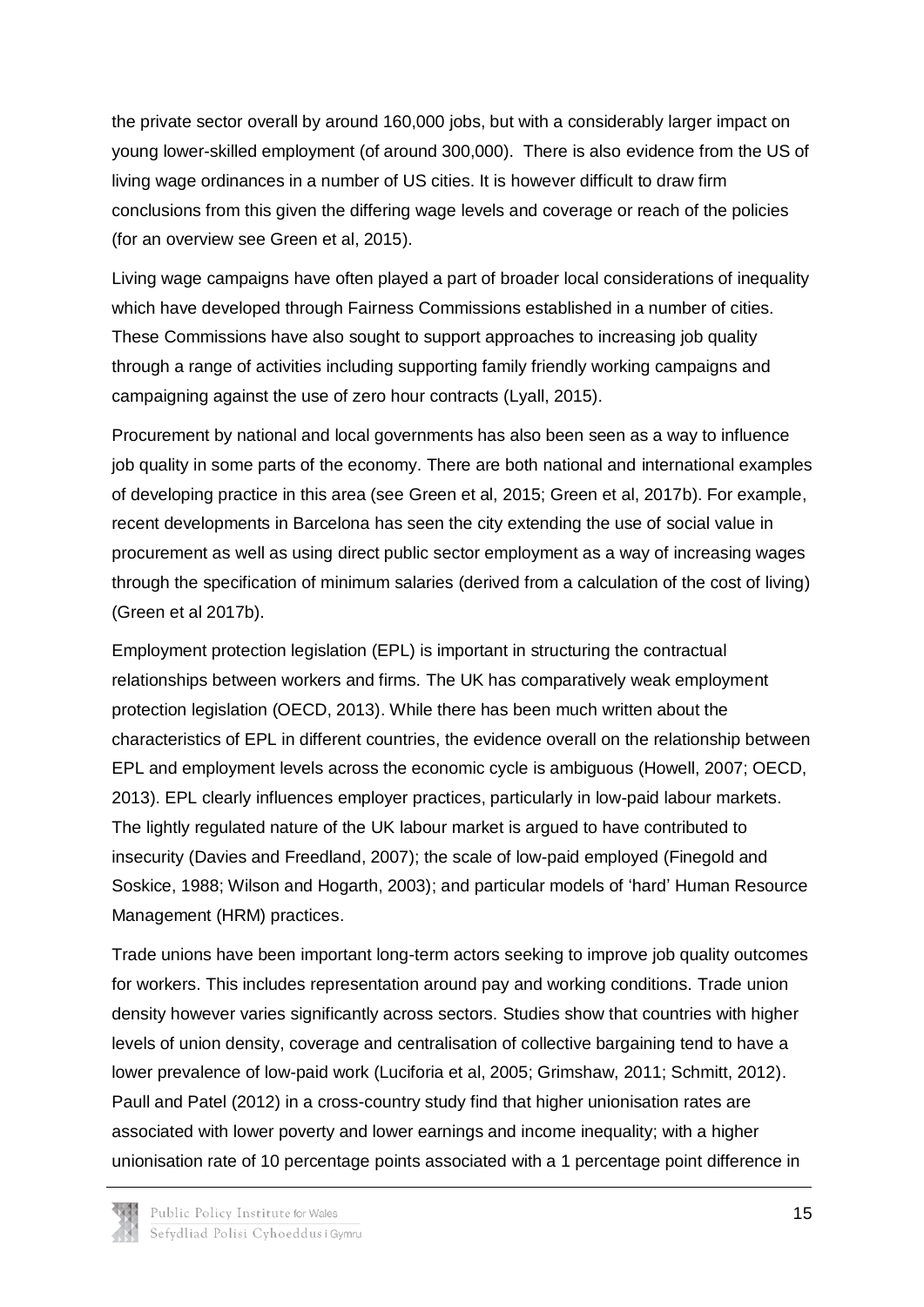poverty. Within firms studies have similarly shown union membership reduces inequality (Metcalf, Hanson and Charlwood, 2001). UK studies also find a union wage premium for workers, although this seems to be declining over time (BIS, 2013; Bryson, 2002; Bryson and Forth, 2010).

Unions are also important social partners and can be supportive of innovation in workplace practices, such as High Performance Working (HPW) (Appelbaum et al, 2011). Unions also play a further role around access to learning and development opportunities. The Union Learning Fund was established in 1998 and since 2006 has been administered by Unionlearn. Across eleven rounds of the programme £121 million in funding has been delivered, supporting more than 600,000 learning opportunities and with more than 1,500 employers agreeing learning agreements (Stuart et al, 2010).

### **Policy and practice in job quality**

In addition to the broad policy concerns discussed above there are a number of more practice focused areas of policy development.

#### *Part-time work and job quality*

One area of practice focus has been on job quality in part-time work (the issues around, and new approaches to, developing more quality part-time work are examined in more detail in the case studies published through this research project). Part-time work can be one way to help families balance work with caring responsibilities (Lyonette et al, 2011); and part-time earning by a second earner can reduce the household risk of poverty. Lyonette and Baldauf (2010; 8) define quality part-time working as that which:

- 1. 'provides the same (pro-rata) terms and conditions, development and progression opportunities as comparable full-time work;
- 2. enables the job-holder to maintain (or enhance) his or her skills;
- 3. enables the achievement of an acceptable work-life balance, meeting the needs of both; and
- 4. where a business case can be made, provides the opportunity to increase the number of hours to full-time work, if desired, at the same or a higher job level'

The Quality Part-time Work Fund supported twelve projects focused on employment in the private, public and third sectors and on provision of consultancy services to provide learning about what helps support quality part-time employment (Lyonette and Baldauf, 2010). Drawing from across the projects the evaluation report found good or promising practice around:

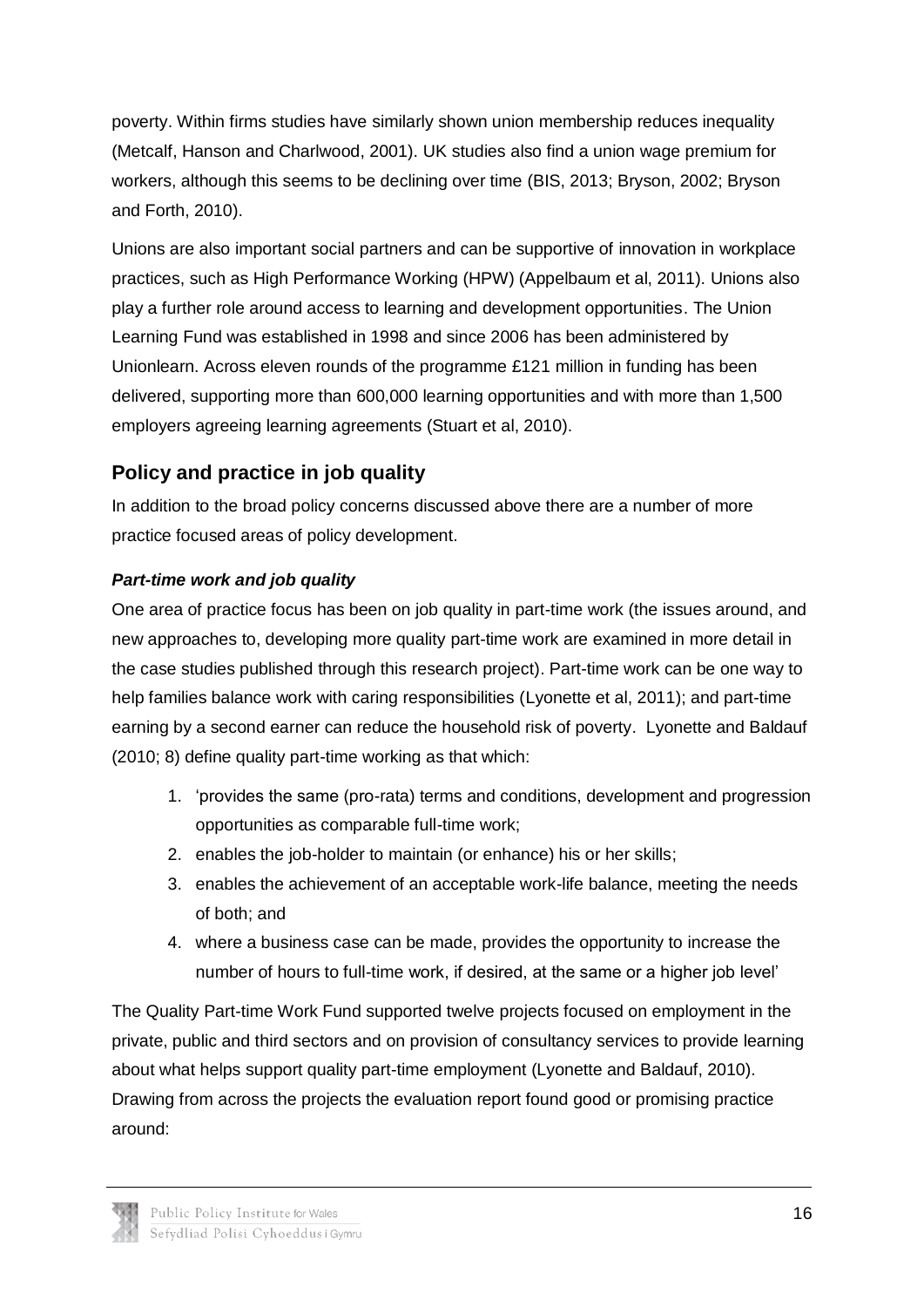- Researching the issues and identifying the problem the challenges in delivering part-time work will vary across organisations and sectors and this context needs to be understood to support effective project/programme development;
- Identification and promotion of senior role models to provide examples of how quality part-time work can work effectively;
- Training line managers so they can make informed and constructive decisions in relation to quality part-time working;
- Wide dissemination of available part-time posts in recognition that different communication channels may be more effective for different workers;
- Reviewing and disseminating HR policies clear HR policies help to signal the importance of flexible working in organisational strategy; and
- Selling the business case to senior management securing recognition at the top of organisation is critical in mobilising efforts to 'increase and improve quality part-time work' (Page 53)

#### *Workforce development and job quality*

Two other areas of policy where there has been a focus on workplace issues and skills relate to programmes aimed at supporting the development of High Performance Working (HPW) practices and through the development of licence to practice and occupational standards requirements.

HPW is concerned with improvements to firm performance and can include a range of practices around management and leadership, human resource management and organisational development. As such increasing and effectively harnessing the skills of the workforce is an important element of HPW (Belt and Giles, 2009; SQW, 2010). HPW therefore has implications for parameters of job quality such as training and development, employee voice and task discretion. The UK Commission for Employment and Skills (UKCES) was at the forefront of pressing the case for HPW in the UK. However the take-up of HPW practices by employers appears to have been relatively limited (see Keep, 2013 for a summary).

Licence to practice and occupational standards are another way in which public policy influences elements of job quality, specifically around training and development<sup>1</sup>. A relevant example of this is the introduction of the Care Standards Act (2000). This had a significant role in increasing training within the social care sector, although evidence suggests it had

<sup>-</sup> $1$  The use of these is generally less developed in the UK than in much of continental Europe.

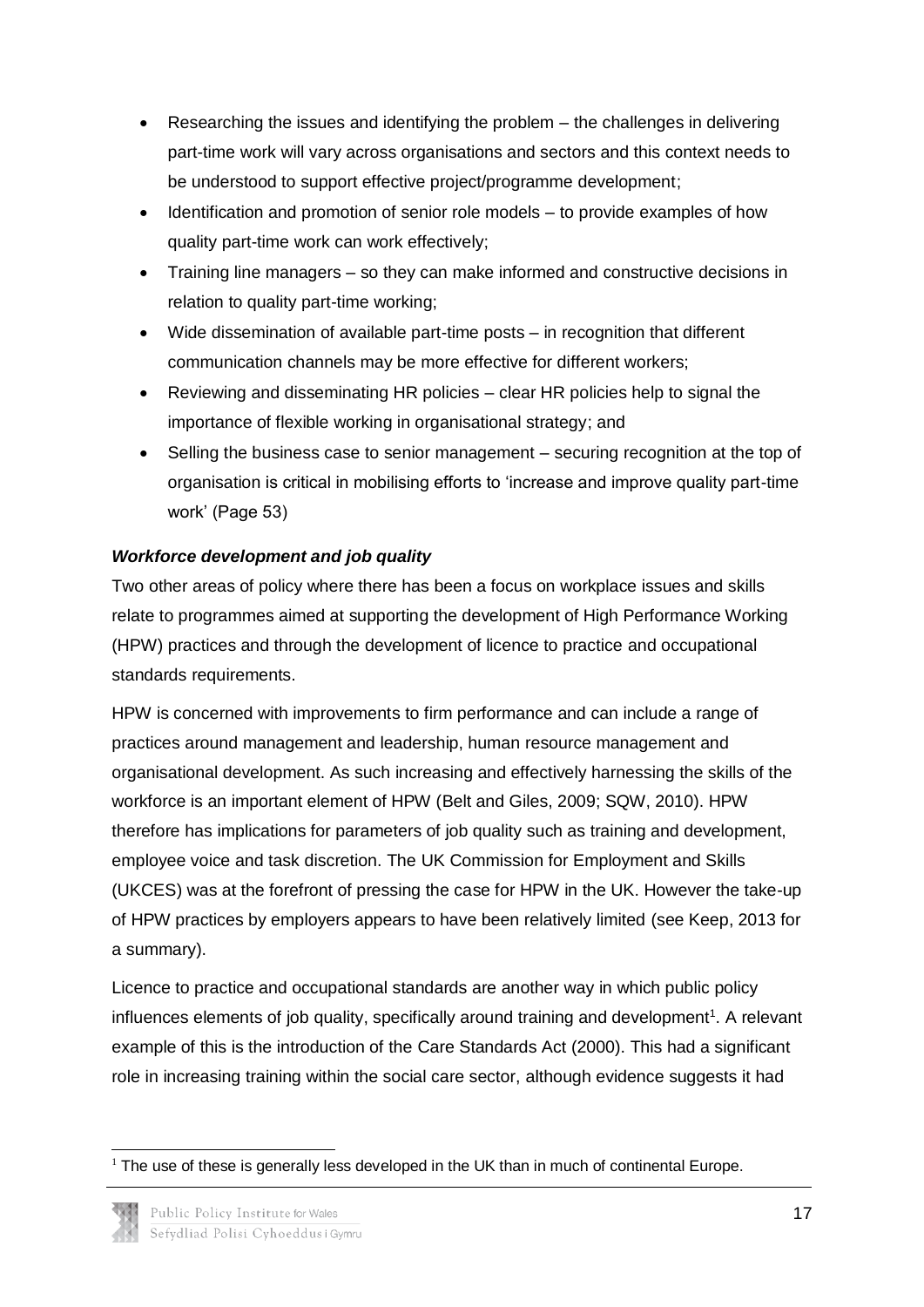limited impact on generating 'complementary HR practices' or management practices required for high-performance working (Gospel and Lewis, 2011).

Public policy also has a wider role influencing employer investment in the skills system and in the provision of training and skill development opportunities. This can include strategies to compel industries to act through payment of training levies or through industry and occupational licensing, as well as strategies to increase provision through co-investment (Billet and Smith, 2003). This type of co-investment was the model of the UKCES Futures Programme which aimed to address a number of labour market issues (one strand of which is returned to subsequently). However, in the UK there has generally been comparatively little focus on skills demand and the way which skills are used in the workplace (see Keep et al, 2006; Wright and Sissons; 2012; Keep, 2013; Mayhew and Keep, 2014; Sissons and Jones, 2016). With issues such as job design being considered as largely off-limits to policymakers in the UK in a way which is not apparent in some other countries (Green, 2009; Keep, 2011). The broader issue here is that in national government there is no department with a ministerial responsibility for job quality (Warhurst, 2017).

#### *New directions in job quality*

In the UK context there is an interesting contrast between the more limited policy on job quality in England and the new approach being taken to develop a job quality agenda in Scotland. In Scotland the national *Economic Strategy* makes a commitment to 'inclusive growth' including a 'fair and inclusive jobs market'. The concept of Fair Work is one of the priorities, which includes a commitment to policy supportive of greater job security, fairer rewards and opportunities for development. It also includes a focus on the workplace. In practical terms this means setting an example through the Scottish Government paying the Living Wage; supporting efforts to promote wider payment of the Living Wage; developing a Fair Work Convention to advance thinking and build partnerships and practice around Fair Work; and establishing a Scottish Business Pledge to support development of, and to recognise, good practice.

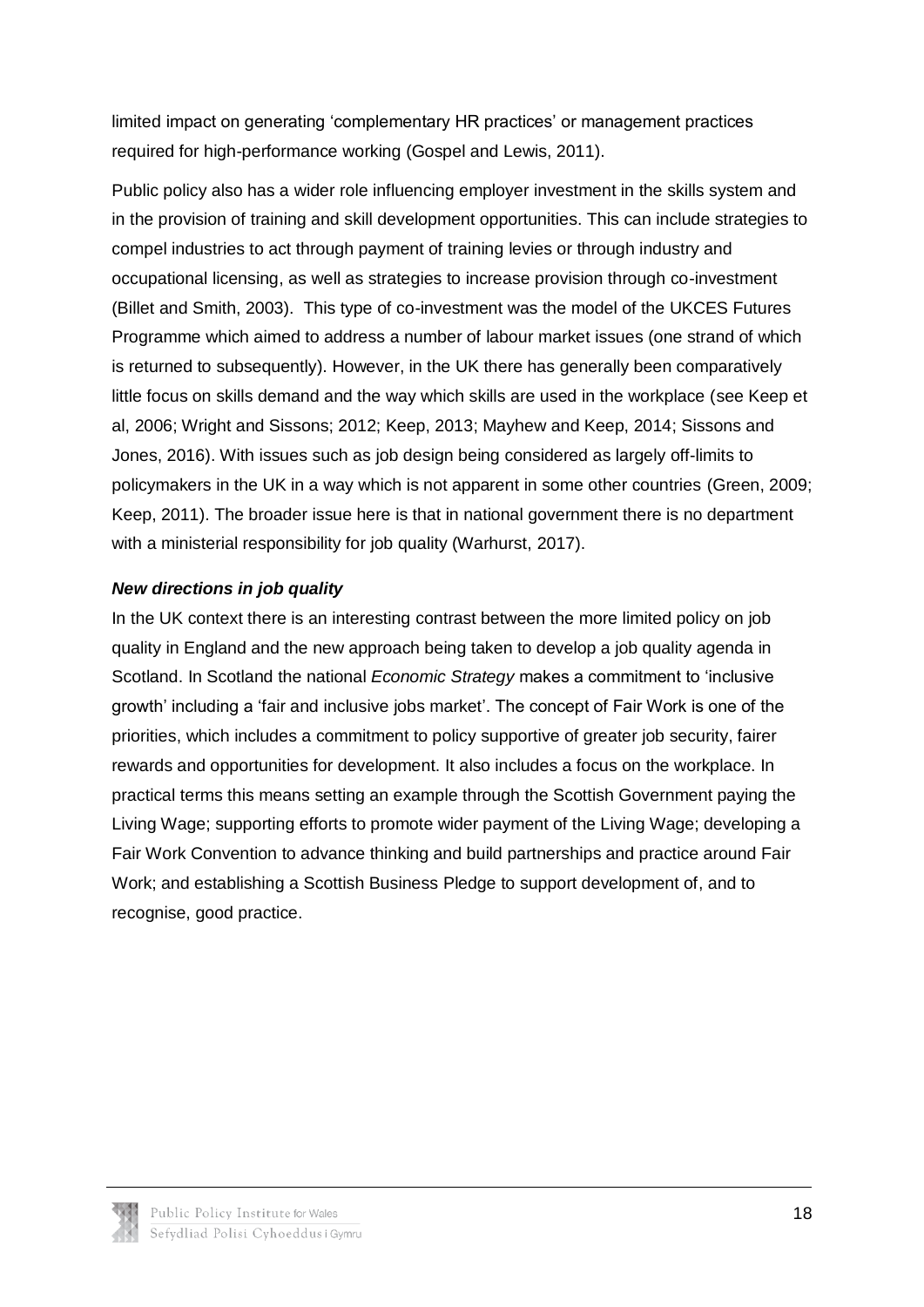## <span id="page-19-0"></span>Job Quality in Growth Sectors

As has been described there is evidence relating to a range of 'standard setting' influences on job quality. However there is considerably less relating to programmatic approaches. Overall there is little evidence on sector-focused approaches aimed at improving job quality across our group of growth sectors. It is worth noting that much of what constitutes job quality is determined on a firm basis and therefore there are likely to be many interesting practices which would be unlikely to be subject to any form of formal published evaluation. Other elements which are more largely determined by public policy, such as minimum wages, have been widely evaluated but are not sectorally specific.

Approaches to job quality clearly link to wider economic development. For economic development policy job quality may be addressed through two mechanisms, either seeking to improve the stock of existing jobs (locally) or seeking to create new higher quality employment opportunities. The existing evidence for different sectors is detailed in this section.

The following bullets provide some context to the different sectors which are the focus of this study (for a fuller description see Sissons et al, 2016; Green et al, 2017a), although there is not evidence reported in this paper from all of these:

- Financial and professional services A sector of projected employment growth. Significant employment in high-skilled/high-wage jobs but with a diversity of other functions such as customer services. There is a significant training and development infrastructure across the sector. However there are comparatively high barriers to entry.
- Manufacturing A sector with wages above the national median but with some subsectors with lower-pay (such as food and drink production). Apprenticeships remain an important route into, and development route, within the sector.
- Energy and environment A diverse sector with a broad range of occupations. The total employment potential as well as job quality potential is subject to debate.
- Construction A relatively fragmented employment structure with high levels of selfemployment.
- Social care Characterised by low-pay, high levels of part-time working, and with a large proportion of small firms. There is evidence of relatively weak HR and management practice around workforce development and progression routes.

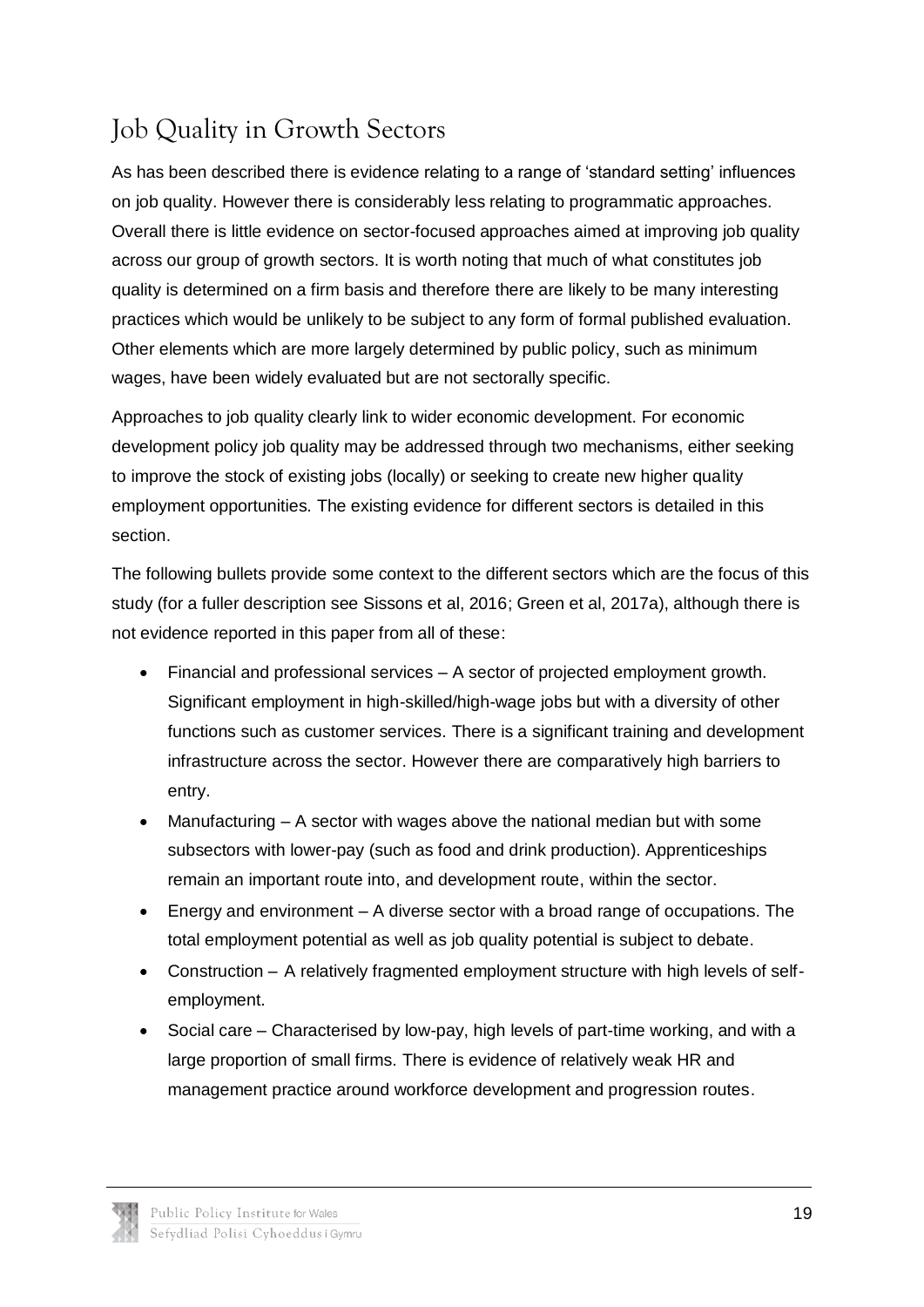Hospitality – A sector typified by low-pay and high turnover, as well as seasonality in parts of the sector. Limited opportunities for development have been identified as an important issue in the sector.

(summarised Sissons et al, 2016).

#### **The evidence on job quality in growth sectors**

One element of job quality where there is some evidence, including some robustly evaluated programmes is around in-work progression. This evidence base is fully detailed in Sissons et al (2016) so is not repeated here. In brief the evidence shows:

- A sizeable proportion of low-paid workers experience limited pay progression, even over extended periods of time. Yet traditionally progression has not been a focus for employment policy.
- Policy is beginning to shift in the UK, and recent changes suggest some greater role for a focus on progression.
- Overall, there is relatively little evidence relating to initiatives targeting progression that might be classified as 'proven' (i.e. robustly assessed). The most robust studies come largely from the US.
- The US evidence points to a potential benefit of a sector-focused approach to progression. However, there is insufficient evidence to identify the 'best' sectors to target. In some sectors, such as hospitality, the context to supporting progression is more challenging.
- Opportunities to integrate economic development strategy with initiatives targeted at progression can help to secure employer buy-in.
- More broadly, the issues around progression highlight the importance of the consideration of business models alongside employment policy.

Source: Sissons et al (2016).

Progression aside, across the sectors considered here only a small number of job quality initiatives which were targeted at particular growth sectors were found. The evidence base does not cover all the growth sectors focused on by the wider project, being essentially limited to care, tourism and hospitality. The evidence base is also largely descriptive in nature, there is a lack of robust studies of programmes targeting job quality interventions.

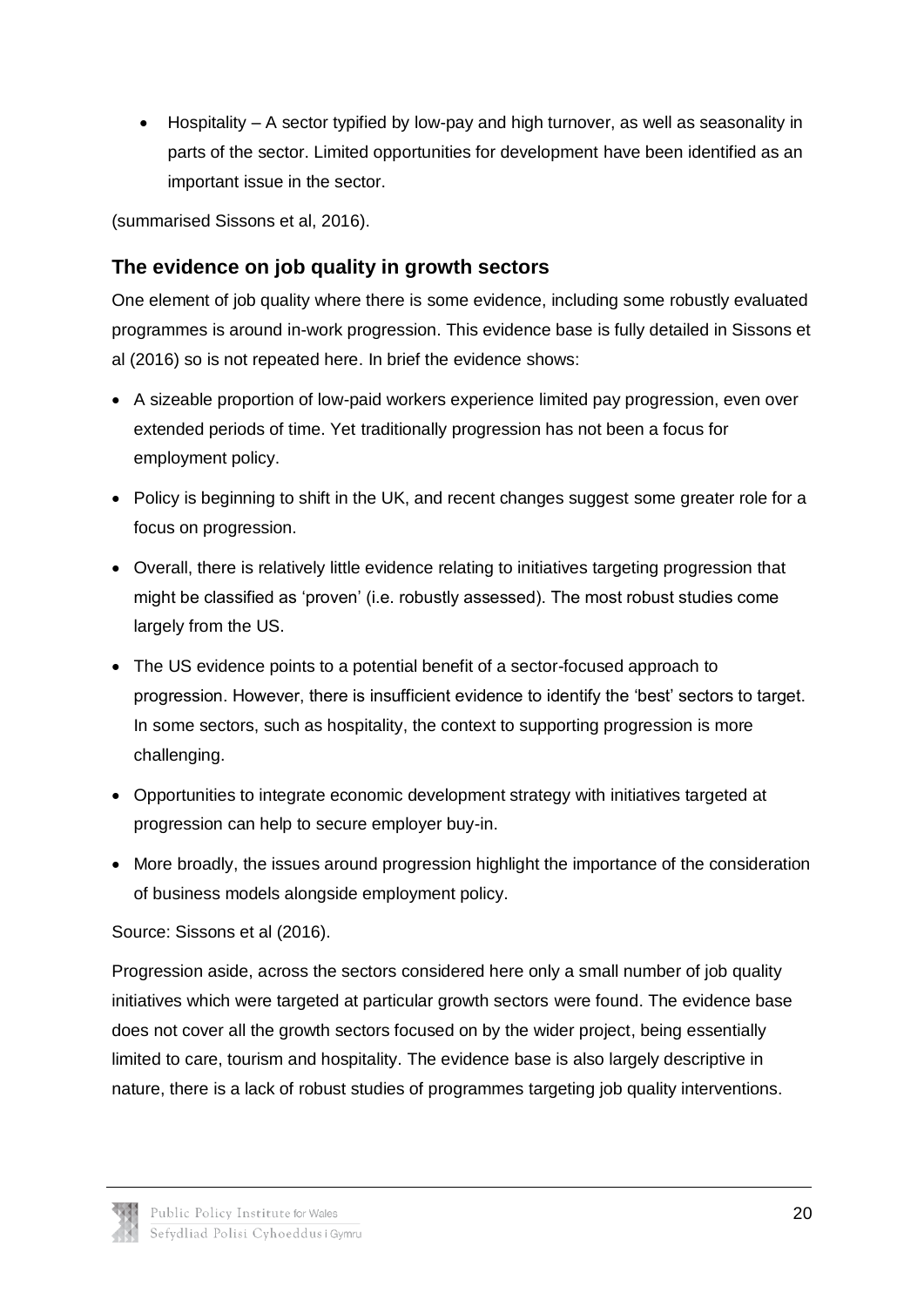#### *Health and social care and job quality*

In the health and social care sector there are some examples of programmes which have targeted job quality. The Better Jobs/Better Care programme was developed in the US to try and improve care quality through addressing high workforce turnover and job quality concerns (Stone and Dawson, 2008). The programme was focused on frontline care staff and funded a range of practice and policy-based approaches to improving job quality and generating improved care outcomes. The evaluation results suggest that while the programme was able to develop partnerships of key stakeholders, policy changes (at state level) which would impact job quality were difficult to achieve (Robert Wood Johnson Foundation, 2011). Practice interventions were developed around management practices, training, skills development, career ladders and supervisor coaching, however implementation of these was inconsistent across providers. Overall the evaluation did not find evidence of improved job satisfaction/perceived job quality among care workers, although it is not clear the extent to which this was due to limited duration and incomplete implementation. In particular core concerns about low pay and associated high turnover remained.

Eurofound (2013) provide an overview paper focused on 'More and better jobs in home-care services' drawing from 30 case studies. This includes examples grouped thematically around improving conditions for existing employees and improving management and labour productivity. Examples relating to improving employment conditions include:

- Approaches aimed at 'professionalising the sector' including development of management skills and human resource management practices to support staff development (Germany); developing new standards of practice linked to a financial incentive for working to this (Poland); and training grants to support management and worker quality development (UK).
- Training programmes including additional skills and motivational provision for workers (Bulgaria; Poland); and providing more clinical skills to enable more complex tasks to be undertaken and to support career progression (Denmark).
- New approaches to employer education including developing professional accreditation/certification for sector skills (France; Spain); and greater use of Elearning to support education and training (Germany).

Case studies aimed at improving management and labour productivity reported include:

 Developing new functions – taking on additional and/or more complex tasks (the Netherlands; Poland).

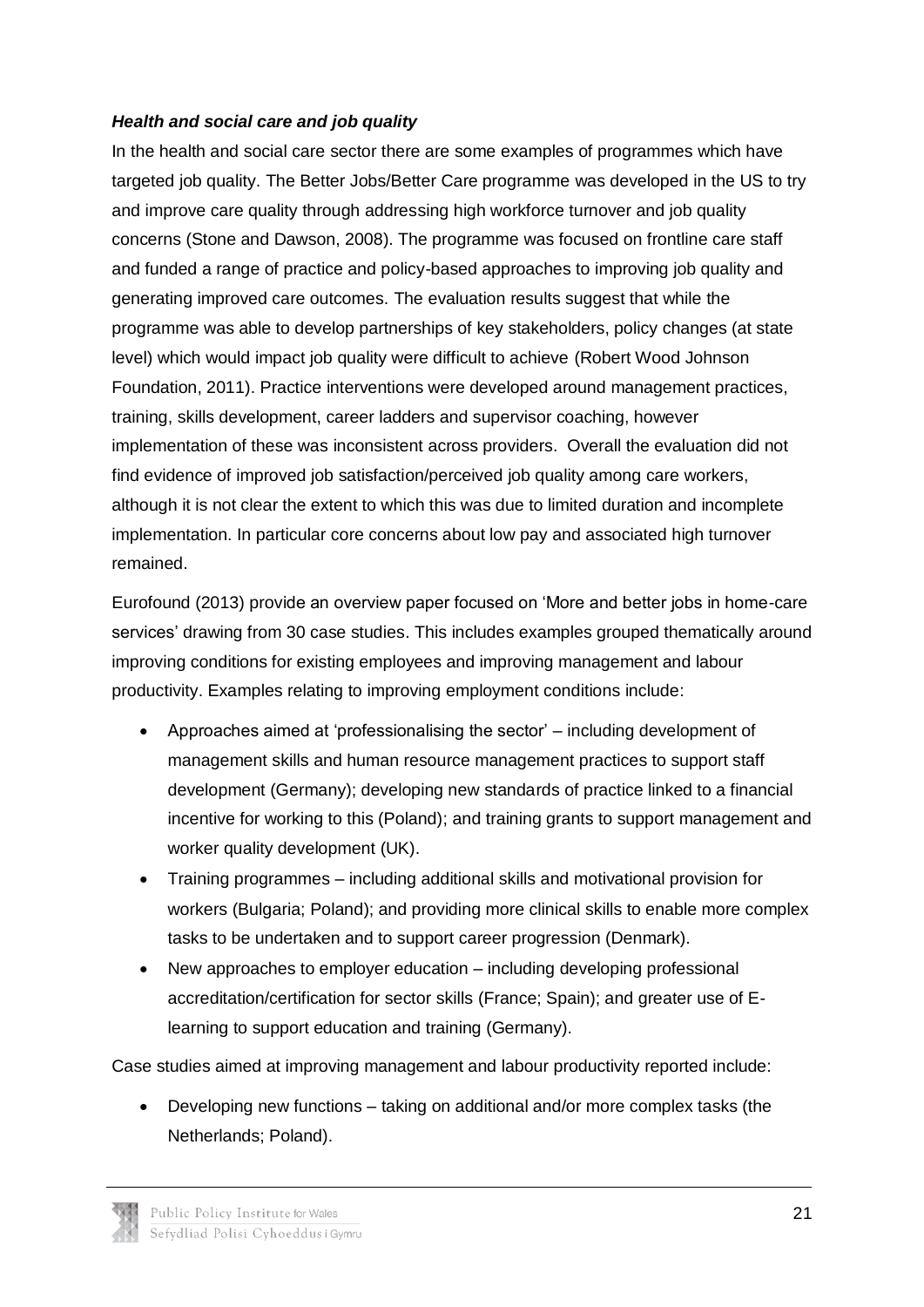- New ways of organising work including new methods of team working (the Netherlands); new direct payment systems (Spain); and use of cooperative models (Spain).
- Technology innovations through the use of assistive technology (UK).

(Source: Summarised from Eurofound, 2013)

While the report highlights areas of interesting practice, the reported evidence base from across the initiatives is not strong. The is some evidence from case studies on outputs reported (number of participants, training courses delivered etc.) but not robust evidence on impacts on wages or other elements of job quality (such as security). For interventions aimed at improving job quality of current employees the report suggests that key elements are

- the need for measures aimed at professionalising the sector;
- accessible training (in terms of place and times of delivery);
- training that enables mobility across care and health sectors; and
- the development of new forms of delivery using E-learning and professional validation.

A new campaigning approach to the social care sector which is also focused on joint concerns for job quality and care quality is the work of Citizens UK in drafting a Social Care Charter. The Charter includes a focus on:

- Proper training including in dealing with dementia, moving and handling and in mental health;
- Better relationships with consistency of care worker to care recipient and building relationships with communities;
- Enough time with least 30 minutes for Home Care visits, paid travel time between visits, and sufficient staffing in care homes; and
- Dignity in work including a Living Wage, occupational sick pay scheme, and clear progression route.

(Source: [www.livingwage.org.uk/sites/default/files/](http://www.livingwage.org.uk/sites/default/files/CareCharter_0.pdf)**CareCharter**\_0.pdf)

However the sector is under significant financial pressure and take-up by local authorities is limited. Similarly, UNISON, have developed an Ethical Care Charter for councils. The Charter is designed to be supportive of high quality care standards and to ensure job quality for care workers. The Charter advocates three stages of activity:

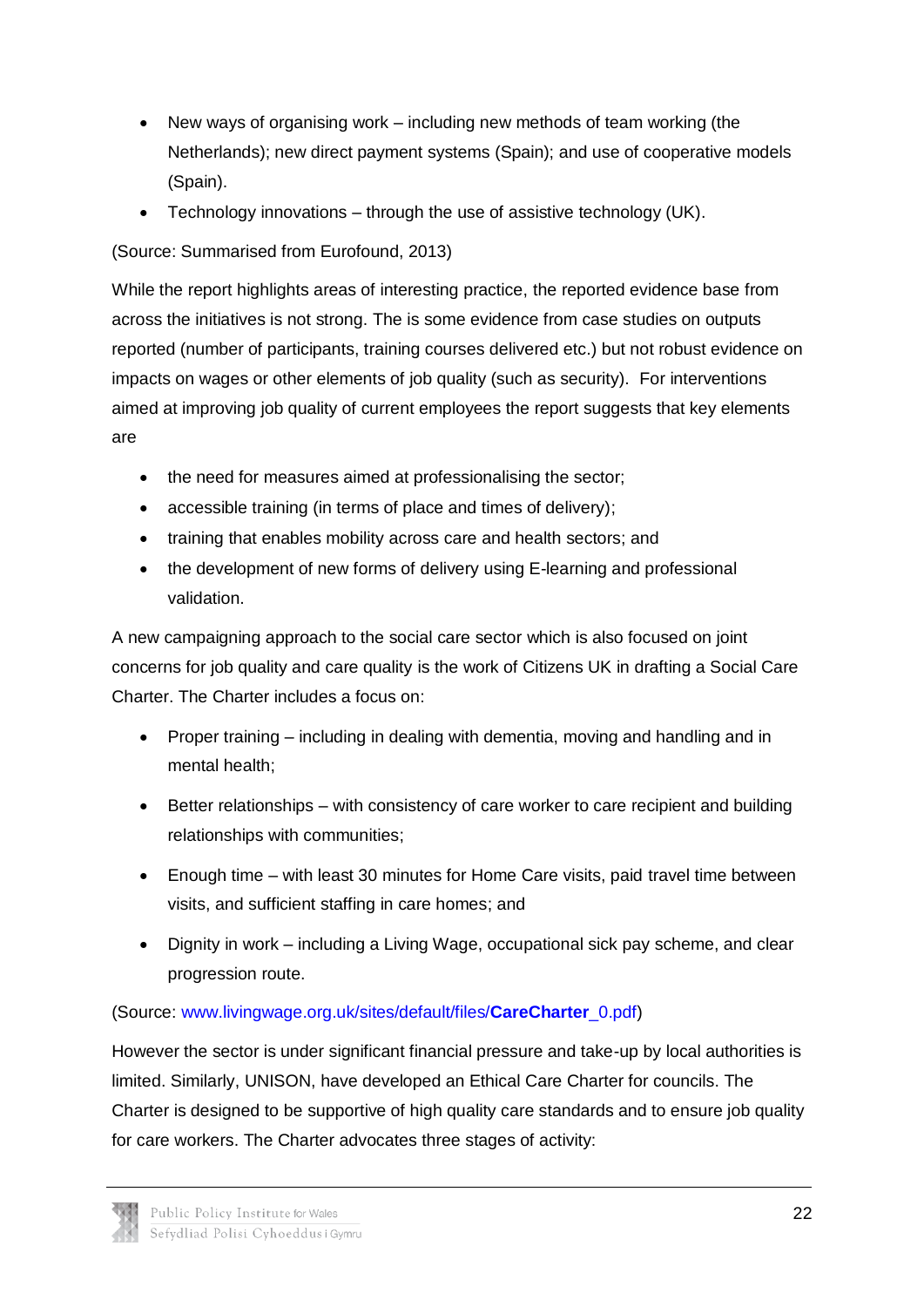#### **Stage 1**

- The starting point for commissioning of visits will be client need and not minutes or tasks. Workers will have the freedom to provide appropriate care and will be given time to talk to their clients.
- The time allocated to visits will match the needs of the clients. In general, 15-minute visits will not be used as they undermine the dignity of the clients.
- Homecare workers will be paid for their travel time, their travel costs and other necessary expenses such as mobile phones.
- Visits will be scheduled so that homecare workers are not forced to rush their time with clients or leave their clients early to get to the next one on time.
- Those homecare workers who are eligible must be paid statutory sick pay.

#### **Stage 2**

- Clients will be allocated the same homecare worker(s) wherever possible.
- Zero hour contracts will not be used in place of permanent contracts.
- Providers will have a clear and accountable procedure for following up staff concerns about their clients' wellbeing.
- All homecare workers will be regularly trained to the necessary standard to provide a good service (at no cost to themselves and in work time).
- Homecare workers will be given the opportunity to regularly meet co-workers to share best practice and limit their isolation.

#### **Stage 3**

- All homecare workers will be paid at least the [voluntary] Living Wage (as of November 2015 it is currently £8.25 an hour for the whole of the UK apart from London. For London it is £9.40 an hour. The Living Wage will be calculated again in November 2016 and in each subsequent November). If Council employed homecare workers paid above this rate are outsourced it should be on the basis that the provider is required, and is funded, to maintain these pay levels throughout the contract.
- All homecare workers will be covered by an occupational sick pay scheme to ensure that staff do not feel pressurised to work when they are ill in order to protect the welfare of their vulnerable clients.

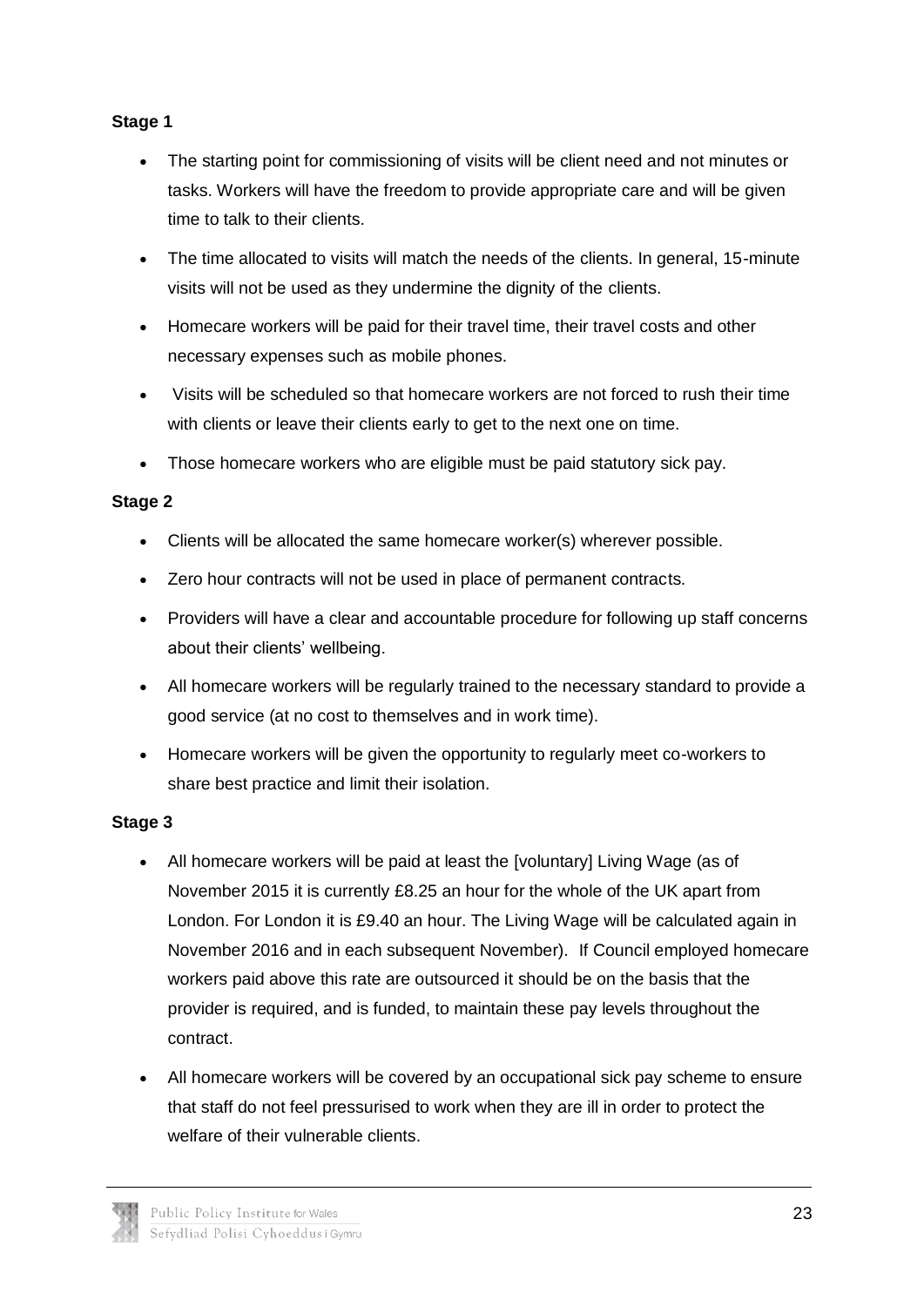#### (Source: [http://www.savecarenow.org.uk/ethical-care-charter/\)](http://www.savecarenow.org.uk/ethical-care-charter/)

These campaigning approaches to social care seek to utilise the power of procurement in pushing up employment standards. Other international evidence also points towards the possibility of procurement as a way of increasing job quality, although this evidence is less sector-focused (Green et al 2017a).

#### *Tourism, hospitality and job quality*

The tourism and hospitality sectors have a number of job quality challenges, including seasonality, job security, low pay and limited opportunities for development. The OECD published a review paper on 'Supporting Quality Jobs in Tourism' with a particular focus on jobs in SMEs (Stacey, 2015). The paper finds that in the tourism sector insufficient attention has been paid to 'identifying new ways of organising and managing human resources within the sector to support innovation, boost productivity and enhance competiveness' (Page 25). Across the case studies are various ways in which sector and business improvement needs might be linked with job quality improvements. One of the suggestions from the paper is to focus more on a local area approach to tourism, encouraging integration and good practice across firms within the sector, building career pathways in the sector, seeking to diversify the tourism offer to reduce seasonality and helping to 'professionalise the tourism value chain' (Page 11). The report provides a number of country studies of attempts to improve job quality in tourism, although the impact of these strategies is not evaluated. These strategies involve:

- Efforts to support skills development and career pathways through:
	- Better coordination of education, employment and tourism strategy policies (Slovenia);
	- Business support (including skills) to improve the quality of and/or diversify tourism offers (Denmark, Blackpool UK, New Zealand, France);
	- Focusing on higher-value tourism markets (with related skills requirements);
	- Comprehensive apprenticeship and vocational training systems (Austria);
	- Provision for lifelong training (Portugal);
	- Simplifying qualification frameworks (New Zealand, France); and
	- Developing 'competency standards, qualification frameworks, occupational classification and skills certification structures' to support training, development and career progression ([Canada, France, US] Page 43).
- Work by sector employers and trade bodies to develop training infrastructure and supply of skills.
- Supporting SMEs: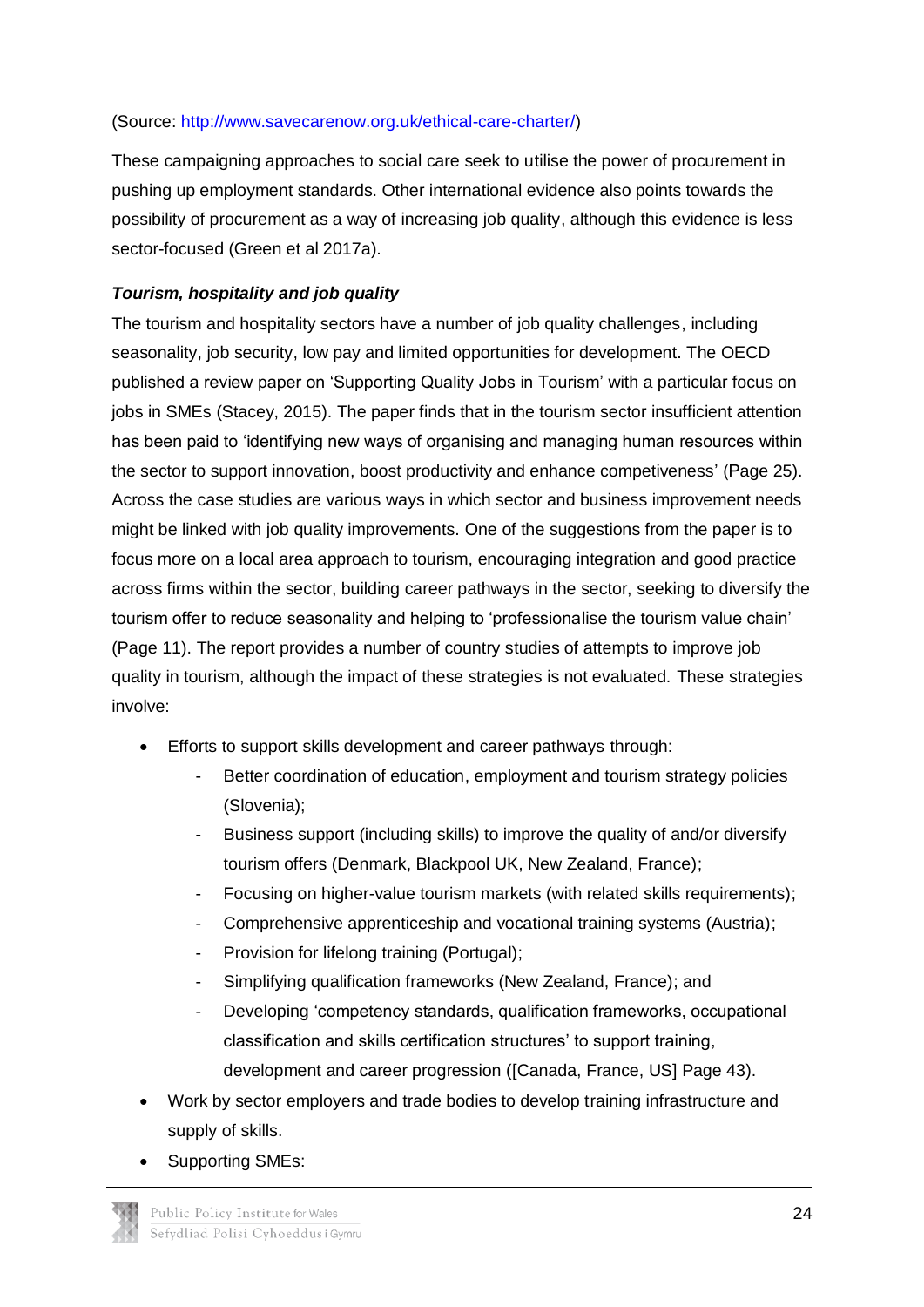- Including support for management practices (Mexico);
- Providing grant funding to compensate employers for provision of low-skill employee time for training (Germany);
- Development of training planner tools (Belgium, Iceland);
- Promotion and support for entrepreneurship (Portugal); and
- Supporting innovation and knowledge transfer in tourism SMEs (Finland).
- Developing local and regional approaches:
	- Developing localised plans to address workforce development issues and reduce the impact of seasonality (including through job sharing arrangements across business and sectors) (Australia, Austria, Denmark)
- Supporting flexible work-based approaches to skills development:
	- Apprenticeships and on-the-job training;
	- Flexible training delivery; and
	- E-learning.

Another relevant example is the work of the Restaurant Opportunities Center (ROC), a national restaurant sector partnership operating in the US (Jayarman, 2014). ROC is multipronged approach to improving job quality and worker conditions. The activities include seeking to increase opportunities for worker progression; providing legal support for workers in the sector facing exploitation; tackling discrimination in employment practices; promoting 'high road' approaches to restaurant owners (i.e. competing on the basis of quality and innovation rather than cost); supporting employer partnerships and workforce development; and, supporting cooperative forms of restaurant ownership. The activities around high-road business models has included developing an alternative restaurant association (Restaurants Advancing Industry Standards in Employment [RAISE]) for 'responsible employers' in the sector (Jayarman, 2014; 199). ROC provides an example of a sector-focused strategy targeted at job quality across various different dimensions.

In the UK as part of the UKCES supported UK Futures Programme, there was a stand of project activity focused on 'Productivity Challenge 3: Pay and Progression Pathways in Hospitality and Retail'. The programme committed £1.2 million of UKCES/DWP funding with co-investment (of money and in-kind contributions) of £1.1 million across seven projects. The programme ran between 2014 and 2016 and the qualitative evaluation findings are reported in Mackay et al (2016). Retail and hospitality sectors were selected due to their persistent challenges around low-pay and high turnover. The projects tackle a mixture of pay and progression issues. The support projects were:

**Fifteen Cornwall**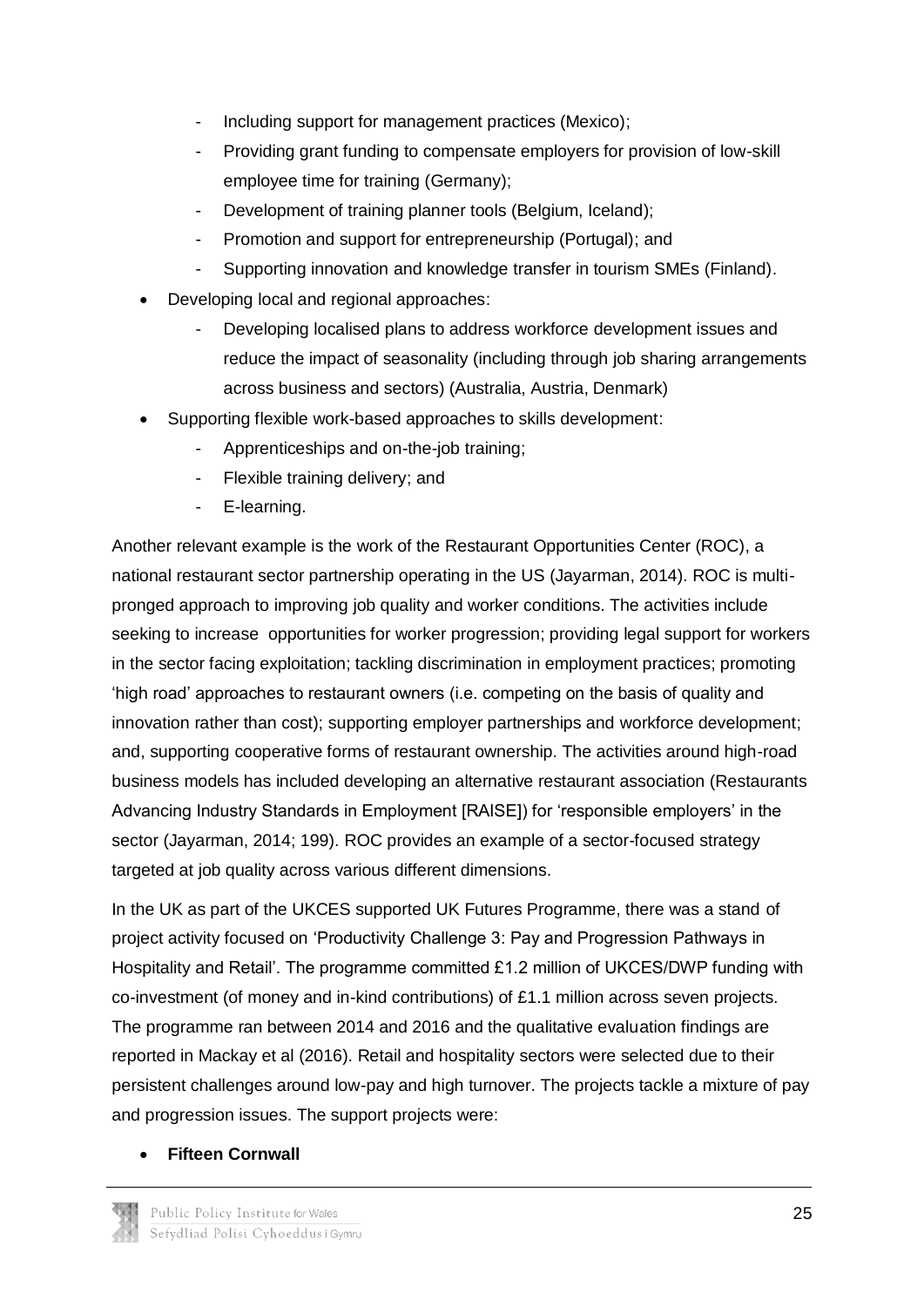Developing a tool kit to disseminate learning and practice on skills development and business performance to other small businesses.

#### **Living Wage Foundation**

Building on 'The Good Jobs Strategy' (Ton, 2016) the aim of the project was to alter business practice and HR approach.

### **National Coastal Tourism Academy**

Testing the 'service-profit' chain principle which links quality customer service to better workplace practices, supporting better business performance and higher pay. Using a project manager to work with hotels on staff training and management practices.

#### **People 1st**

Testing different progression models including those utilising analysis tools, behavioural and career coaching and multi-skilling of roles.

#### **Realm**

Establishing an 'on-site skills academy' for retailers developing individual training plans and mentoring for employees to support their progression.

#### **Rocco Forte Hotels**

Developing an app showing employees a career map, routes to progression and training materials as well as access to content and advice from career coaches.

#### **Timewise Foundation**

Working with Pets at Home to seek to re-design jobs to create clearer routes to progression for part-time and flexible workers (particularly women).

(Source: summarised from [https://www.gov.uk/government/publications/ukces-futures](https://www.gov.uk/government/publications/ukces-futures-programme-progression-pathways-in-hospitality-and-retail-competition-brief)[programme-progression-pathways-in-hospitality-and-retail-competition-brief\)](https://www.gov.uk/government/publications/ukces-futures-programme-progression-pathways-in-hospitality-and-retail-competition-brief)

There is no robust evidence of change relating to the programme however the evaluation was able to draw some generic lessons from across the projects around pay and progression (see Table 3).

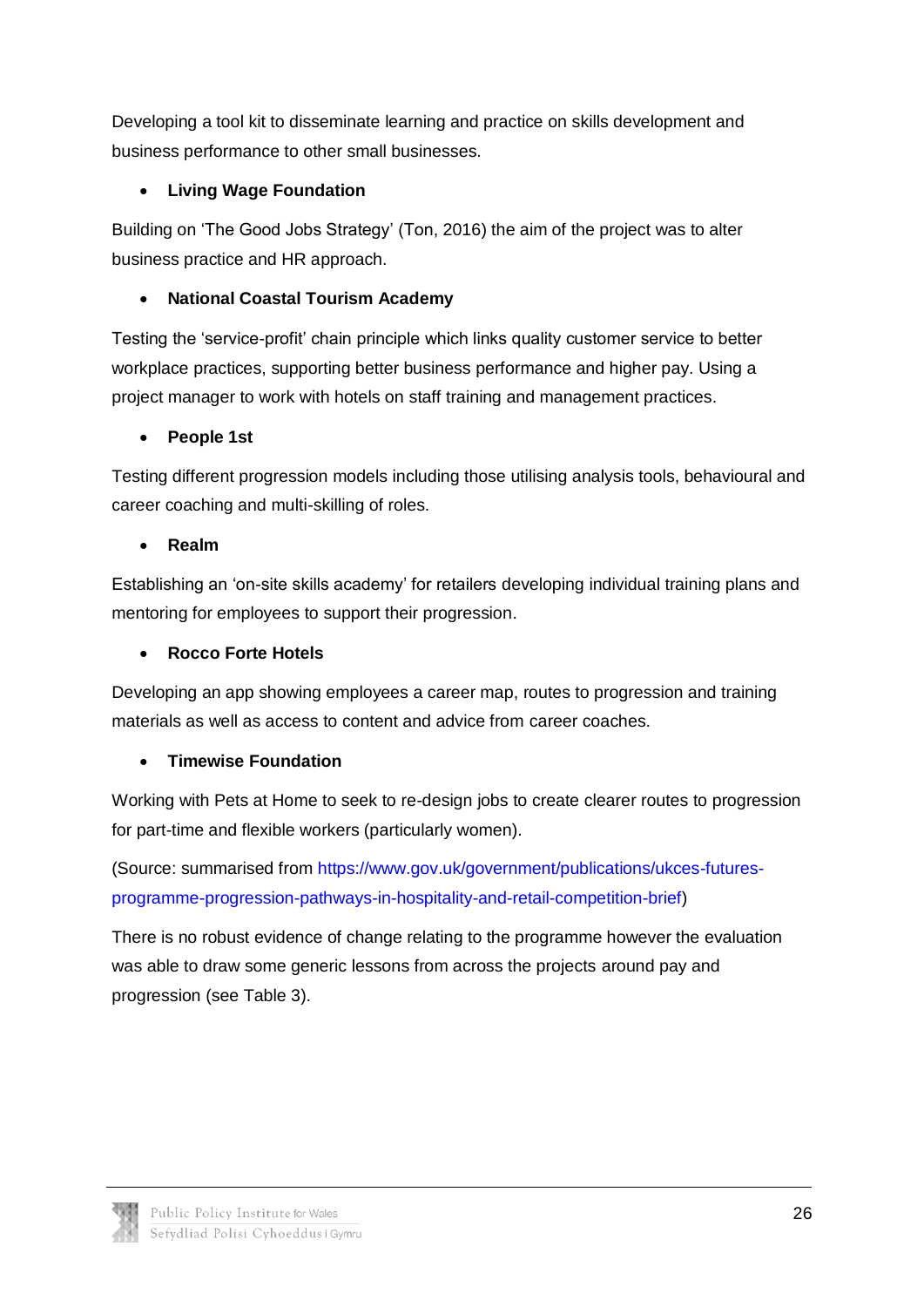| <b>What worked?</b>                          | Why/how did this work?                        |
|----------------------------------------------|-----------------------------------------------|
|                                              |                                               |
| Developing progression routes and            | Clearly articulated career pathways are       |
| pathways within firms                        | developed to provide a framework to           |
|                                              | facilitate progression                        |
| Communicating progression pathways to        | Progression pathways are only effective if    |
| all staff                                    | they are clearly communicated to all staff,   |
|                                              | ideally at recruitment                        |
| Pathways that balance simplicity with        | Models of progression need to be clear        |
| relevance                                    | and understandable, but not so over-          |
|                                              | simplified that they have limited relevance   |
|                                              | and applicability                             |
| Competency frameworks that take              | These should include not just                 |
| account of the full range of skills required | qualifications and technical skills, but      |
| within roles                                 | consideration of the range of 'softer' skills |
|                                              | that are so important in the retail and       |
|                                              | hospitality sectors                           |
| Encouraging businesses to think of           | By demonstrating the commercial benefits      |
| themselves as year-round, rather than        | of investment in workforce development        |
| seasonal                                     | during low-season in terms of staff           |
|                                              | retention, reduced recruitment costs and      |
|                                              | improved standards of service                 |
|                                              |                                               |

#### **Table 3: Enhancing pay and progression opportunities – What Worked?**

(Source: Quoted from Mackay et al, 2016; 18-19)

The evaluation presents some evidence of additional skills development, some business improvements and some evidence of better wage outcomes, although the nature of the evaluation does not allow these to be directly attributed to the programme (Mackay et al, 2016).

#### *Other relevant insights*

There are also examples which have developed of different forms of ownership models used to support job quality improvement across several sectors. In Cleveland (Ohio) this has involved the establishment of worker cooperatives as part of a new approach to economic development and the role of anchor institutions in the city. The strategic approach is set-out by the Cleveland Greater University Circle Initiative (GUCI), a partnership between a number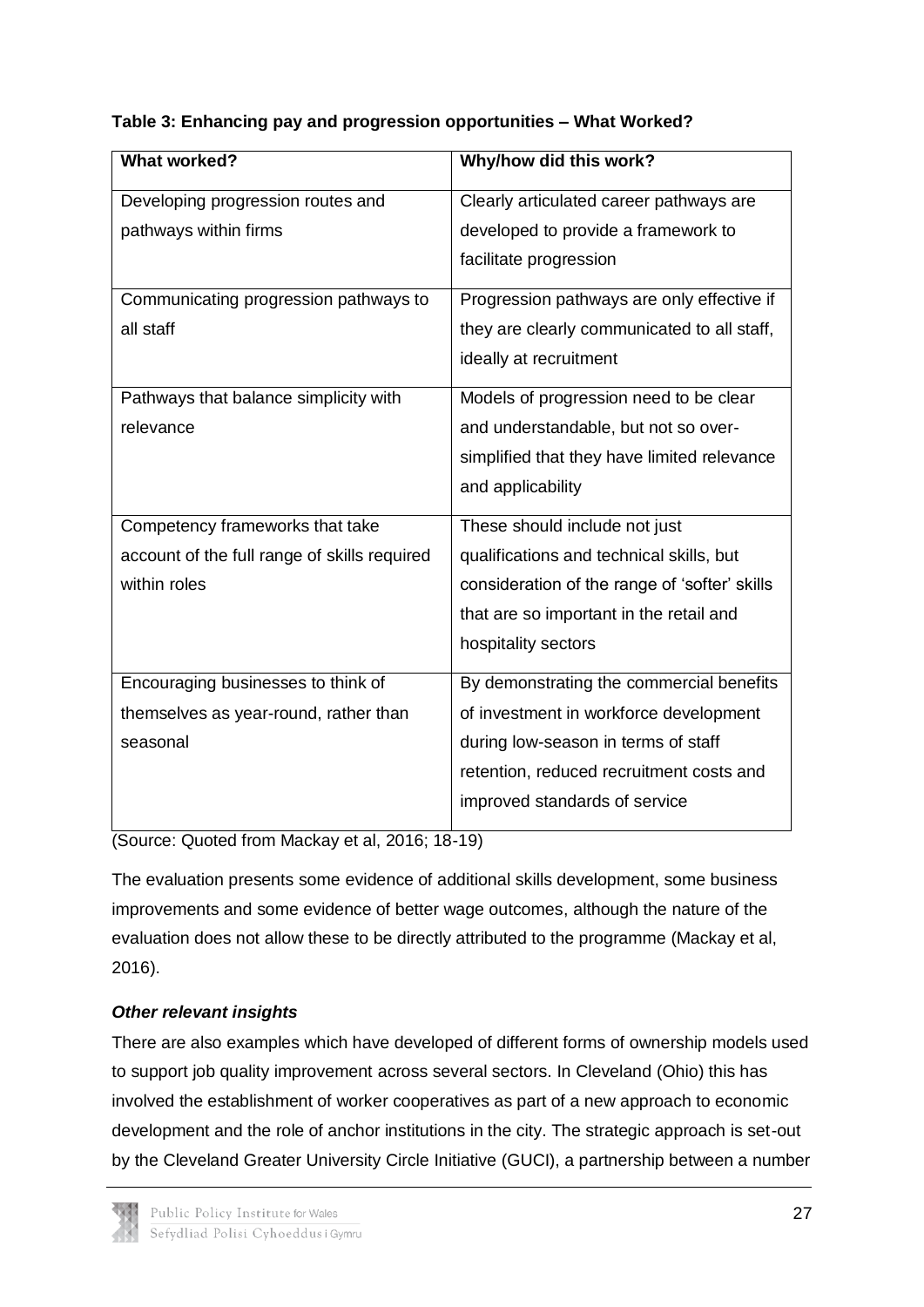of the city's large anchor institutions, the public sector and the Cleveland Foundation (a philanthropic organisation) (Austrian et al, 2014). The strategy has a particular emphasis on supporting disadvantaged neighbourhoods in the city. There are many strands to the strategy but of particular interest here is the establishment of the Evergreen Cooperative Project. Launched in 2009 a group of 3 worker-owned cooperatives have been established to leverage procurement opportunities provided by anchor institutions. They are Evergreen Cooperative Laundry; Evergreen Energy Solutions; and Green City Growers. Two of these have reached the point of profitability, although the employment created across the three cooperatives is relatively small (at around 90 workers) (Austrian et al, 2014). The ROC which was discussed previously has also developed cooperative ownerships strands in the restaurant sector.

While not one of the sectors of focus for this project, the retail sector faces a range of similar challenges around low-pay and contractual relationships. A recent book by Zeynep Ton (2016) explores the relationship between business models and job quality in the sector, and draws on examples of organisation design in the low-cost retail sector to design a strategy for improving job quality. The book charts a way for firms to combine investment in staff with business strategy and job design to achieve profitability. The business strategy and operations element of the 'Good Jobs Strategy' comprises 4 factors:

- Offering less fewer products and promotions and possibly fewer hours (reducing costs but potentially increasing customer satisfaction);
- Standardising terms and empowering employees including supporting employees to contribute to incremental innovations in the workplace;
- Cross-training enabling employers to utilise the functional flexibility of their employees (as opposed to numerical flexibility) enabling better utilisation of employee time; and
- Operating with slack ensuring sufficient staffing and time for improvement.

An important element of the strategy is investment in staff including training, promotion and setting high performance standards. The increasing quality of jobs is argued to be associated with lower staff turnover and harder working and better performing employees. The strategy draws on experiences in a number of companies and in particular on four firms considered to provide effective models.

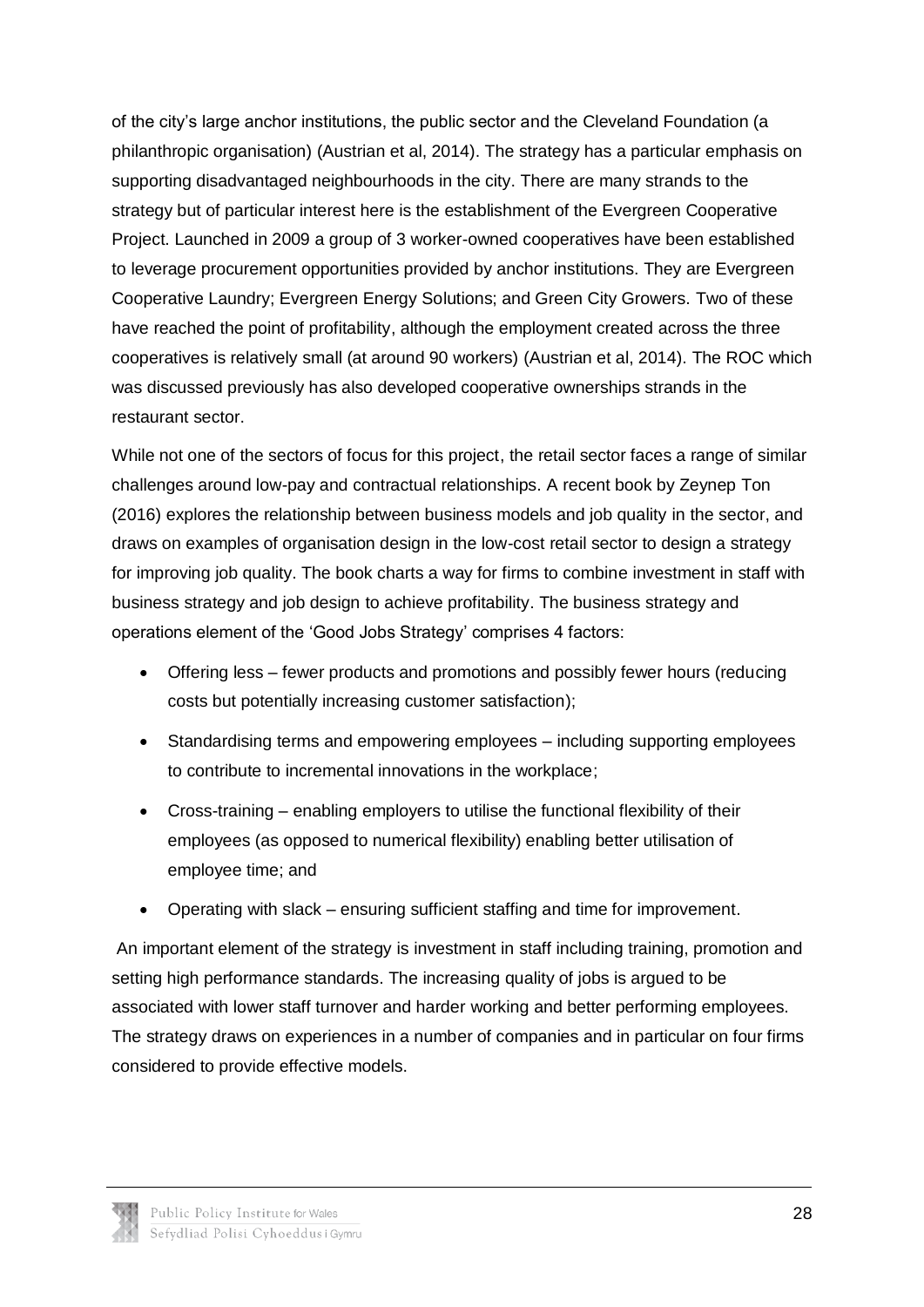#### *Wider economic development and job quality*

The analysis presented above shows that there are some examples of efforts to improve job quality on a sectoral basis but that the evidence of their impacts is very limited. Another area where there has been some sector targeting with an emphasis on job quality has been on the wider integration of economic development and skills development programmes. This has been the focus of a number of programmes developed in the US which have various employment entry, progression and job quality aims. Programmes have been developed across a number of sectors, including manufacturing and construction, which have developed partnerships encompassing employers and employer bodies, training providers, and economic development and workforce development agencies to support growth in opportunity within specific sectors locally (Conway, 2011; 2014). There are however limits to the extent of the evaluation of these programmes, although there is some robust evidence of impact from some employment entry and progression programmes (Sissons et al, 2016). The integration of economic development and skills development is also a central emphasis of practices around skills policy development and growing good jobs in Queensland Australia where local and sector-based strategies have been developed (see Eddington and Toner, 2012). There are also some examples from other countries where linking economic development and skills approaches have been important in framing approaches to support innovation and job quality outcomes (see Sissons and Jones, 2016). However in both cases the evidence on tangible job quality outcomes is limited.

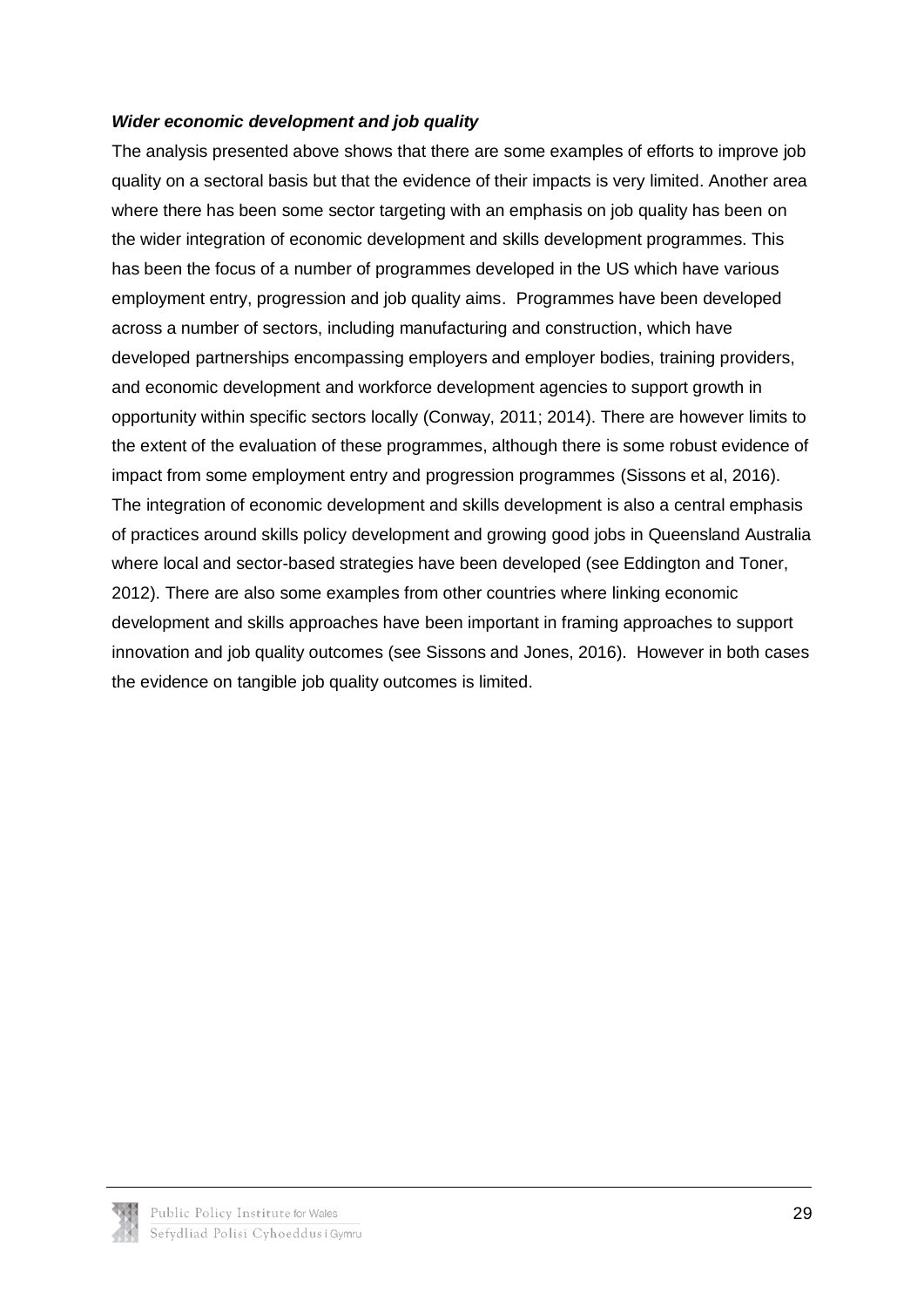## <span id="page-30-0"></span>Conclusions and Recommendations

Job quality exerts a powerful influence on individual well-being as well as having implications for the wider economy. In other words, there are both economic and ethical reasons for wanting to improve job quality (Spencer, 2013).

The concept of job quality is broad, encompassing both objective and subjective understandings and measurement. Of particular relevance to poverty are the terms and conditions, particularly pay and job security. Employment practices such as flexible and family friendly employment can also be important in supporting the balancing of employment and caring responsibilities.

Job quality is influenced by a range of processes at national and firm levels. There are gendered patterns of job quality. Unions have been important institutions in seeking to improve job quality outcomes, and higher unionisations rates are associated with lower rates of poverty.

Some elements of the relationship between public policy and job quality, particularly minimum wages, have been subject to intensive study. There is less evidence on elements such as job design.

There is little evidence of job quality interventions adopted in growth sectors. The evidence there is draws on case study findings with limited reporting on tangible outcomes for employees. There is therefore limited scope to draw lessons for practice from across this evidence base. It is difficult to assess whether there is evidence to support the adoption of a specific sector-focus (rather than a sector neutral approach) relating to job quality. Job quality is a multidimensional concept and some elements of job quality may be more amenable to a sector-focus. There is evidence to suggest the benefits of a sector-focused approach to progression, efforts to link employment practices or organisational design and job quality may also benefit from a sector focus. This might be easier to achieve in more regulated sectors or occupations. However, job quality overall is strongly shaped by wider institutional and regulatory factors, mainly at national level, and horizontal policies are also needed to drive improvements.

The evidence that exists within sectors on policy and practice to improve job quality falls into several different categories.

1. Several of the papers reviewed seek ways of linking job quality for workers with service improvement for employers. This has included programmes and initiatives

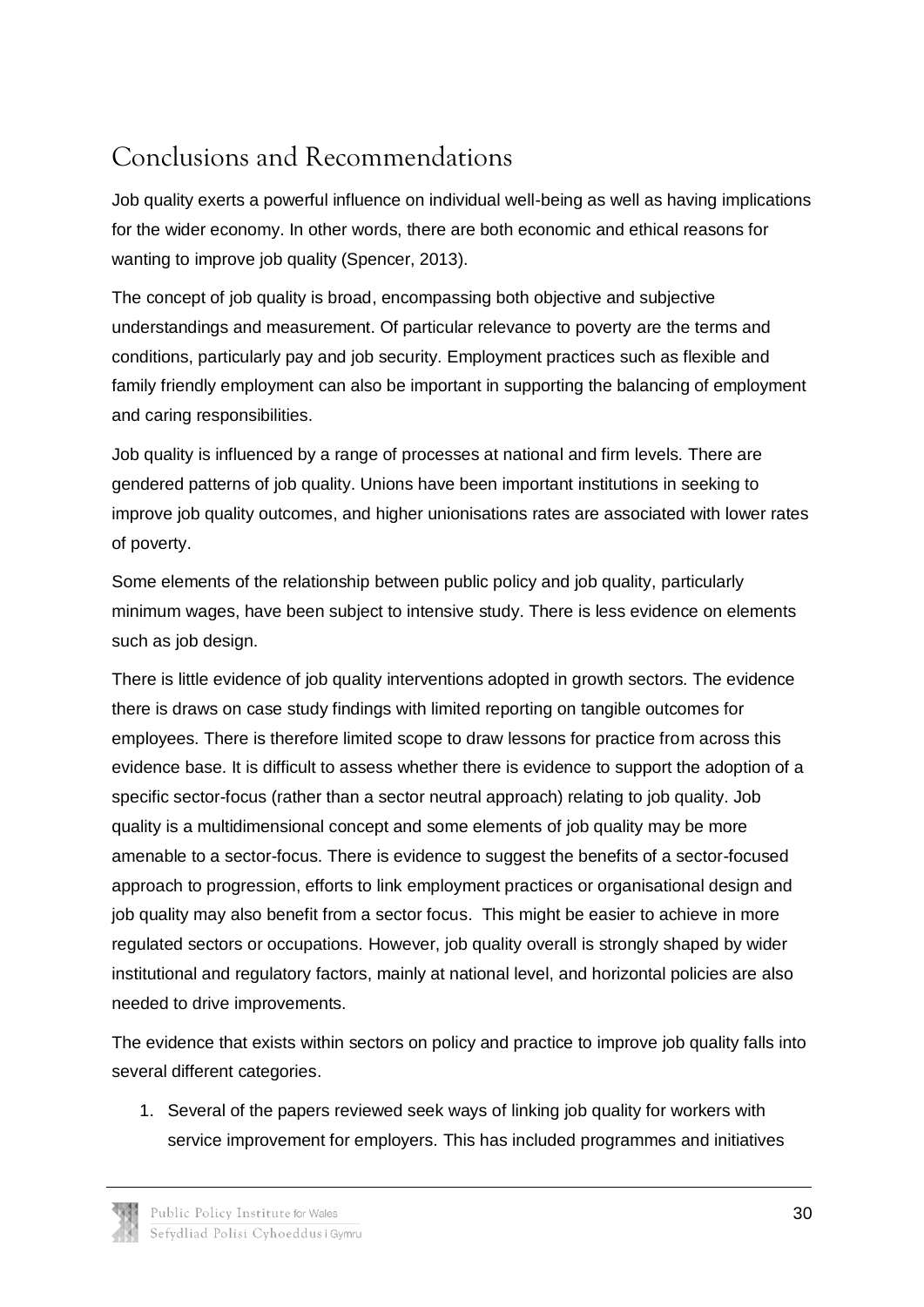developed in the social care sector in a range of countries. These have been geared towards either care standards or efficiency, with the recognition that poor employment quality in the sector can hold back both these things. These approaches have focused on training needs, career pathways, new standards and accreditation, leadership and management and work organisation. However there is a dearth of evidence on tangible benefits and how effective such models have been at effectively linking job quality and service improvement. Several of the UKCES Futures Programme projects also sought ways to link service delivery and job quality outcomes in hospitality and retail sectors. There is also case study evidence from the tourism sector of efforts to integrate economic and business development with job quality improvements. These include through approaches to skills development, management practices, support for business development and territorial approaches to employment issues in the sector. Again, though there is less evidence on employee benefits.

- 2. There are also approaches which seek to use the power of procurement to support job quality. There are examples from campaign work in social care, and procurement is also utilised in a number of international examples which cut across different sectors (Green et al 2017).
- 3. Other approaches seek to encourage changes in business models as a precursor to improving quality. The sector-focused work of the Restaurant Opportunities Center (ROC) has developed a strand of activity around high-road practices in the restaurant sector and the potential for these to generate better jobs. While not one of our sectors of focus, the work on retail by Zeynep Ton also demonstrates how organisation design can be a route to better quality job outcomes.
- 4. A final set of approaches are about ownership structures and the potential of employer cooperatives to deliver empowerment and job quality. This is seen in the work with anchor institutions and developing cooperative structures to deliver services in Cleveland as part of the Cleveland Greater University Circle Institution approach, although the job creation of the cooperatives is modest. A strand of the ROC also develops a number of cooperative enterprises as a way of seeking to deliver empowerment and improved job quality.

Overall, there are some examples of interesting practices operating at sector level but little by way of transformative strategies for particular sectors. These practices provide opportunities for incremental and/or firm level approaches to increasing job quality. The evidence suggests that progress can made through work with individual firms, and in some cases across wider sectors, utilising drivers of employer engagement including service

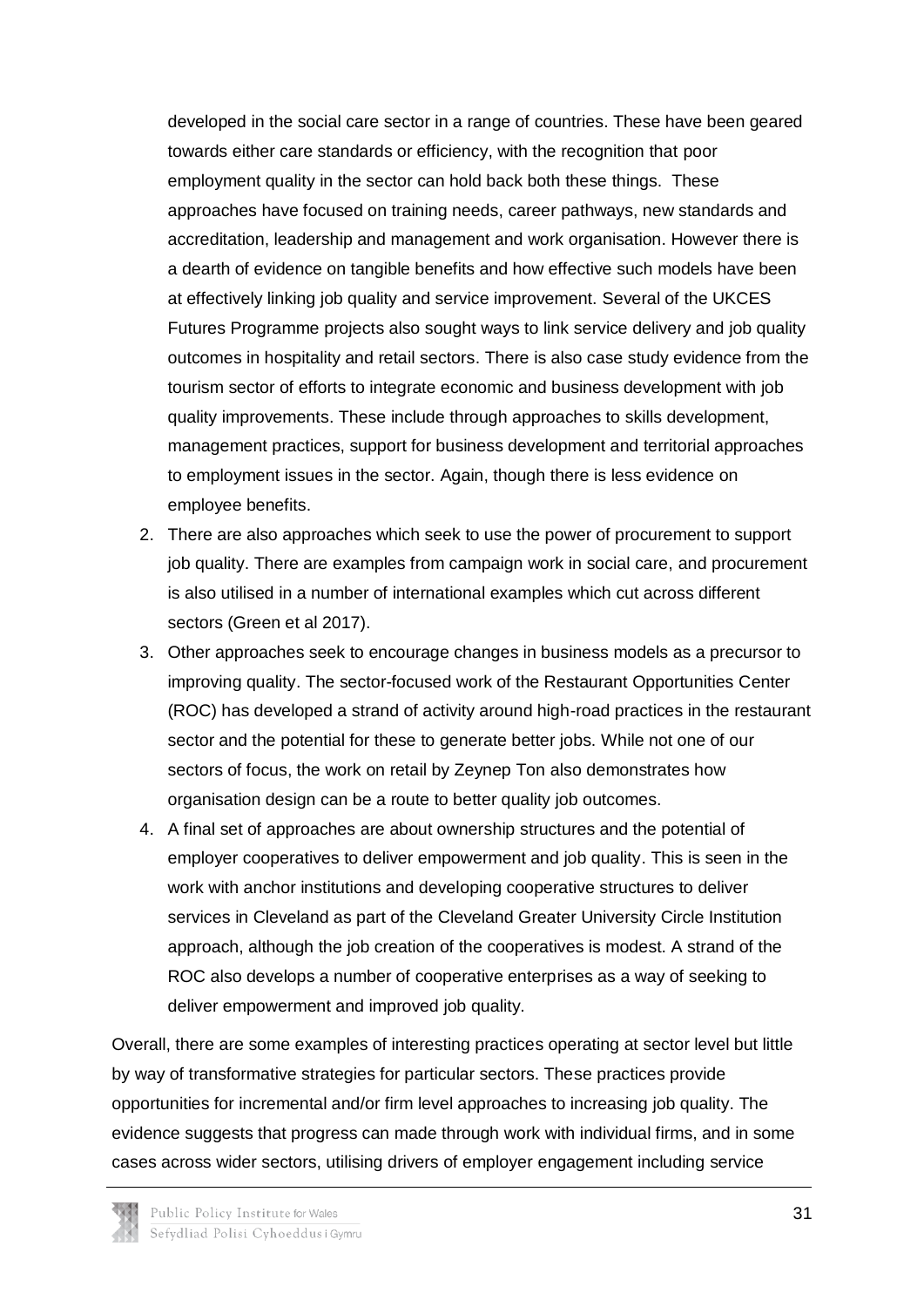quality, turnover, productivity and profitability, but there is less evidence on the tangible impacts or the scaleability of such activities. It is difficult to draw a clear policy message from these activities. Perhaps the clearest message is the need to pilot and trial different forms of activities aimed at driving improvements to jobs quality. For some elements of job quality these might be sector-focused. However there is an important relationship between aspects of job quality and the wider labour market institutional and regulatory environment which shapes both the current context and the potential for future improvements.

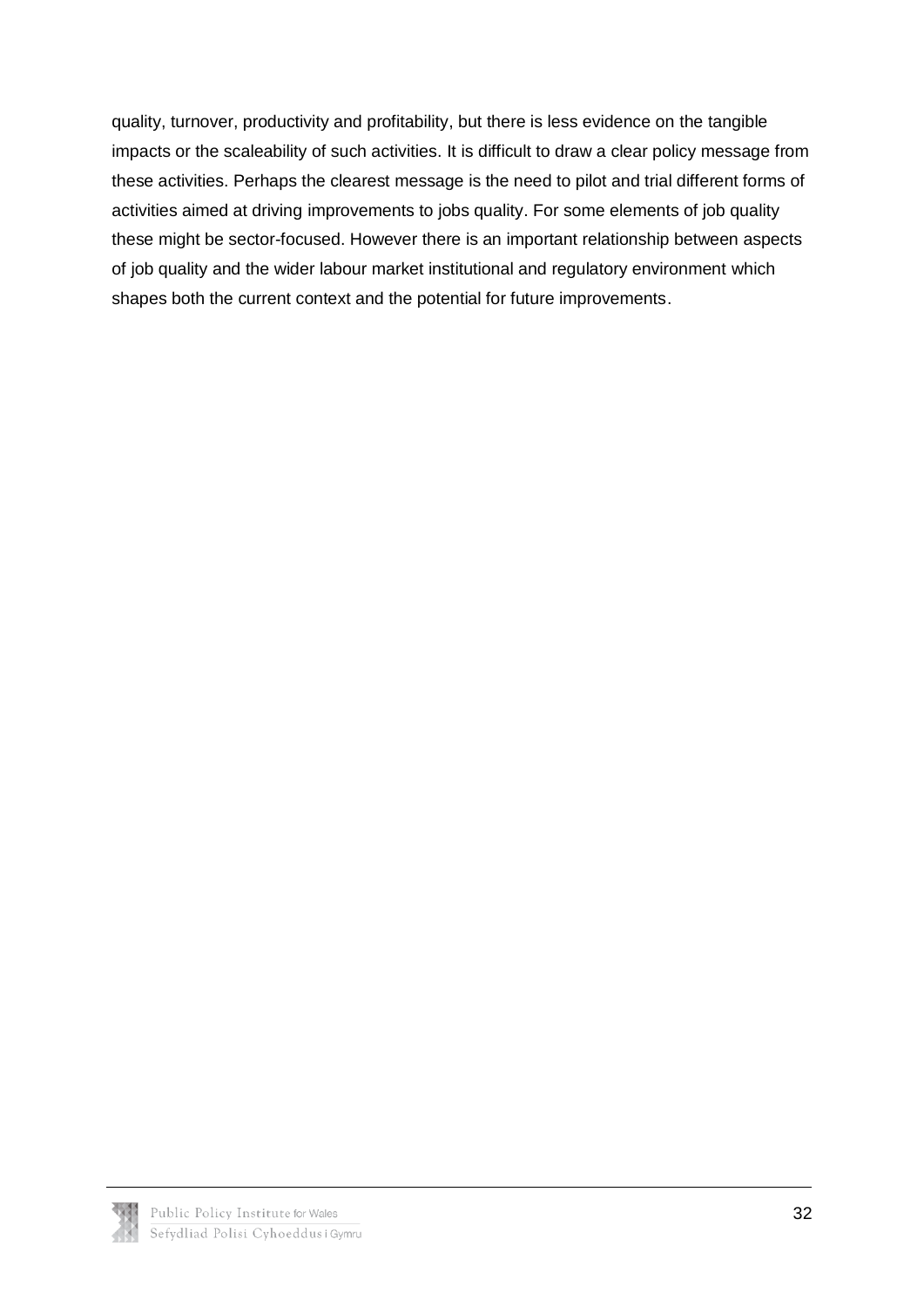### References

Anderton, E. and Bevan, S. (2014) **Constrained work? Job enrichment & employee engagement in low wage, low skill jobs**. London: The Work Foundation.

Appelbaum, E., Hoffer Gittell, J. and Leana, C. (2011) **High-Performance Work Practices and Sustainable Economic Growth.** Retrieved from:

[http://50.87.169.168/Documents/EPRN/High-Performance-Work-Practices-and-Sustainable-](http://50.87.169.168/Documents/EPRN/High-Performance-Work-Practices-and-Sustainable-Economic-Growth.pdf)[Economic-Growth.pdf](http://50.87.169.168/Documents/EPRN/High-Performance-Work-Practices-and-Sustainable-Economic-Growth.pdf) [Accessed 14/10/16]

Austrian, Z., Hexter, K.W., Clouse, C. and Kalynchuk, K. (2015) **Greater University Circle Initiative: Year 4 Evaluation Report***.* Urban Publications Paper 1288. [http://engagedscholarship.csuohio.edu/urban\\_facpub/1288](http://engagedscholarship.csuohio.edu/urban_facpub/1288) [Accessed 4/7/16]

Bailey, N. (2016) **Exclusionary employment in Britain's broken labour market.** Critical Social Policy 36(1): 82-103

Belt, V. and Giles, L. (2009) **High performance working: a synthesis of key literature.** London: UKCES

Billett, S. and Smith, A. (2003) **Compliance, engagement and commitment: increasing employer expenditure in training**. Journal of Vocational Education and Training. 55(3): 281– 299

Blanchflower, D. (2015) **As good as it gets? The UK labour market in recession and recovery.** National Institute Economic Review. 231(Feb): F76-F80

Blanchflower D. and Machin S. (2016) **Slowing UK wage growth** Retrieved from: <http://cep.lse.ac.uk/pubs/download/rwu004.pdf> [Accessed 17/1/17]

Bradshaw, J., Bennett, F. and Mayhew, E. (2010) **In-work poverty and labour market segmentation: A Study of National Policies: United Kingdom.** Brussels: European Commission DG Employment, Social Affairs and Equal Opportunities

Brewer, M. and De Agostini, P. (2013) **The National Minimum Wage and its interaction with the tax and benefits system: a focus on Universal Credit** Institute for Social and Economic Research, University of Essex

Brewer, M., May, R. and Phillips, D. (2009) **Taxes, Benefits and the National Minimum Wage**. London: The Low Pay Commission

Brinkley, I. (2013) **Flexibility or insecurity? Exploring the rise in zero hours contracts.** London: The Work Foundation

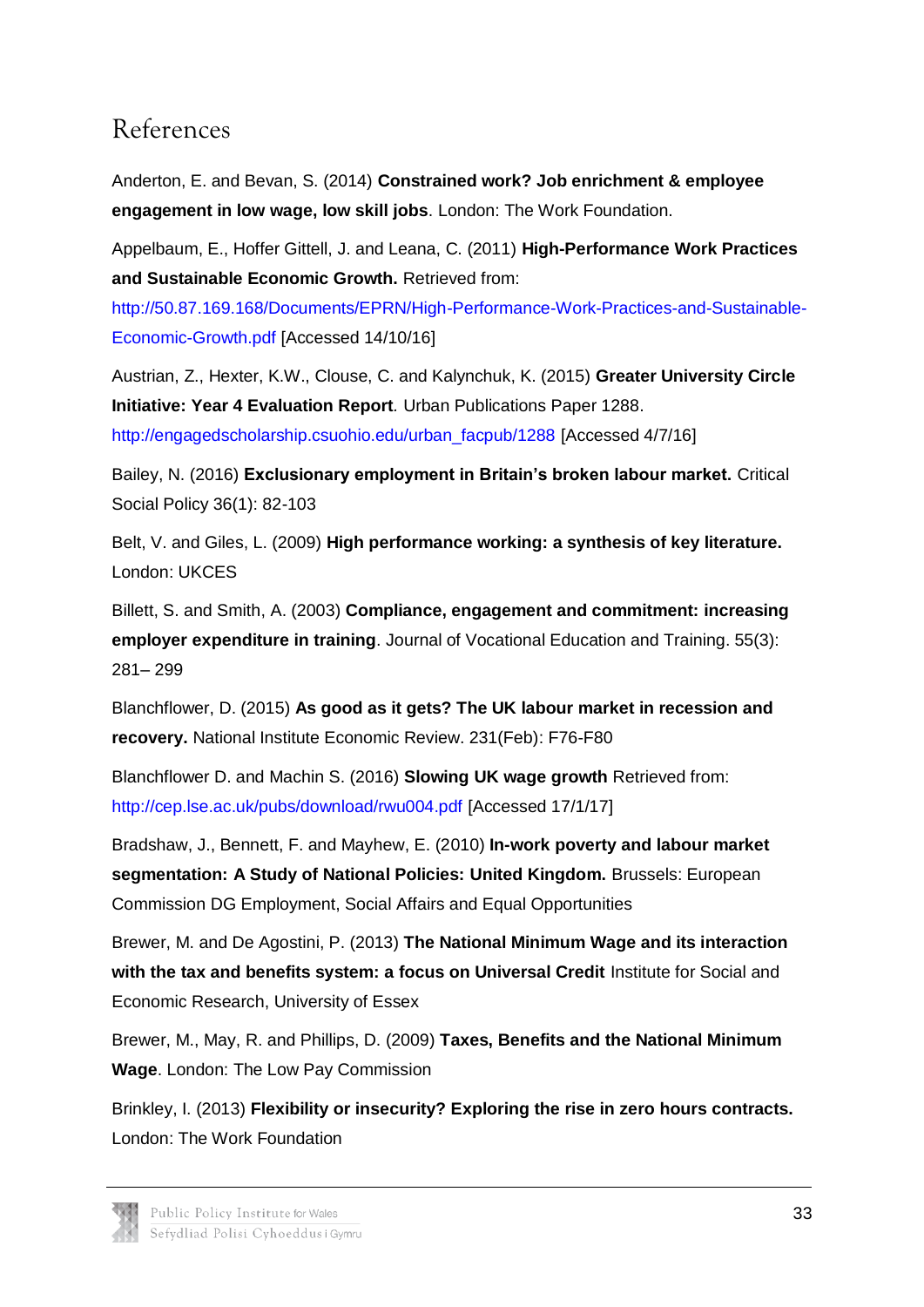Brown, A., Charlwood, A., Forde, C., and Spencer, D. (2007) **Job quality and the economics of New Labour: a critical appraisal using subjective survey data.** Cambridge Journal of Economics. 31(6): 941–971

Bryson, A. and Forth, J. (2010) **Trade Union Membership and Influence 1999-2009**. Centre for Economic Performance Discussion Paper No. 1003

Bryson, A. (2002) **The Union Membership Wage Premium: An Analysis Using Propensity Score Matching**. Centre for Economic Performance Discussion Paper No. 530

Cazes, S., Hijzen, A. and Saint-Martin, A. (2015). **Measuring and Assessing Job Quality: The OECD Job Quality Framework.** OECD Social, Employment and Migration Working Papers: No. 174. Paris: OECD

Conway, M. (2014). **A Brief History of Sectoral Strategies**. In Conway, M. and Giloth, R. Connecting People to Work: Workforce Intermediaries and Sector Strategies*.* New York: Aspen Institute.39-62.

Corbett, T. and Weber, R. (2001) **Toward Work Stability and Career Advancement—The Next Stage of Reform.** Institute for Research on Poverty: University of Wisconsin–Madison.

Davies, P L. and Freedland, M. (2007) **Towards a flexible labour market: labour legislation and regulation since the 1990s.** Oxford: Oxford University Press.

Department for Business, Innovation and Skills (BIS) (2013) **Trade Union Membership 2012: Statistical Bulletin.** Retrieved from:

[https://www.gov.uk/government/uploads/system/uploads/attachment\\_data/file/299291/bis-](https://www.gov.uk/government/uploads/system/uploads/attachment_data/file/299291/bis-13-p77-trade-union-membership-2012-corrrection.pdf)[13-p77-trade-union-membership-2012-corrrection.pdf.](https://www.gov.uk/government/uploads/system/uploads/attachment_data/file/299291/bis-13-p77-trade-union-membership-2012-corrrection.pdf) [Accessed 15/12/16].

Eddington, N. and Toner, P. (2012) **Skills formation strategies in Queensland.** Paris: **OECD** 

EPPI-Centre (2002) **Guidelines for Extracting Data and Quality Assessing Primary Studies in Education Research (version 0.9.7).** London: EPPI-Centre, Social Science Research Unit.

Eurofound (2013) **More and better jobs in home-care services.** Dublin: Eurofound Findlay P. Kalleberg A. and Warhurst C. (2013) **The challenge of job quality.** human

relations. 66(4); 441-451

Finegold, D. and Soskice, D. (1988) **The failure of training in Britain.** Oxford Review of Economic Policy. 4 (3), 21-53.

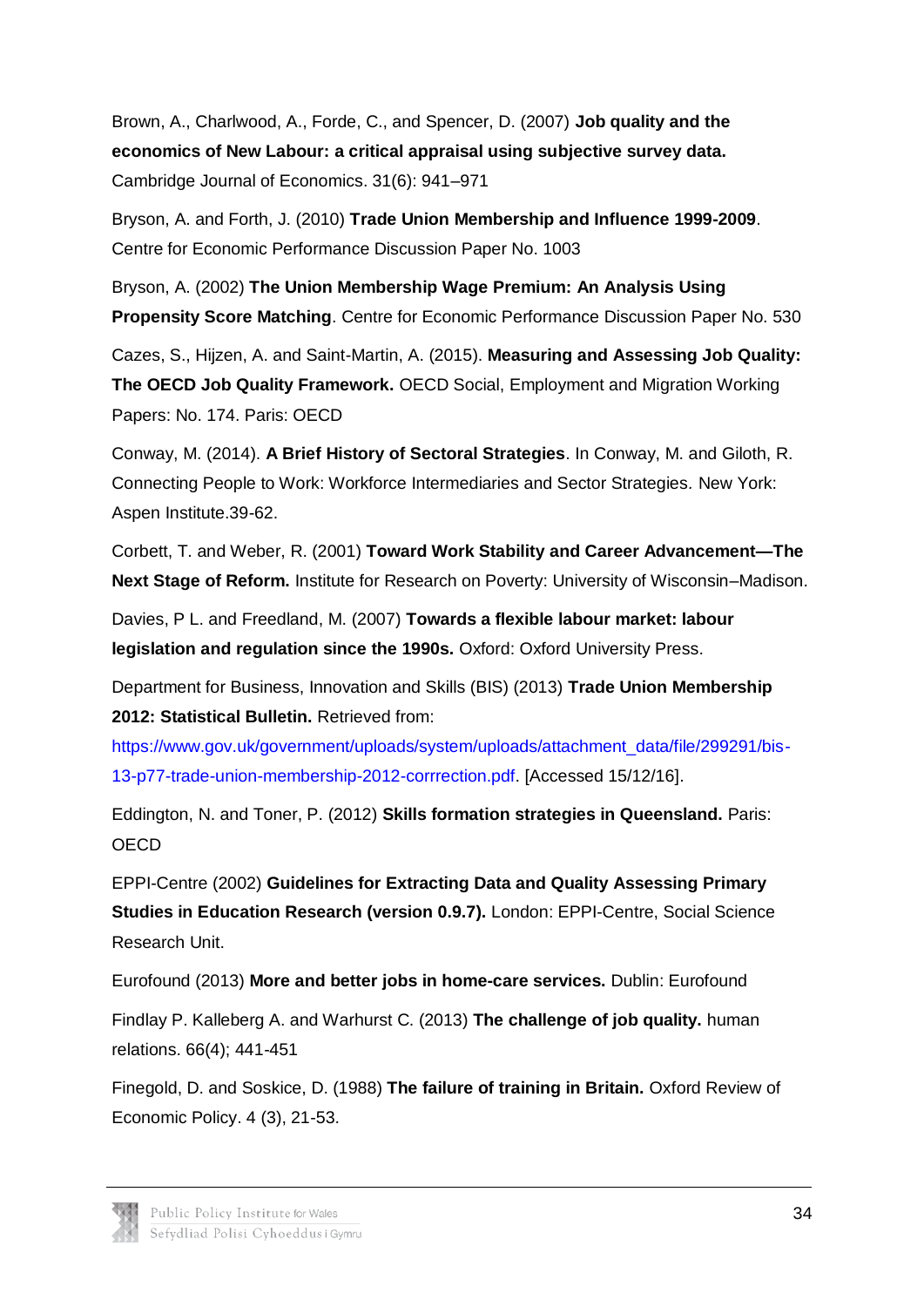Green, F., Mostafa, T., Parent-Thirion, A., Vermeylen, G., van Houten, G., Biletta, I. and Lyly-Yrjanainen, M. (2013) **Is Job Quality Becoming More Unequal?** ILR Review. 66(4); 753 – 784

Gallie, D. (2017) **The quality of work in a changing landscape.** Social Policy and Administration. 51(2); 226-243

Goos, M. and Manning, A. (2007) **Lousy and lovely Jobs: the rising polarization of work in Britain.** Review of Economics & Statistics. 89(:1): 118–133.

Gospel, H. and Lewis, P. (2011) **Who cares about skills? The Impact and Limits of statutory regulation on qualifications and skills in social care.** British Journal of Industrial Relations. 49(4): 601-622.

Green, A., Kispeter, K., Sissons, P. and Froy, F. (2017b) **How international**

**cities lead inclusive growth agendas.** York: Joseph Rowntree Foundation

Green, A., Lee, N. and Sissons, P. (2017a) **Growth sectors: data analysis on employment change, wages and poverty.** Cardiff: Public Policy Institute for Wales.

Green, A., Sissons. P., Broughton, K. and de Hoyos, M. (2015) **Linking Jobs and Poverty in Cities***.* York: Joseph Rowntree Foundation.

Green, F. (2009) **Job Quality in Britain.** London: UKCES

Gregg, P. and Gardiner, L. (2015) **A steady job? The UK's record on labour market security and stability since the millennium.** London: Resolution Foundation

Grimshaw, D. (2011) **What do we know about low wage work and low wage workers? Analysing the definitions, patterns, causes and consequences in international perspective.** Geneva: International Labour Organization.

Grimshaw, D. and Figueiredo, H. (2012) **Women's changing job structure in Europe: patterns of job concentration, low pay and welfare state employment**. In Macias-Fernandez, E. (ed.) & Hurley, J. (ed.) 2012 Transformations of the Employment Structure in the EU and US, 1995-2007. London: Routledge

HM Government (2017) **Building our Industrial Strategy.** Retrieved from:

https://beisgovuk.citizenspace.com/strategy/industrial-

strategy/supporting\_documents/buildingourindustrialstrategygreenpaper.pdf [Accessed 2/2/17]

Holman, D. and McClelland, C. (2011) **Job Quality in Growing and Declining Economic Sectors of the EU.** Manchester: University of Manchester. Retreived from:

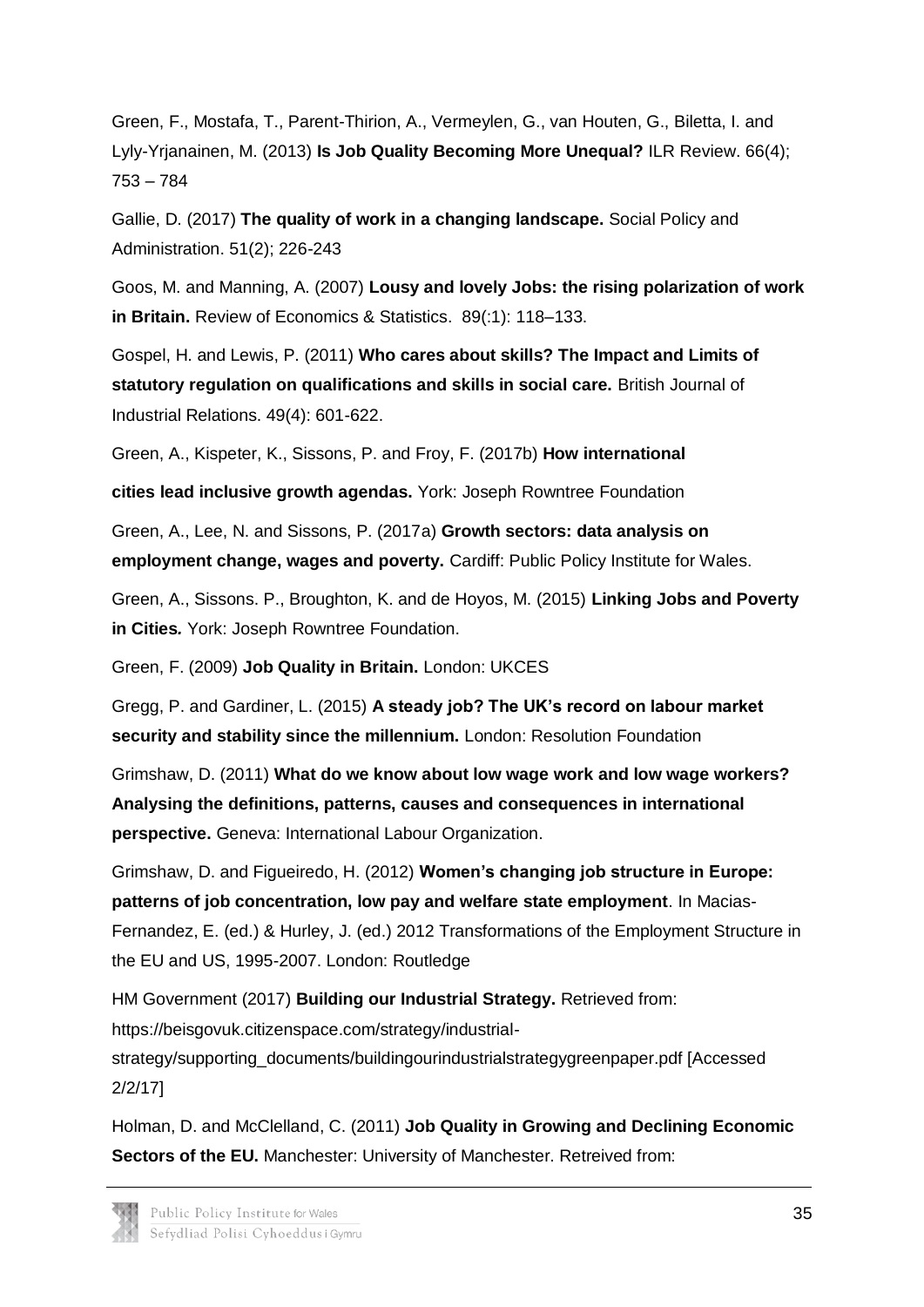[http://www.research.mbs.ac.uk/ewerc/Portals/0/docs/Latest%20Publications/WALQING%20](http://www.research.mbs.ac.uk/ewerc/Portals/0/docs/Latest%20Publications/WALQING%20FINAL%20REPORT%20Job%20quality%20in%20the%20EU.pdf) [FINAL%20REPORT%20Job%20quality%20in%20the%20EU.pdf.](http://www.research.mbs.ac.uk/ewerc/Portals/0/docs/Latest%20Publications/WALQING%20FINAL%20REPORT%20Job%20quality%20in%20the%20EU.pdf) [Accessed 5/12/16]

Howell, D., Baker, D., Glyn, A. and Schmitt, J. (2007) **Are Protective Labor Market Institutions at the Root of Unemployment? A Critical Review of the Evidence.** Capitalism and Society. 2 (1)

Jayaraman, S. (2014) **Restaurant Opportunities Centers United: serving the service sector.** In M. Conway and R. Giloth, Connecting people to work: Workforce intermediaries and sector strategies. New York: Aspen Institute. 77–191

Jones, P.S. and Green, A.E. (2009) **The quantity and quality of jobs: changes in UK regions, 1997-2007.** Environment and Planning A*.* 41 (10); 2474-2495

Keep, E. (2013) **Opening the 'Black Box': The Increasing Importance of a Public Policy Focus on What Happens in the Workplace.** Glasgow: Skills Development Scotland

Keep, E., Mayhew, K. and Payne, J. (2006) **From skills revolution to productivity miracle – not as easy as it sounds?** Oxford Review of Economic Policy. 22(4): 539–559

Low Pay Commission (2013) **National Minimum Wage: Low Pay Commission Report 2013** London: TSO

Lyall, S. (2015) **Fairness Commissions: Understanding how local authorities can have an impact on inequality and poverty.** London: New Economics Foundation

Lucifora, C., McKnight, A. and Salverda, W. (2005) **Low-wage employment in Europe: a review of the evidence.** Socio-Economic Review. 3 (2): 259-292

Lyonette, C. and Baldauf, B. (2010) **"Quality" part-time work: an evaluation of the quality part-time work fund.** London: Government Equalities Office.

Lyonette, C., Kaufman, G. and Crompton, R. (2011) **"We both need to work": maternal employment, childcare and healthcare in Britain and the U.S.** Work, Employment and Society 25 (1): 1-17

MacInnes, T., Tinson, A., Hughes, C., Born, T.B. and Aldridge, H. (2015) **Monitoring Poverty and Social Exclusion 2015.** York: Joseph Rowntree Foundation.

Mackay, S., Chipato, F. and Thom, G. (2016) **Evaluation of UK Futures Programme. Final Report on Productivity Challenge 3: pay and progression pathways in hospitality and retail.** Retrieved from:

[https://www.gov.uk/government/uploads/system/uploads/attachment\\_data/file/545241/UKFP](https://www.gov.uk/government/uploads/system/uploads/attachment_data/file/545241/UKFP_PC3_FINAL_EVALUATION_REPORT.pdf) PC3\_FINAL\_EVALUATION\_REPORT.pdf [Accessed 15/2/17]

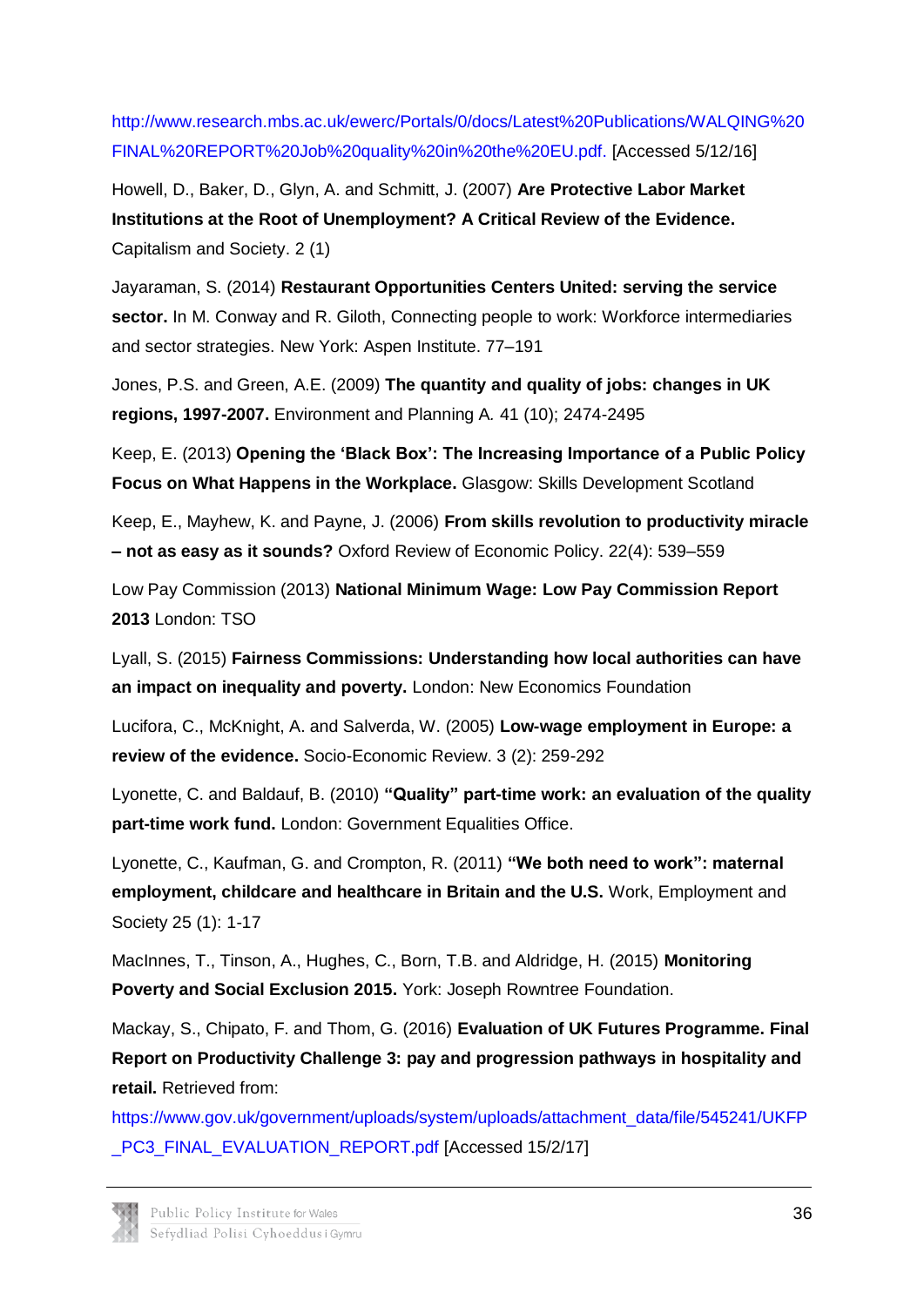Marmot M. *et al.* (2010) **Fair Society Healthy Lives (The Marmot Review).** London: Marmot Review

Mayhew, K. and Keep, E. (2014) **Industrial strategy and the future of skills policy – the high road to sustainable growth.** London: CIPD.

Metcalf, D., Hansen, K. and Charlwood, A. (2001) **Unions and the Sword of Justice: Unions and Pay Systems, Pay Inequality, Pay Discrimination and Low Pay.** National Institute Economic Review. 176(1): 61-75

Metcalf, H. and Dhudwar, A. (2012) **Employer's Role in the Low-Pay/No-Pay Cycle.** York: Joseph Rowntree Foundation

Muñoz de Bustillo, R., Fernández-Macías, E., Ignacio Antón, J., Fsteve, A. (2009) **Indicators of job quality in the European Union.** Brussels: European Parliament

OECD (2013) **Employment Outlook** Paris: OECD

OECD (2014) **Employment Outlook** Paris: OECD

Osterman, P. (2008) **Improving job quality: policies aimed at the demand side of the low wage labor market.** In A Future of Good Jobs? : America's Challenge in the Global Economy, Bartik, T. and Houseman, S. (eds). Upjohn Institute. 203-244

Paull, G. and Patel, T. (2012) An international review of skills, jobs and poverty York, Joseph Rowntree Foundation

Ray, K., Sissons, P., Jones, K. and Vegeris, S. (2014) **Employment, pay and poverty: evidence and policy review.** London: The Work Foundation

Riley, R. (2013) **Modelling demand for low skilled/low paid labour: exploring the employment trade-offs of a living wage.** NIESR Discussion paper no. 404. London: NIESR

Robert Wood Johnson Foundation (2011) **Better Jobs Better Care: Building a Strong Long-Term Care Workforce: Evaluation Report.** Retrieved from:

[http://www.rwjf.org/content/dam/farm/reports/program\\_results\\_reports/2011/rwjf70103](http://www.rwjf.org/content/dam/farm/reports/program_results_reports/2011/rwjf70103) [Accessed 4/1/17]

Schmitt, J. (2012) **Low-wage Lessons.** Center for Economic and Policy Research: Washington

Schrock, G. (2013) **Reworking workforce development: Chicago's sectoral workforce centers.** Economic Development Quarterly. 27(3): 163–178.

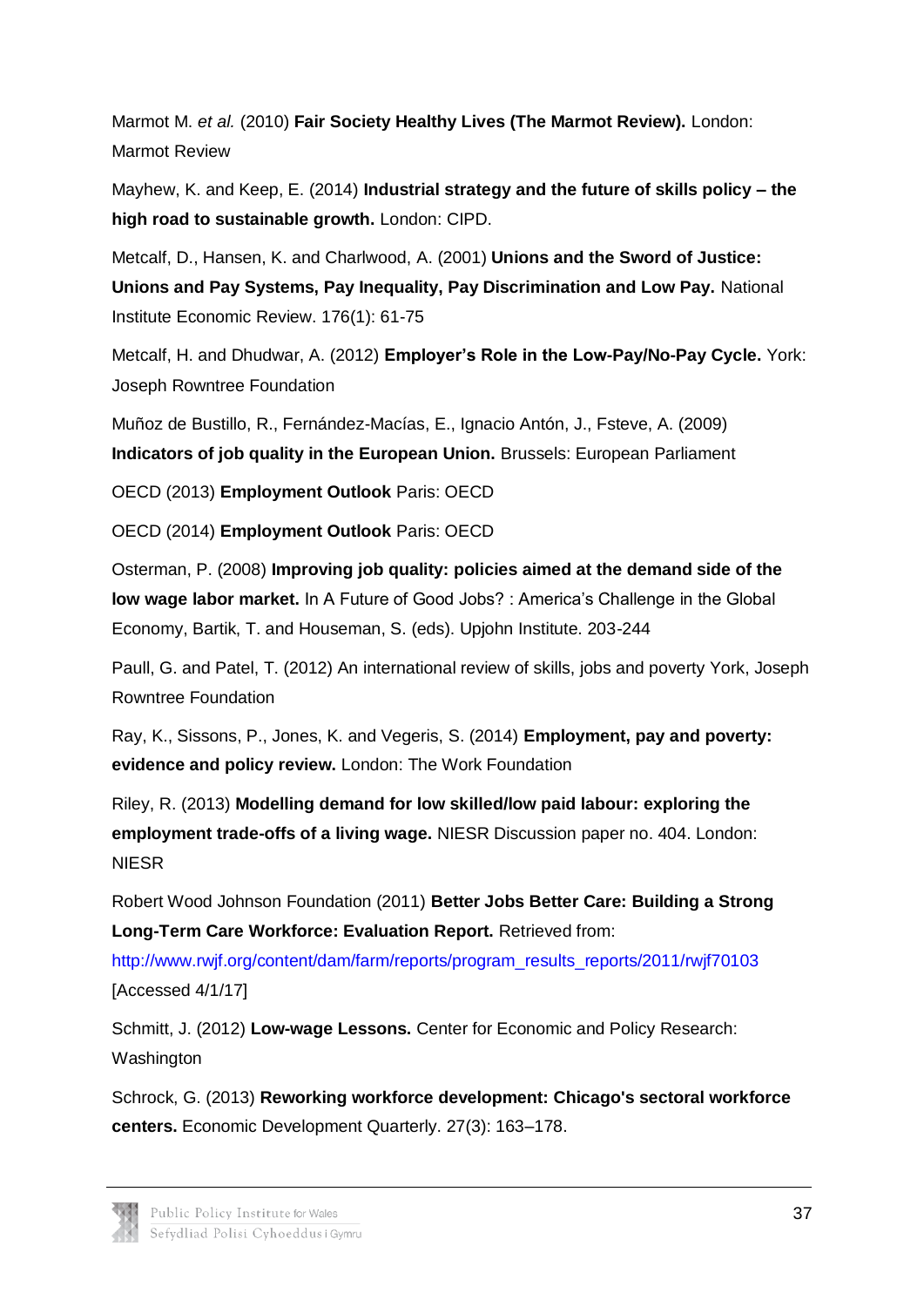Shildrick, T., Macdonald, R., Webster, C. and Garthwaite, K. (2012) **Poverty and Insecurity: Life in Low-Pay, No-Pay Britain.** Bristol: The Policy Press

Sissons, P. (2013) **Low-wage workers in the UK.** Glasgow: Skills Development Scotland

Sissons, P. and Jones, K. (2016). **Local industrial strategy and skills policy in England: Assessing the linkages and limitations – a case study of the Sheffield City Deal.** Local Economy 31(8): 857-872.

Sissons, P., Green, A. and Lee, N. (2016). **Supporting Progression in Growth Sectors: A Review of the International Evidence.** PPIW: Cardiff. Retrieved from:

[http://ppiw.org.uk/files/2016/10/PPIW-Report-ESRC-Evidence-Review-Paper-](http://ppiw.org.uk/files/2016/10/PPIW-Report-ESRC-Evidence-Review-Paper-Progression.pdf)

[Progression.pdf](http://ppiw.org.uk/files/2016/10/PPIW-Report-ESRC-Evidence-Review-Paper-Progression.pdf) [Accessed 6/2/17]

Spencer D. (2013) **Promoting high quality work: Obstacles and opportunities.** Journal of Business Ethics. 114; 583-597

SQW (2010) **Best Strategies in Skills Utilisation** Glasgow: Scottish Government

Stacey, J. (2015) **Supporting Quality Jobs in Tourism.** *OECD Tourism Papers*, No. 2015/02. Paris: OECD

Stier, H. and Yaish, M. (2014) **Occupational Segregation and Gender Inequality in Job Quality: A Multi-Level Approach.** Work, Employment and Society. 28 (2): 225-46

Stone, R. and Dawson, S. (2008) **The origins of Better Jobs Better Care.** The Gerontologist. 48(1): 5-13

Stuart, F., Pautz, H., Crimin, S. and Wright, S. (2016) **What Makes for Decent Work? A Study with Low Paid Workers**. Retrieved from [http://uwsoxfampartnership.org.uk/wp](http://uwsoxfampartnership.org.uk/wp-content/uploads/2016/03/Decent-Work-Report-Final.pdf)[content/uploads/2016/03/Decent-Work-Report-Final.pdf.](http://uwsoxfampartnership.org.uk/wp-content/uploads/2016/03/Decent-Work-Report-Final.pdf) [Accessed 5/1/17].

Stuart, M., Cutter, J., Cook, H. and Winterton, J. (2010). **Evaluation of the Union Learning Fund rounds 8 to 11 and Unionlearn: final report.** Leeds: CERIC, Leeds University Business School, University of Leeds

Sutherland, H. (2001) **The National Minimum Wage and In-work Poverty**. Faculty of Economics: University of Cambridge

Ton, Z. (2014) **The Good Jobs Strategy: How the Smartest Companies Invest in Employees to Lower Costs and Boost Profits.** Boston: New Harvest

Warhurst, C. (2017) Developing effective policy to improve job quality. Poverty 156. Child Poverty Action Group. Retrieved from [http://cpag.org.uk/sites/default/files/CPAG-Poverty-](http://cpag.org.uk/sites/default/files/CPAG-Poverty-156-Developing-effective-policy-to-improve-job-quality-Winter-2017.pdf)[156-Developing-effective-policy-to-improve-job-quality-Winter-2017.pdf](http://cpag.org.uk/sites/default/files/CPAG-Poverty-156-Developing-effective-policy-to-improve-job-quality-Winter-2017.pdf) [Accessed 27/3/17]

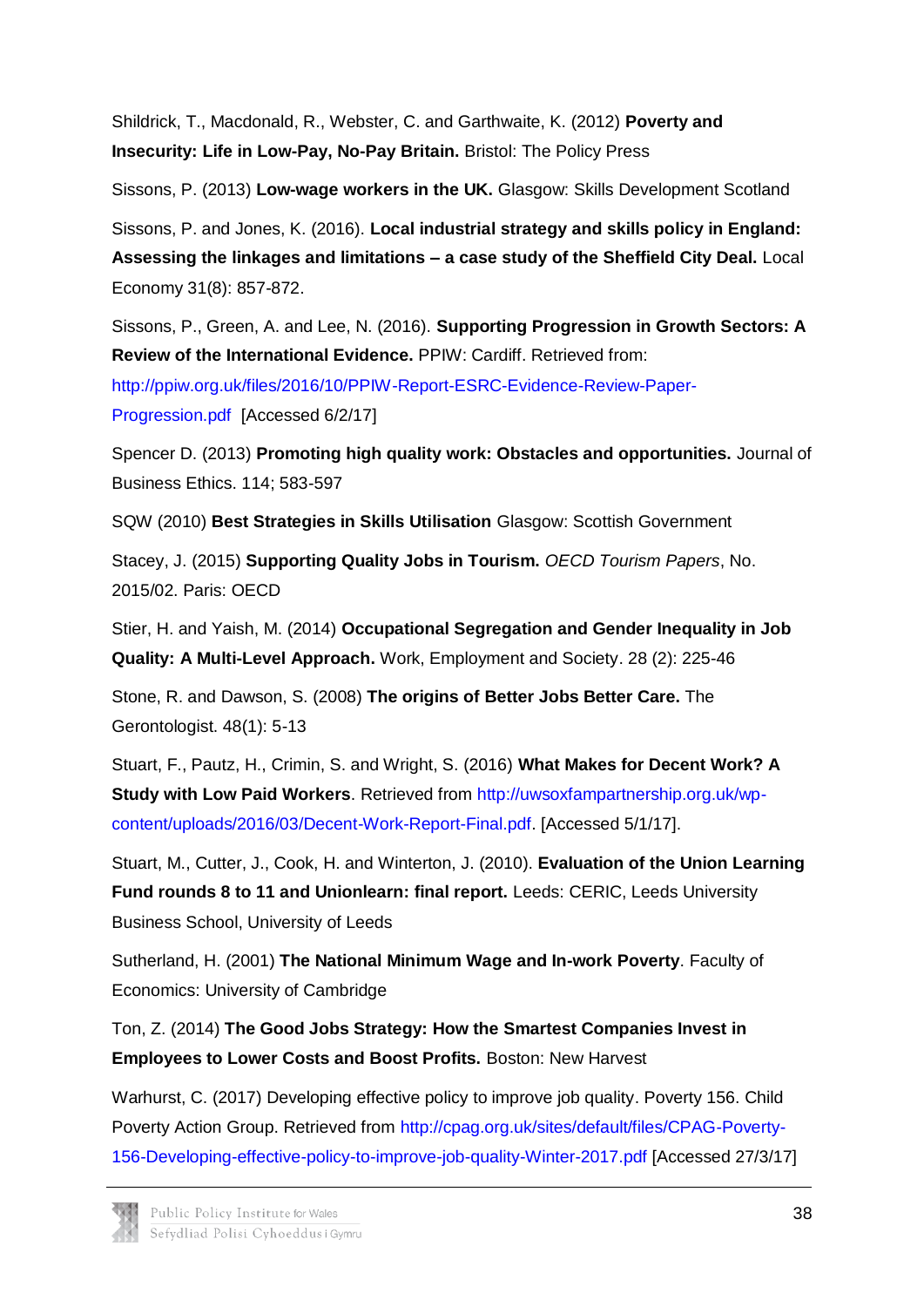Wills, J. and Linneker, B. (2012) **The costs and benefits of the London living wage.**  London: Queen Mary University of London

Wilson, R. and Hogarth, T. (2003) **Tackling the Low Skills Equilibrium.** London:

Department for Trade and Industry

Wright, J. and Sissons, P. (2012) **The Skills Dilemma: Skills Under-utilisation and Lowwage Work.** London: The Work Foundation

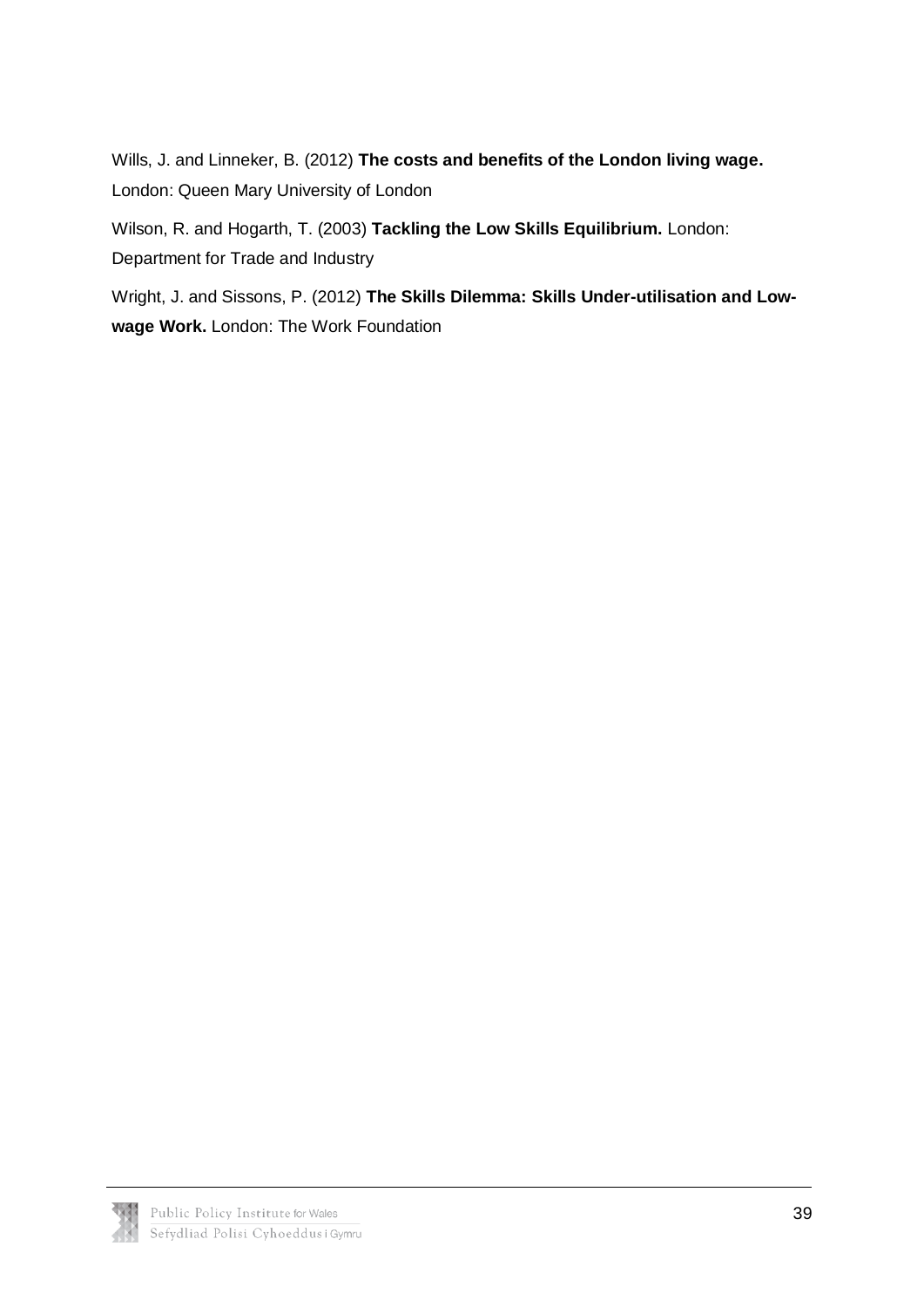## <span id="page-40-0"></span>Appendix 1: Evidence Search Details

Table A1: Academic sources searched for relevant literature

| • ABI/Inform                                        |
|-----------------------------------------------------|
| • ASSIA (Applied Social Science Index & Abstracts)  |
| <b>• Business Source Premier (in EBSCO)</b>         |
| • DOAJ Business and management                      |
| · DOAJ Economics                                    |
| • Econlit (in EBSCO)                                |
| • Emerald                                           |
| • Google Scholar                                    |
| • Index to Theses                                   |
| • International Bibliography of the Social Sciences |
| • JSTOR                                             |
| • Scopus                                            |
| • Social Science Citation Index                     |
| • Sociological Abstracts                            |

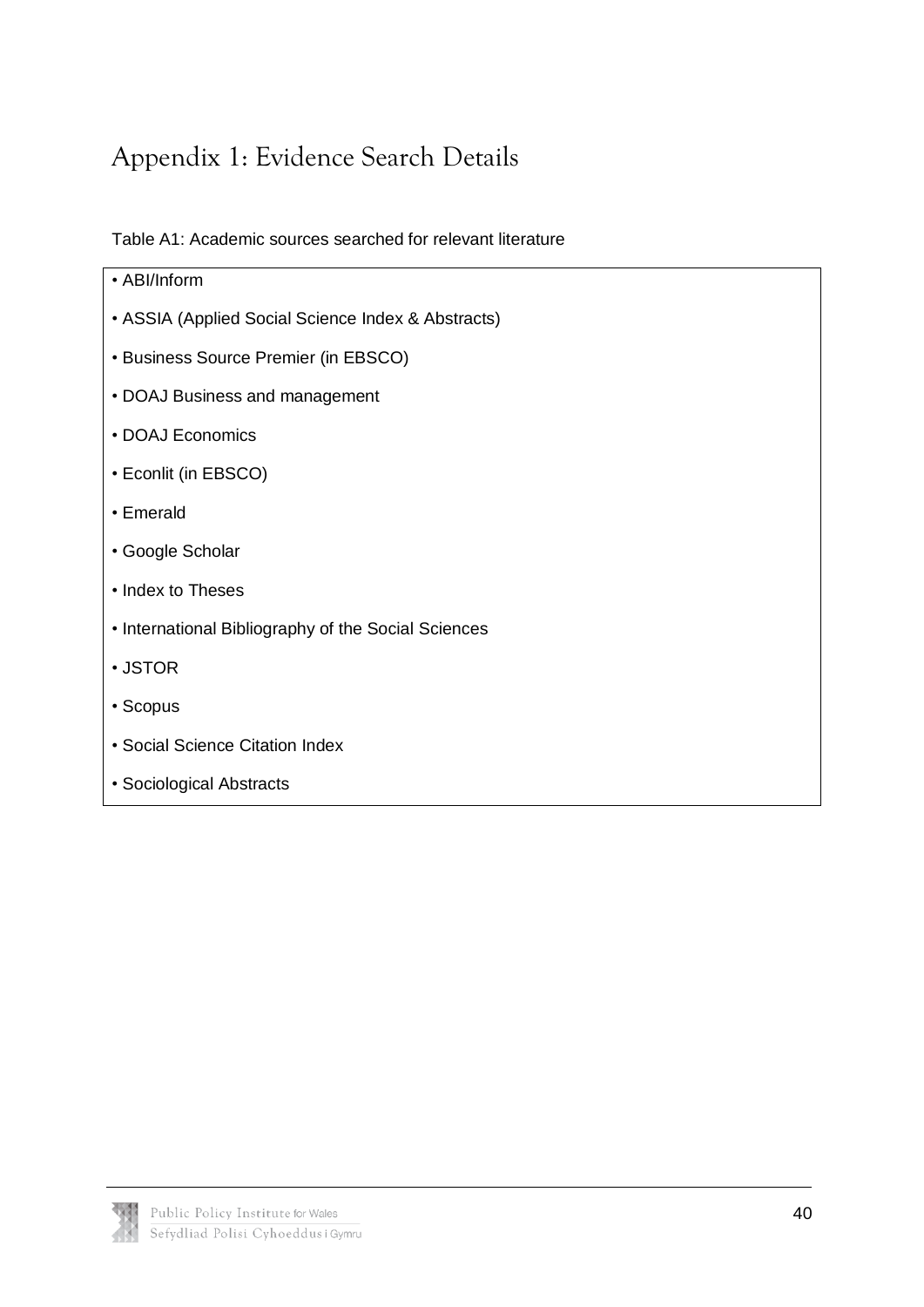Table A2: Matrix of search terms for academic literature – abstract search

Employ\* OR Work

AND

Poverty OR "low pay" OR "low-pay" OR "Low paid" or "Low-paid" OR "Low wage" OR "lowwage" OR "Low income" OR "Low-income" "Low earners" OR "Low-earners" OR "Low earning" OR "Low-earning" OR Benefits OR Welfare OR Unemploy\*

AND

Entry OR Training OR Skills OR Recruit OR Retain OR Retention OR Progress\* OR Advance\* OR Apprentice\* OR Promotion OR "Career ladder" OR "Internal labour market" OR "External labour market" OR "Job quality" OR "Work quality" OR Wages OR Pay OR "Job satisfaction" OR "Good job" OR "Bad job"

AND

"Financial services" OR "Professional services" OR "Call centres" OR "Business services" OR Insurance OR Manufacturing OR Environment OR "Low Carbon" OR "Green jobs" OR Construction OR "Social care" OR "Residential care" OR "Domiciliary care" OR Hospitality OR Hotel OR Restaurant OR Tourism

These keywords were used to search on the *abstract* for relevant studies focused on employment or skills policies in growth sectors. While the terms were applied as consistently as possible, some minor modifications had to be made to some parameters to fit within the design of searching facilities in some databases. For this evidence review paper the focus is on job quality, while other evidence review papers focus on employment entry and progression/advancement. Searches were limited by time – to years between 1995 and 2015 in the first instance; selected references published subsequent to the evidence review having been conducted have been introduced into this report where relevant. The search was restricted by geography to the UK, Europe, Australasia and North America.

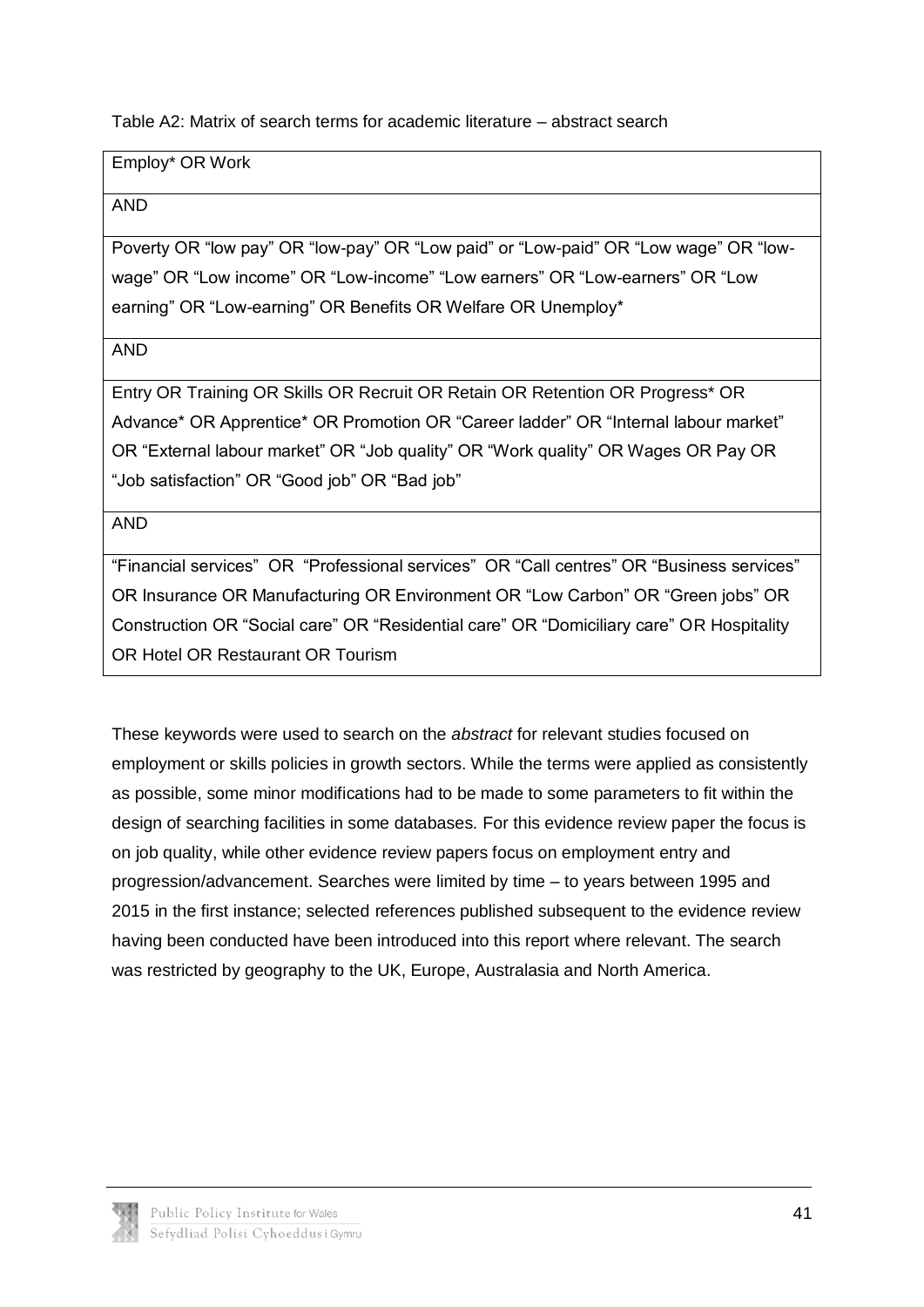Table A3: Matrix of search terms for grey literature

| Low pay    | <b>Skills</b>                              |                                  | <b>Financial services</b>               | Evaluation               |            |  |
|------------|--------------------------------------------|----------------------------------|-----------------------------------------|--------------------------|------------|--|
| Low pay    | <b>Skills</b>                              |                                  | <b>Professional services Evaluation</b> |                          |            |  |
| Low pay    | <b>Skills</b>                              | Call centres                     |                                         | Evaluation               |            |  |
| Low pay    | <b>Skills</b><br><b>Business services</b>  |                                  | Evaluation                              |                          |            |  |
| Low pay    | <b>Skills</b>                              |                                  | Evaluation                              |                          |            |  |
| Low pay    | <b>Skills</b>                              | Manufacturing<br>Environment     |                                         | Evaluation               |            |  |
| Low pay    | <b>Skills</b>                              | Low carbon                       |                                         | Evaluation               |            |  |
|            | <b>Skills</b>                              | Green jobs                       |                                         | Evaluation               |            |  |
| Low pay    | <b>Skills</b>                              | Construction                     |                                         | Evaluation               |            |  |
| Low pay    |                                            | Social care                      |                                         |                          |            |  |
| Low pay    | <b>Skills</b><br><b>Skills</b>             |                                  | Residential care                        | Evaluation<br>Evaluation |            |  |
| Low pay    |                                            |                                  |                                         |                          |            |  |
| Low pay    | <b>Skills</b>                              |                                  | Domiciliary care                        | Evaluation               |            |  |
| Low pay    | <b>Skills</b>                              | Hospitality                      |                                         | Evaluation               |            |  |
| Low pay    | <b>Skills</b>                              | Hotels                           |                                         | Evaluation               |            |  |
| Low pay    | <b>Skills</b>                              | Restaurant                       |                                         | Evaluation               |            |  |
| Low pay    | <b>Skills</b>                              | Tourism                          |                                         | Evaluation               |            |  |
| Low pay    | Retention                                  |                                  |                                         | Evaluation               |            |  |
| Low pay    | Progression                                |                                  |                                         | Evaluation               |            |  |
| Low pay    |                                            | Advancement                      |                                         | Evaluation               |            |  |
| Low pay    | Job quality                                |                                  |                                         | Evaluation               |            |  |
|            |                                            |                                  |                                         |                          |            |  |
| Unemployed | Retention                                  |                                  | Evaluation                              |                          |            |  |
| Unemployed | Progression                                |                                  |                                         | Evaluation               |            |  |
| Unemployed |                                            | Advancement                      |                                         | Evaluation               |            |  |
| Unemployed | Job quality                                |                                  | Evaluation                              |                          |            |  |
|            |                                            |                                  |                                         |                          |            |  |
| Unemployed | <b>Skills</b><br><b>Financial services</b> |                                  |                                         | Evaluation               |            |  |
| Unemployed | <b>Skills</b>                              | Professional services Evaluation |                                         |                          |            |  |
| Unemployed | <b>Skills</b>                              | Call centres                     |                                         | Evaluation               |            |  |
| Unemployed | <b>Skills</b>                              | <b>Business services</b>         |                                         | Evaluation               |            |  |
| Unemployed |                                            | <b>Skills</b><br>Manufacturing   |                                         | Evaluation               |            |  |
| Unemployed | <b>Skills</b><br>Environment               |                                  | Evaluation                              |                          |            |  |
| Unemployed | <b>Skills</b>                              | Low carbon                       |                                         | Evaluation               |            |  |
| Unemployed | Skills                                     | Green jobs                       |                                         | Evaluation               |            |  |
| Unemployed | Skills                                     | Construction                     |                                         | Evaluation               |            |  |
| Unemployed | <b>Skills</b>                              | Social care                      |                                         | Evaluation               |            |  |
| Unemployed | <b>Skills</b>                              |                                  | Residential care                        | Evaluation               |            |  |
| Unemployed | <b>Skills</b>                              |                                  | Domiciliary care                        | Evaluation               |            |  |
| Unemployed | <b>Skills</b>                              | Hospitality                      |                                         | Evaluation               |            |  |
| Unemployed | <b>Skills</b>                              | Hotels                           |                                         | Evaluation               |            |  |
| Unemployed | <b>Skills</b>                              | Restaurant                       |                                         | Evaluation               |            |  |
| Unemployed | <b>Skills</b>                              | Tourism                          |                                         | Evaluation               |            |  |
|            |                                            |                                  |                                         |                          |            |  |
| Low pay    | Job quality                                |                                  | <b>Financial services</b>               |                          | Evaluation |  |
| Low pay    | Job quality                                |                                  | <b>Professional services Evaluation</b> |                          |            |  |
| Low pay    | Job quality                                |                                  | Call centres                            |                          | Evaluation |  |
| Low pay    | Job quality                                |                                  | <b>Business services</b>                |                          | Evaluation |  |
| Low pay    | Job quality                                |                                  | Manufacturing                           |                          | Evaluation |  |
| Low pay    | Job quality                                |                                  | Environment                             |                          | Evaluation |  |
| Low pay    | Job quality                                |                                  | Low carbon                              |                          | Evaluation |  |
| Low pay    | Job quality                                |                                  | Green jobs                              |                          | Evaluation |  |

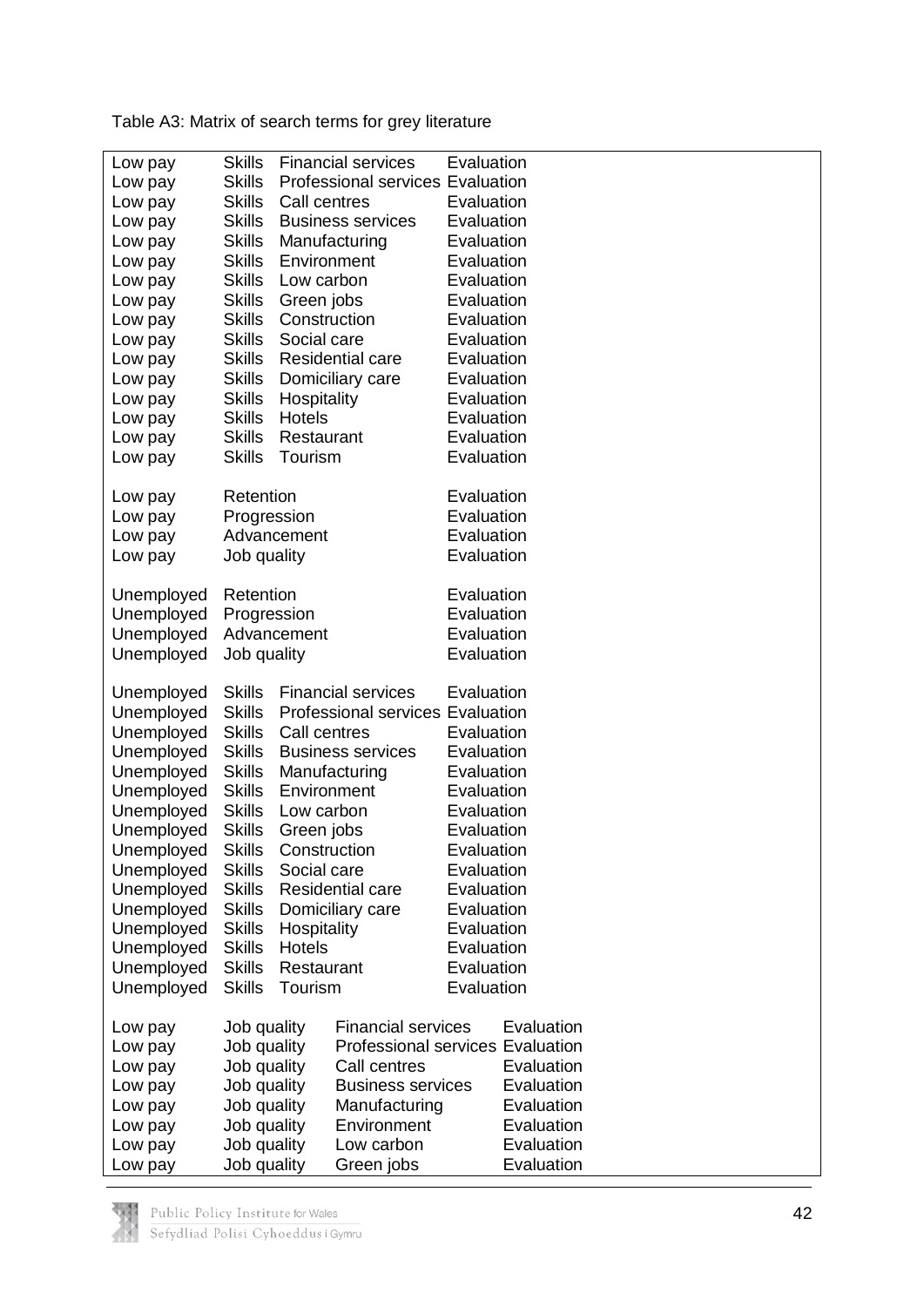| Low pay | Job quality | Construction            | Evaluation |  |
|---------|-------------|-------------------------|------------|--|
| Low pay | Job quality | Social care             | Evaluation |  |
| Low pay | Job quality | <b>Residential care</b> | Evaluation |  |
| Low pay | Job quality | Domicillary care        | Evaluation |  |
| Low pay | Job quality | Hospitality             | Evaluation |  |
| Low pay | Job quality | <b>Hotels</b>           | Evaluation |  |
| Low pay | Job quality | Restaurant              | Evaluation |  |
| Low pay | Job quality | Tourism                 | Evaluation |  |

*Note: For each of these combinations the first 20 pages of results from Google were screened; and for Google Scholar the first 10 pages were screened*

These search terms were designed to have a particular emphasis on evaluation evidence.

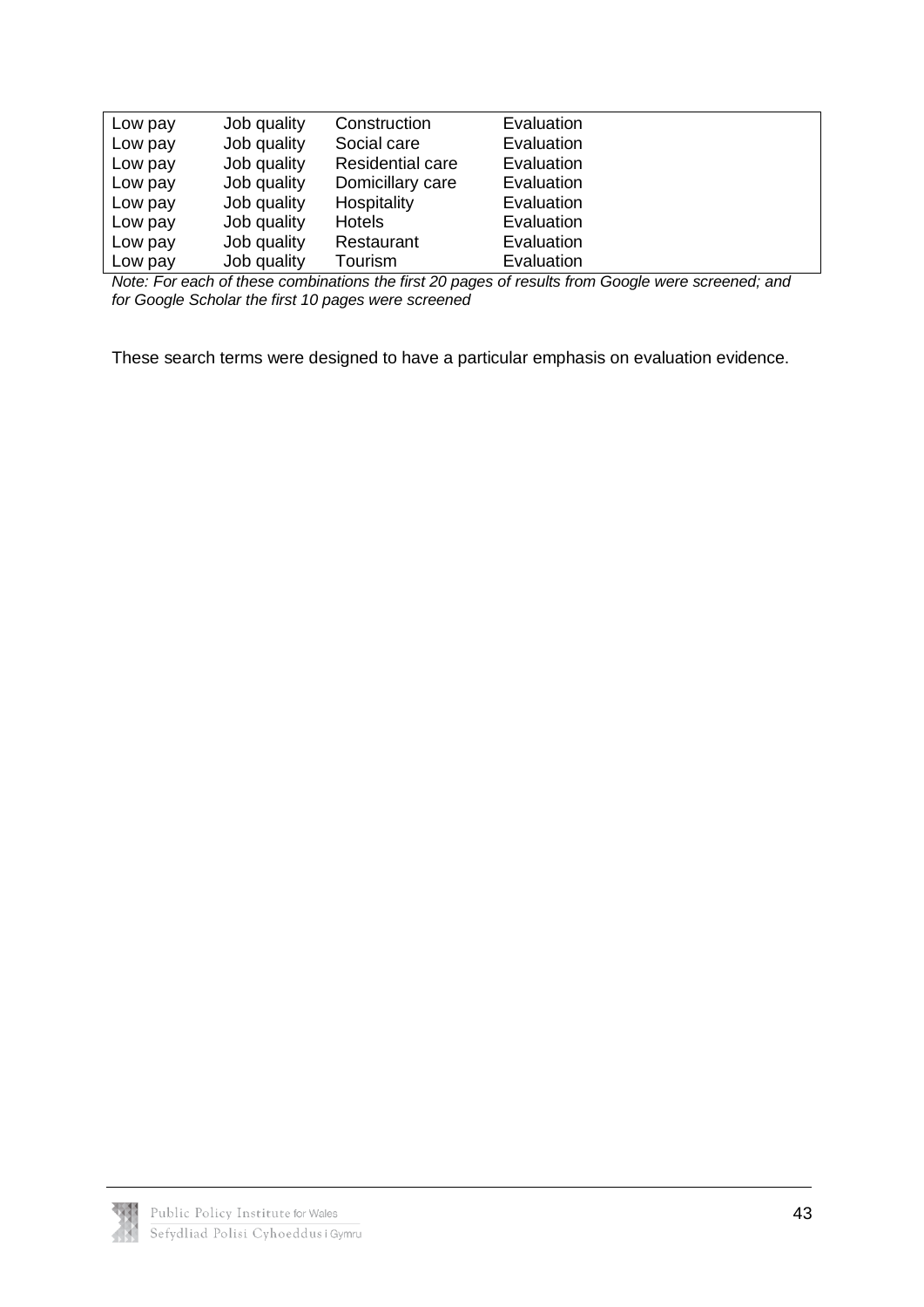Table A4: List of repositories searched

| <b>Brookings Institute</b>                                          |
|---------------------------------------------------------------------|
| <b>Brotherhood of St Laurence</b>                                   |
| Canadian Council on Social Development                              |
| <b>CEDEFOP</b>                                                      |
| <b>Centre for Cities</b>                                            |
| Centre for Local Economic Strategies (CLES)                         |
| Centre for Poverty Research (University of Kentucky)                |
| Centre for Study of Urban Policy (University of California)         |
| CESI - Inclusion                                                    |
| Demos                                                               |
| <b>Economic Policy Institute</b>                                    |
| Eurofound                                                           |
| European Trade Union Institute                                      |
| <b>ILO</b>                                                          |
| Institute for Research on Poverty (University of Wisconsin-Madison) |
| ippr                                                                |
| Joseph Rowntree Foundation                                          |
| LARIA                                                               |
| <b>Local Government Association</b>                                 |
| Local Government Information Unit (LGiU)                            |
| Melbourne Institute of Applied Economic and Social Research         |
| National Institute of Economic and Social Research (NIESR)          |
| National Poverty Center (University of Michigan)                    |
| <b>NESTA</b>                                                        |
| New Economics Foundation (NEF)                                      |
| Policy Exchange                                                     |
| <b>Policy Studies Institute (PSI)</b>                               |
| <b>RAND</b>                                                         |
| <b>Rocket Science</b>                                               |
| <b>Russell Sage Foundation</b>                                      |
| <b>Smith Institute</b>                                              |
| Social Market Foundation (SMF)                                      |
| The Work Foundation                                                 |
| Townsend Centre for International Poverty Research                  |
| Upjohn Institute                                                    |
| <b>Young Foundation</b>                                             |
| <b>UK Government</b>                                                |
| <b>Cities Policy Unit</b>                                           |
| Department for Work and Pensions                                    |
| Department for Business, Innovation and Skills                      |
| Department for Communities and Local Government                     |

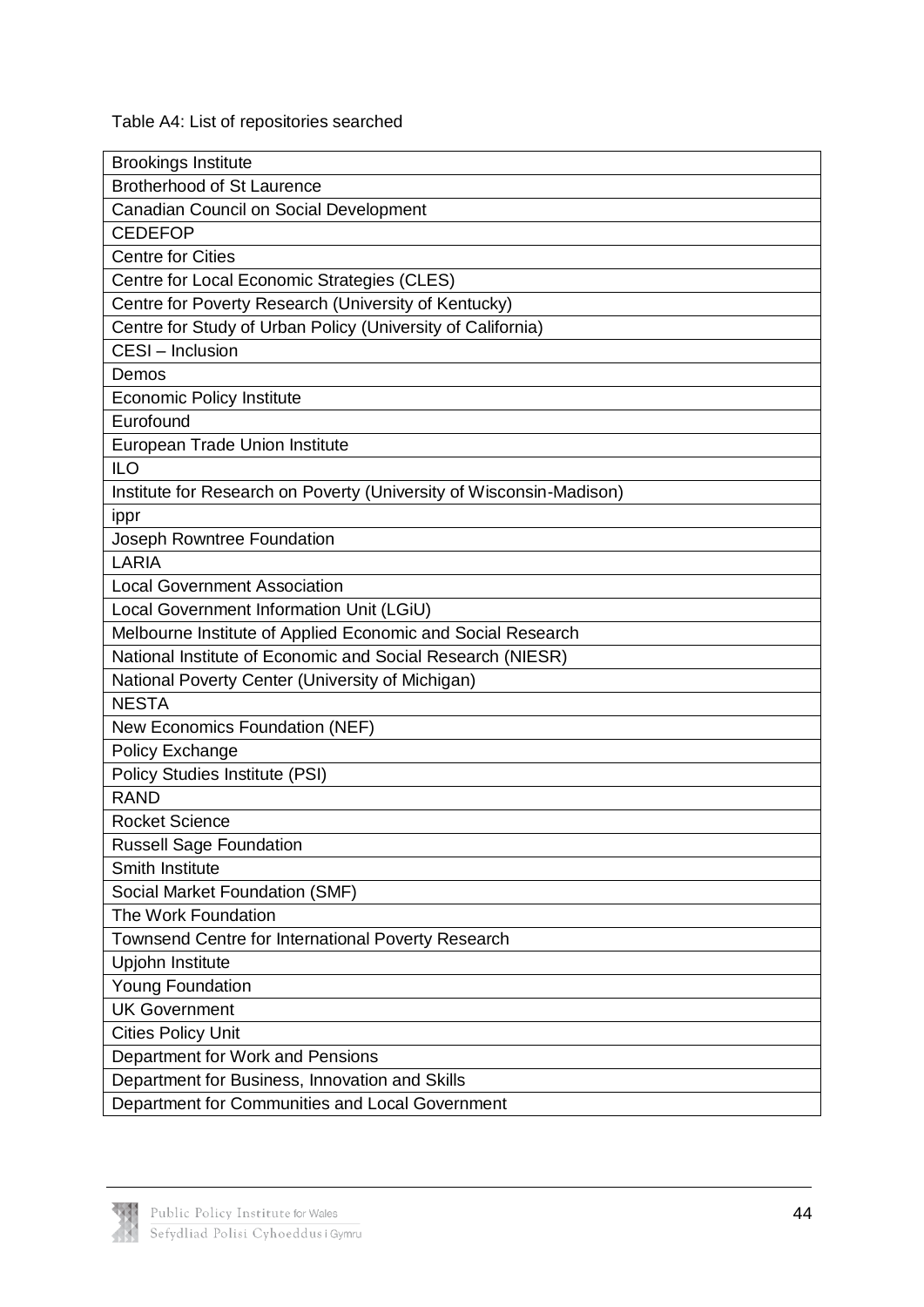#### Table A5: Details of screening and assessment strategy

During the searching phase articles were initially shortlisted on the basis of title relevance. All references were then compiled and held in an Endnote database. References were then subject to a second sift based on a review of the abstract. This identified articles of core relevance, which were then reviewed in full using a data extraction template, and those of contextual relevance only. Core relevance was assessed by whether the article or report provided evidence on a programme, project or intervention targeted at progression and which operated (at least in part) in one of the growth sectors. A data extraction template (proforma) was developed to capture information on a number of important parameters. This included the strength/robustness of the evidence, recording information about evaluation methods including the establishment of a suitable counterfactual. In particular, the Maryland Scale was used to delineate evidence into robust and descriptive (non-robust) studies. The Maryland Scale is a way of assessing the strength of evidence on the basis of the approach to evaluation which is adopted (Sherman et al., 1998; What Works Centre for Local Economic Growth; undated). The Maryland Scientific Methods Scale as applied here is detailed in Table A6. Other details recorded from shortlisted articles included funding and delivery models, outputs and cost-benefit estimates where available. The extent to which the intervention was targeted at poverty (directly or indirectly) was recorded, as were important contextual factors. Finally, where interventions were operating outside the UK, an assessment was made of the extent of potential 'transferability'.

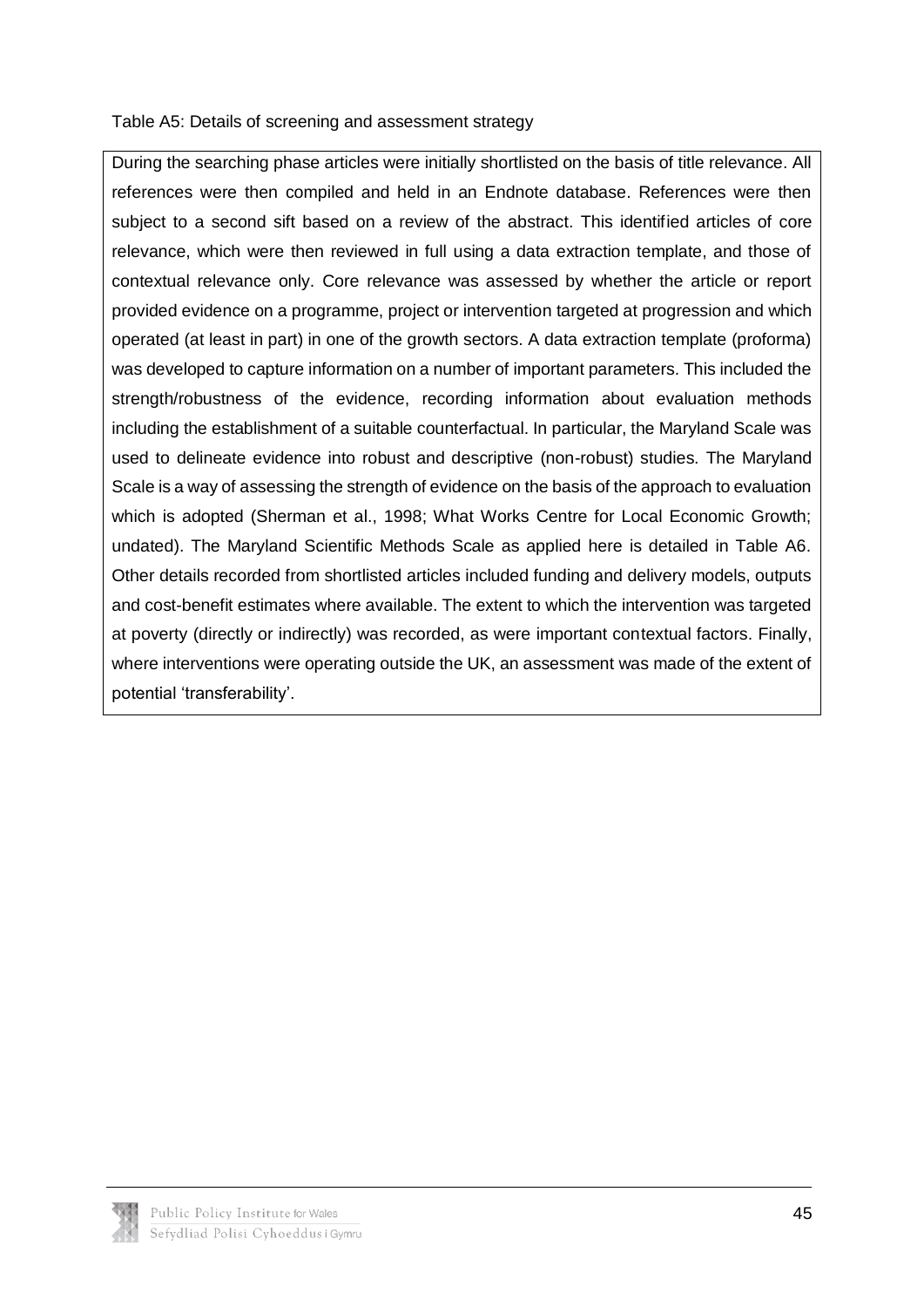#### Table A6: The Maryland Scale of Scientific Methods

*Maryland Scale: Level and Description*

1 Observed correlation between an intervention and outcomes at a single point in time. A study that only measured the impact of the service using a questionnaire at the end of the intervention would fall into this level.

2 Temporal sequence between the intervention and the outcome clearly observed; or the presence of a comparison group that cannot be demonstrated to be comparable. A study that measured the outcomes of people who used a service before it was set up and after it finished would fit into this level.

3 A comparison between two or more comparable units of analysis, one with and one without the intervention. A matched-area design using two locations would fit into this category if the individuals in the research and the areas themselves were comparable.

4 Studies providing comparison between multiple units with and without the intervention, controlling for other factors or using comparison units that evidence only minor differences.

5 Experimental studies including random assignment and analysis of comparable units to intervention and control groups. A well conducted randomised controlled trial (RCT) fits into this category.

Source: Adapted from Sherman et al, 1998; Green et al, 2015